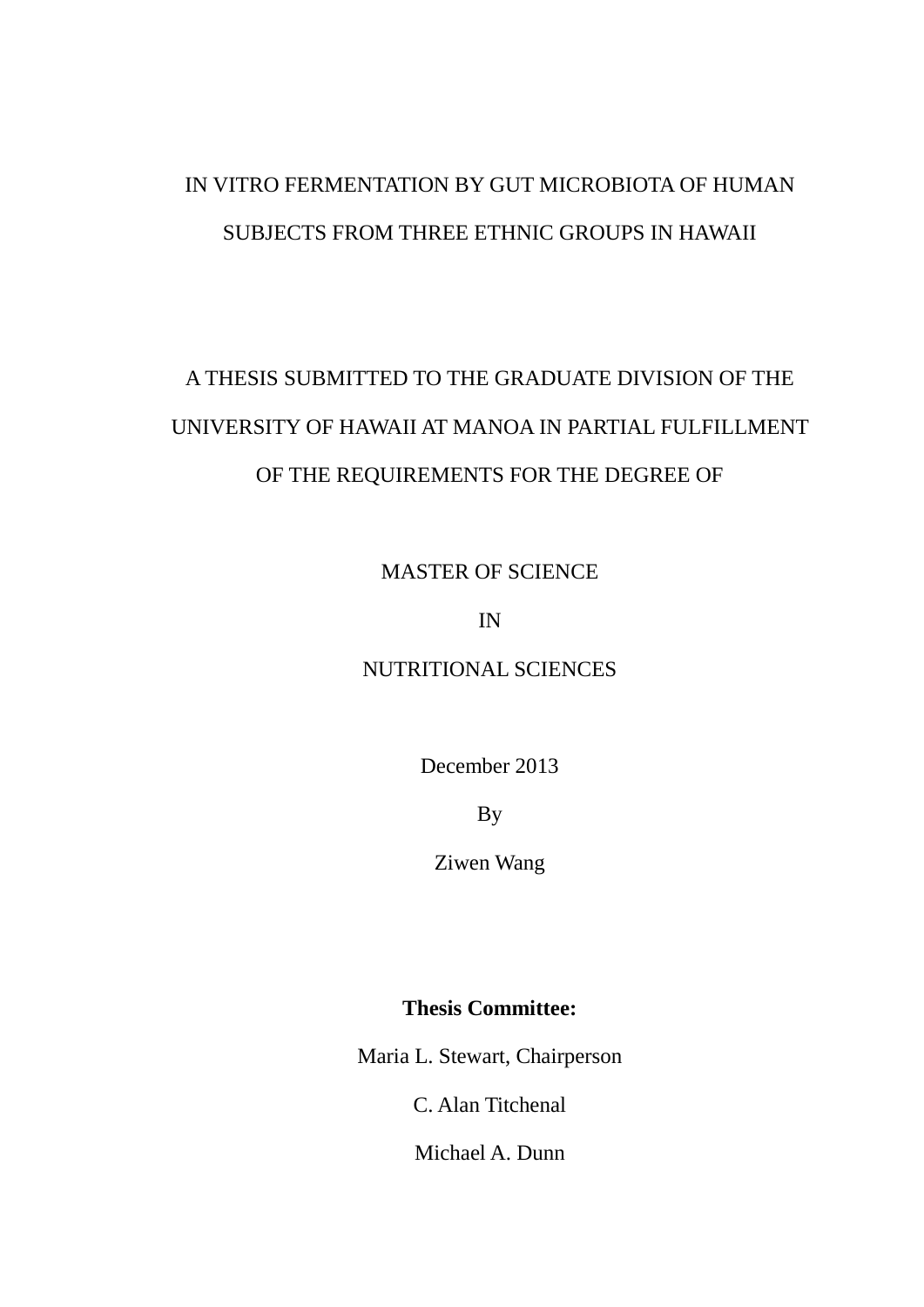## **TABLE OF CONTENTS**

| 7. Gut microbiota composition vs. obesity: genetics or environment?16 |  |
|-----------------------------------------------------------------------|--|

| CHAPTER 2: Metabolic Potential of Gut Microbiota in Human Subjects from Three |
|-------------------------------------------------------------------------------|
|                                                                               |
|                                                                               |
|                                                                               |
|                                                                               |
|                                                                               |
|                                                                               |
|                                                                               |
|                                                                               |
|                                                                               |
|                                                                               |
|                                                                               |
|                                                                               |
|                                                                               |
|                                                                               |
|                                                                               |
|                                                                               |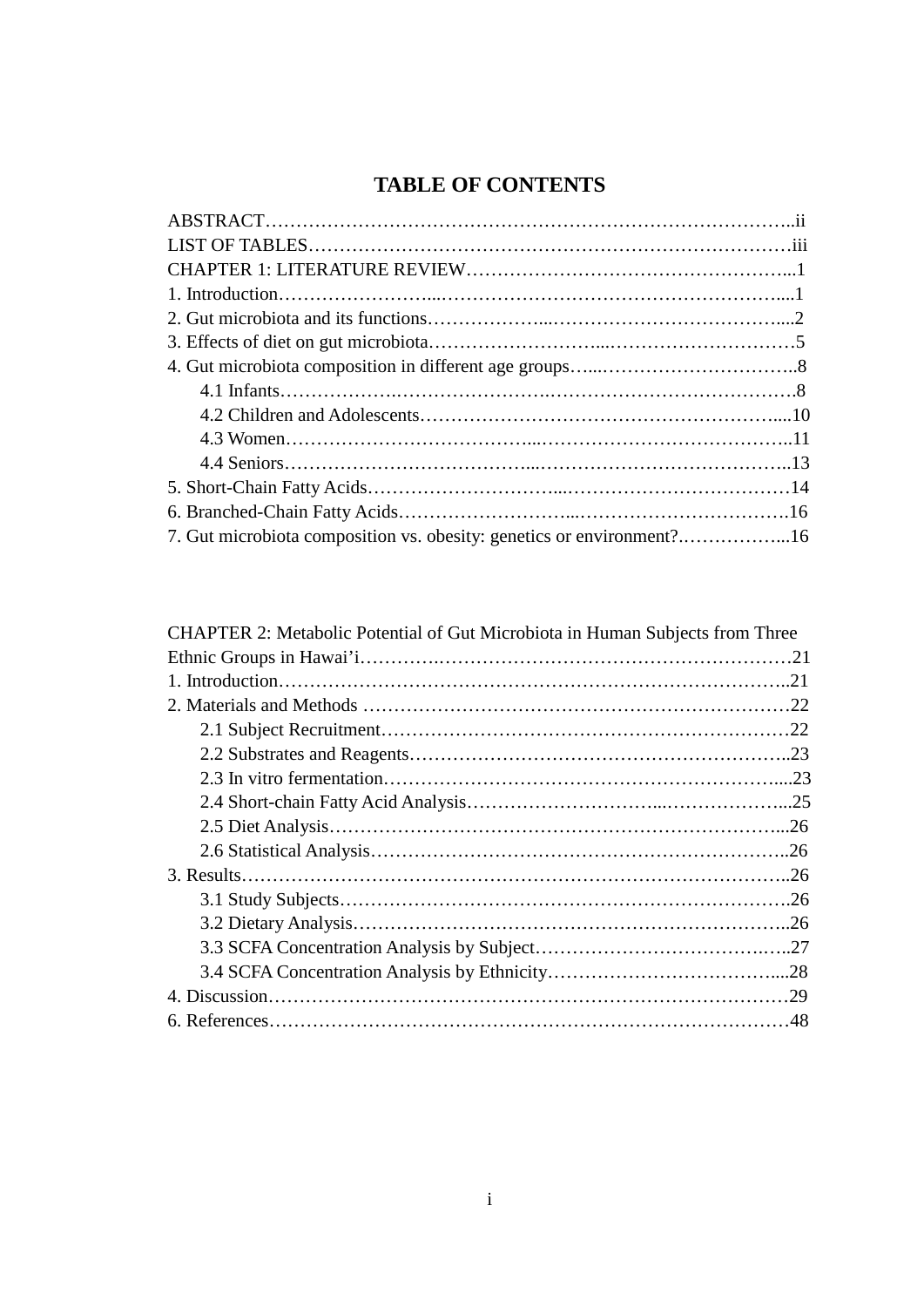## **ABSTRACT**

 The gut microbiota that lives in our large intestine has a close relationship with our health and well-being. Gut microbial composition depends on both environmental factors and factors from their hosts. This pilot study investigated dietary habits and fecal short-chain fatty acid (SCFA) concentration with substrates inulin and glucose in three ethnic groups (Caucasian, Chinese, Japanese) in Hawaii (n=9). Dietary intake was recorded for 3 to 4 days prior to fecal specimen collection. An in vitro fermentation was conducted to evaluate the energy production potential of the gut microbiota obtained from human fecal specimens. Caucasians had significantly higher food weight intake than the other two ethnic groups. With substrates added, Caucasians also produced a higher concentration of butyrate, propionate and total SCFA than Japanese subjects at time point 12 and 24 hr, which Japanese had significantly lower production (P<0.05). The SCFA concentrations produced by the individual subjects were widely variable over the 24-hour study period. Higher food weight, carbohydrate intake, and dietary fiber intake were associated with higher SCFA production in vitro. This study demonstrated that Caucasians had higher propionate, butyrate, and total SCFA production than Japanese subjects in response to added inulin. Further studies are required to determine if the effects of ethnicity and dietary pattern on bowel health are sustained in the long-term.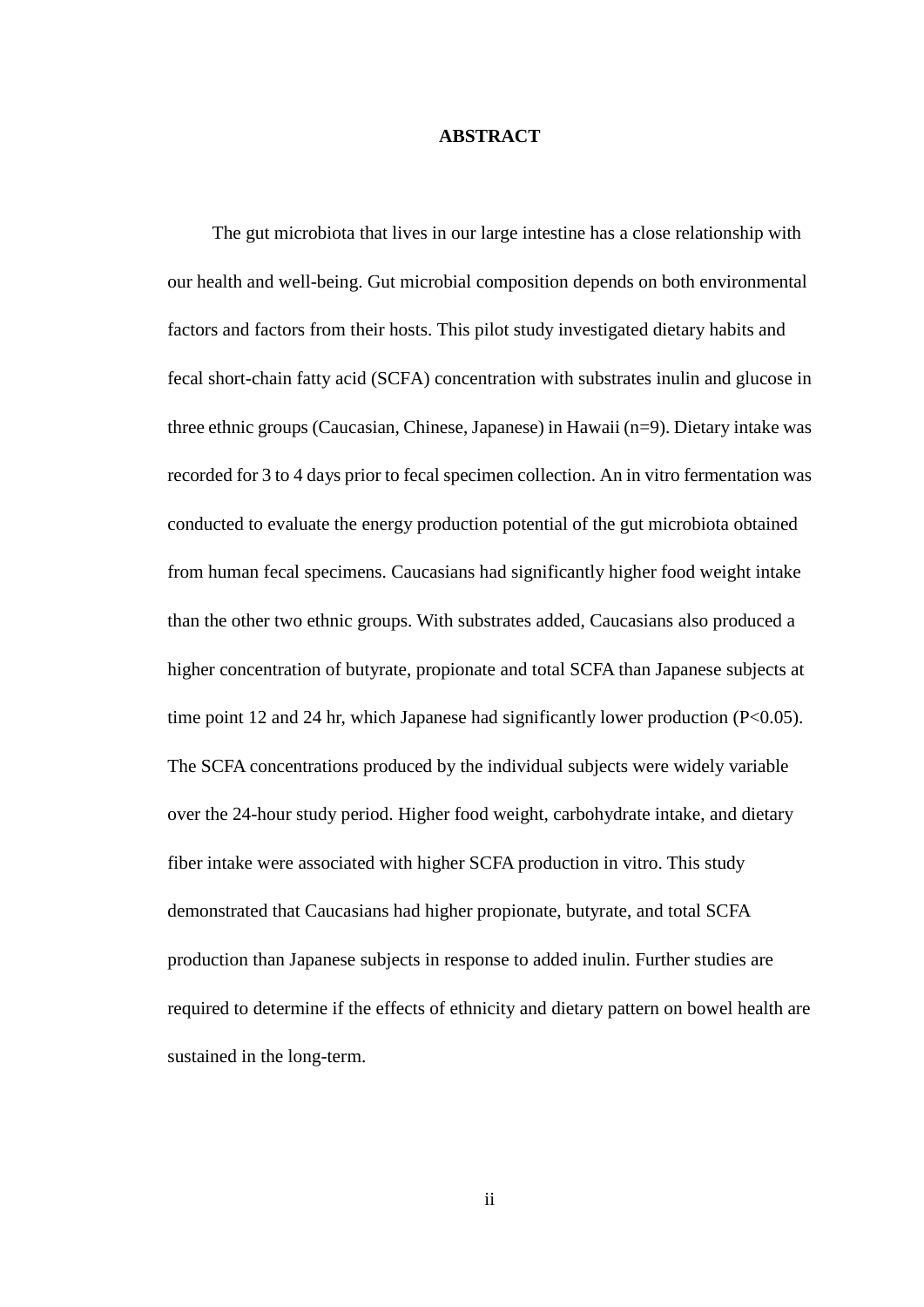## **LIST OF TABLES**

| Table 1. Characteristics of the female subjects in three ethnic groups35                 |  |
|------------------------------------------------------------------------------------------|--|
|                                                                                          |  |
|                                                                                          |  |
| Table 4. SCFA concentration (µmol/g feces) by subject with no added fiber38              |  |
| Table 5. SCFA concentration (µmol /g feces) by subject with glucose added39              |  |
| Table 6. SCFA concentration (µmol /g feces) by subject with inulin added40               |  |
| Table 7. SCFA concentration (µmol /g feces) by ethnicity with no added fiber41           |  |
| Table 8. SCFA concentration (µmol /g feces) by ethnicity with glucose added42            |  |
| Table 9. SCFA concentration (µmol /g feces) by ethnicity with inulin added43             |  |
| Figure 1. Acetate concentration (µmol/g feces) by subject with inulin added44            |  |
| Figure 2. Propionate concentration (µmol /g feces) by subject with inulin added 45       |  |
| <b>Figure 3.</b> Butyrate concentration (µmol /g feces) by subject with inulin added 46  |  |
| <b>Figure 4.</b> Total SCFA concentration (µmol /g feces) by subject with inulin added47 |  |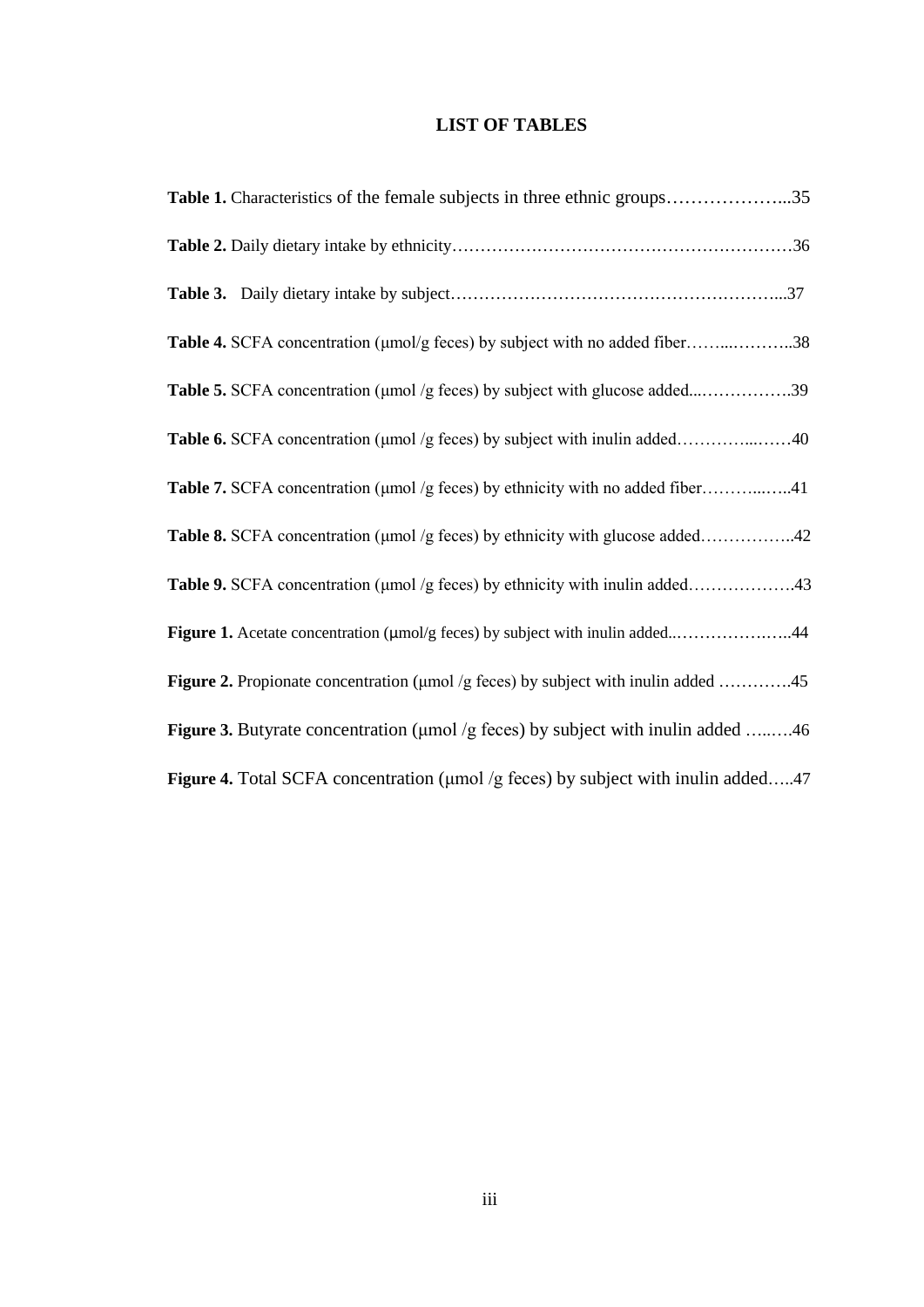## **CHAPTER 1**

## **LITERATURE REVIEW**

## **1. Introduction**

 The gut microbiota that lives in our large intestine has a close relationship with our health and well-being. Some evidence suggests that the gut microbiota plays a role in the development of obesity. There are growing concerns about obesity and its impact on human health. Obesity and overweight have been defined as abnormal or excessive fat accumulation that threatens health by World Health Organization (WHO 2013). Based on the WHO fact sheet, obesity has more than doubled worldwide since 1980. The estimated number of overweight adults was more than 1.4 billion, and at least 500 million were considered to be obese in 2008. Obesity is linked to higher mortality, worldwide. Overweight and obesity are major risk factors for a series of chronic diseases, including type II diabetes, cardiovascular diseases and certain cancers. At least 2.8 million adults die each year as a result of being overweight or obese (WHO 2012). Environment and lifestyle are two major contributors to the increase of obesity in recent decades (Bleich et al. 2008). Altered dietary intake not only affects the energy balance but also has a major impact on gut microbial composition, and the change of gut microbiota may promote obesity and increase the risk of developing metabolic diseases (Serino et al. 2012).

 *Bifidobacteria* and lactobacilli are two members of gut microbiota with beneficial and health promoting properties (Suvarna & Boby, 2005). These bacteria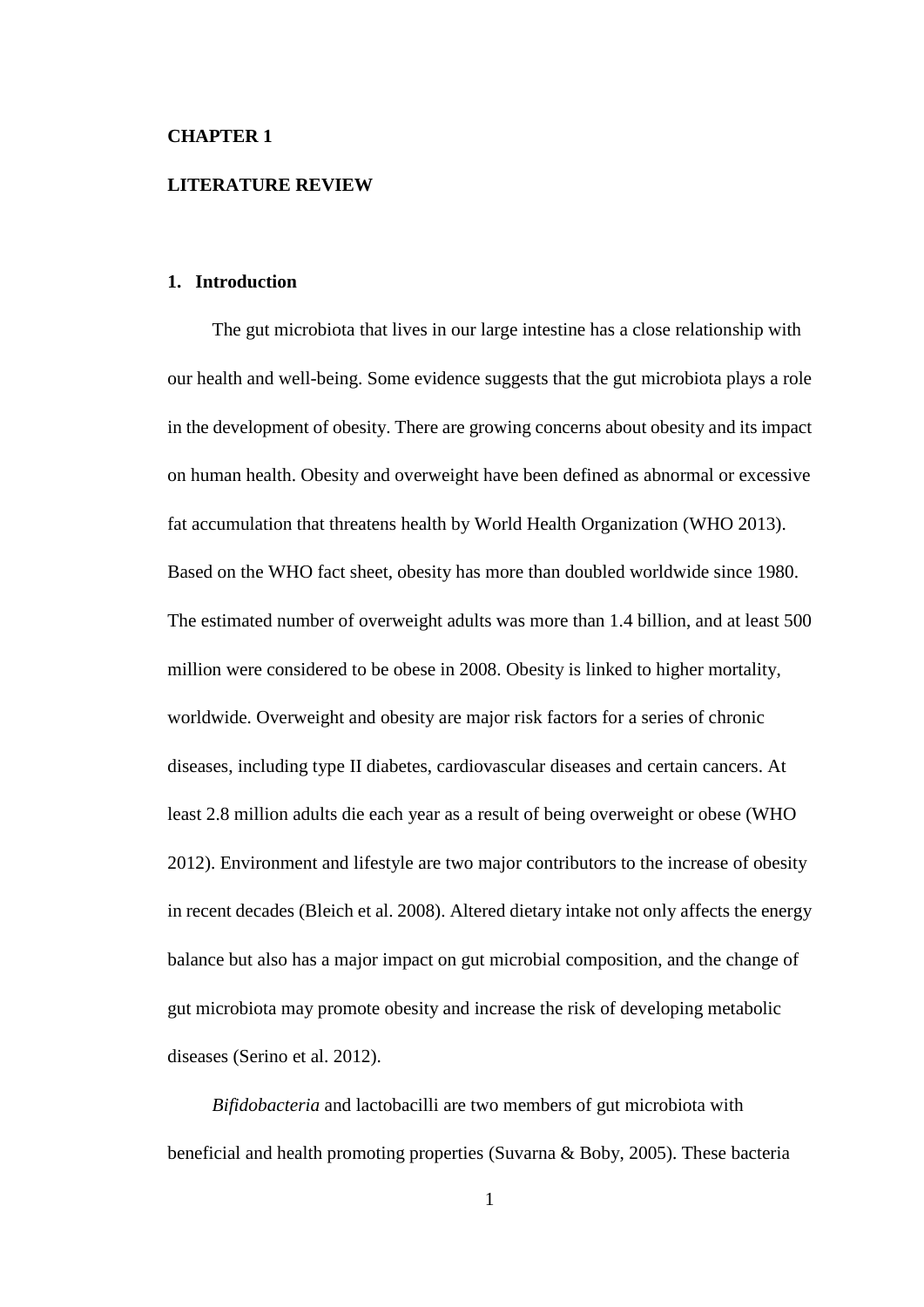benefit hosts' health by producing short chain fatty acids (SCFA). Short chain fatty acids lower the gut pH and may inhibit gastrointestinal pathogens, (Gibson 1999) provide nutrients for the colonic epithelium, and may also contribute to prevent gastrointestinal diseases such as colon cancer, inflammatory bowel disease (IBD) and colitis (Cook & Sellin 1998). Recent studies found that the gut microbiota may affect to regulation of energy intake and influence the body weight. It has been hypothesized that long-term dietary changes can impact weight gain via changes in the gut microbiota. Gut microbial composition depends on both environmental factors and factors from their hosts. This review addresses the role played by the gastrointestinal microbiota in human health and disease, and the diversity of gut microbiota in different population groups.

## **2. Gut microbiota and its functions**

 The large intestine, also referred to as the colon, is the principal site of permanent microbial colonization in the human body. The colon contains a complex microbial ecosystem that contributes to many different metabolic functions (Macfarlane & Macfarlane 2012). It has been estimated that the gut microbiota in our bodies includes up to 200 common bacterial species and up to 1000 less common species. Recent studies suggest that the microbial functions include metabolism of xenobiotic compounds, amino acids, and carbohydrates (Greiner & Backhed 2011). The gut bacteria have a profound influence on their hosts' physiology and nutrition status (Qin et al. 2010). The gut microbes can contribute to energy harvest as an environmental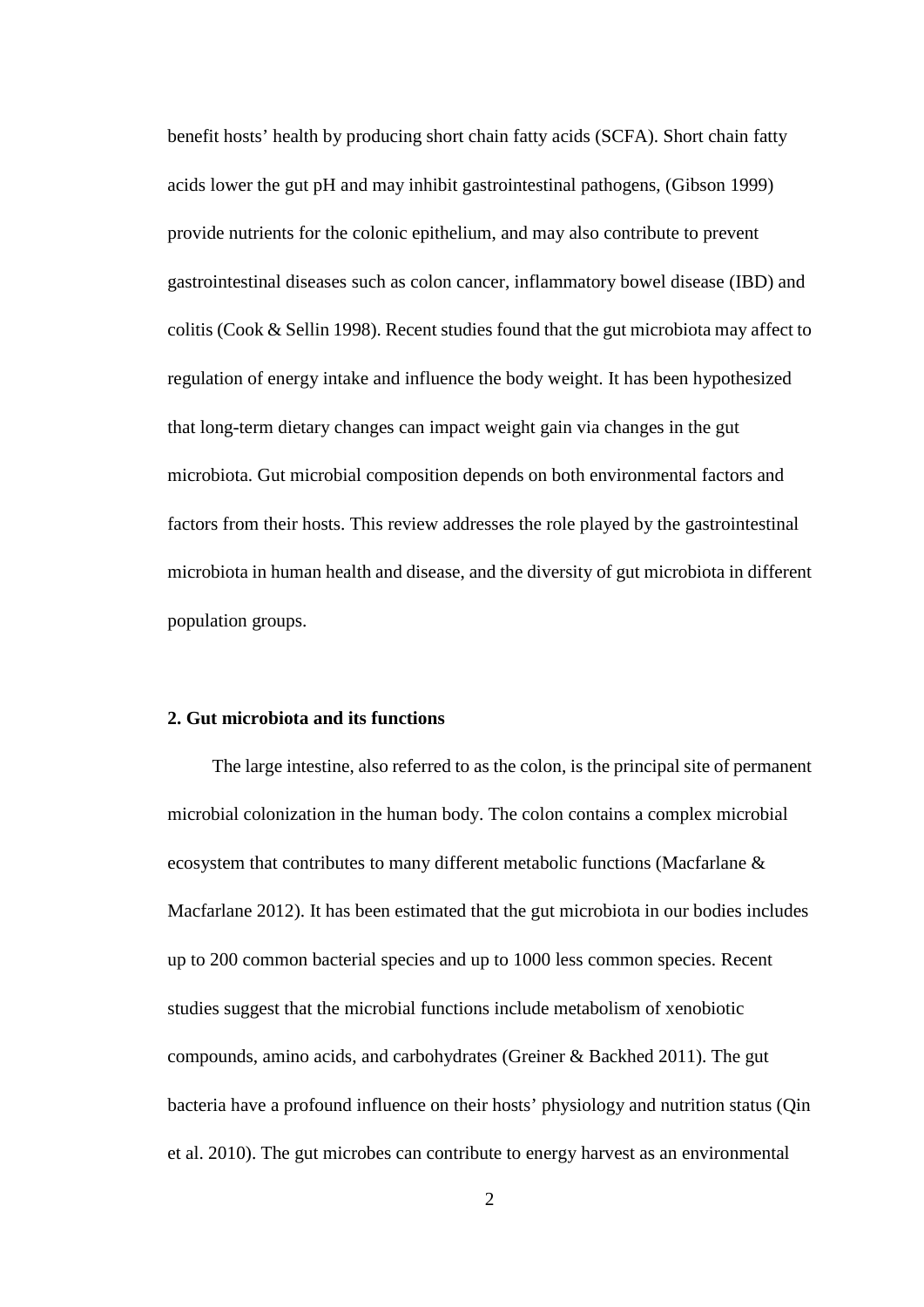regulator of fat storage and adiposity, and changes of gut microbiota are associated with bowel diseases and obesity (Greiner & Backhed 2011). When the integrity of the bowel barrier is physically or functionally breached, gut bacteria can become pathogenic, resulting in infection and/or an inflammatory response. However, the constant interaction between the host and its microbial residents can bring important health benefits to the human host (Gourbeyre et al. 2011).

 Probiotics have been defined as "live microorganisms which, when administered in adequate amounts, confer a health benefit on the host" (FAO/WHO 2001). In particular, species belonging to Bifidobacterium and Lactobacillus are the most widely used probiotic bacteria and are included in many functional foods and dietary supplements (Guarner et al. 2003). Many of these bacteria colonize the gut, and they can also alter the nutritional content of the foods in which they reside. For example, live bacteria (primarily Lactobacillus and some Bifidobacteria species) are used in yogurt to improve digestion of lactose and reduce symptoms of lactose intolerance in humans. This beneficial effect is due to the presence of microbial galactosidase (lactase) in the fermented milk product.

 Prebiotics are one of the most common dietary methods to shape the species composition and metabolic activities of the gut microflora through diet. Prebiotics are defined as *non-digestible food ingredients (usually oligosaccharides, inulin) that are selectively utilized by one or more components of the beneficial gut microbiota and thus improves host health* (Gibson et al. 1995). Bacterial genera targeted for selective stimulation are the indigenous Bifidobacteria and Lactobacilli. Live bacteria are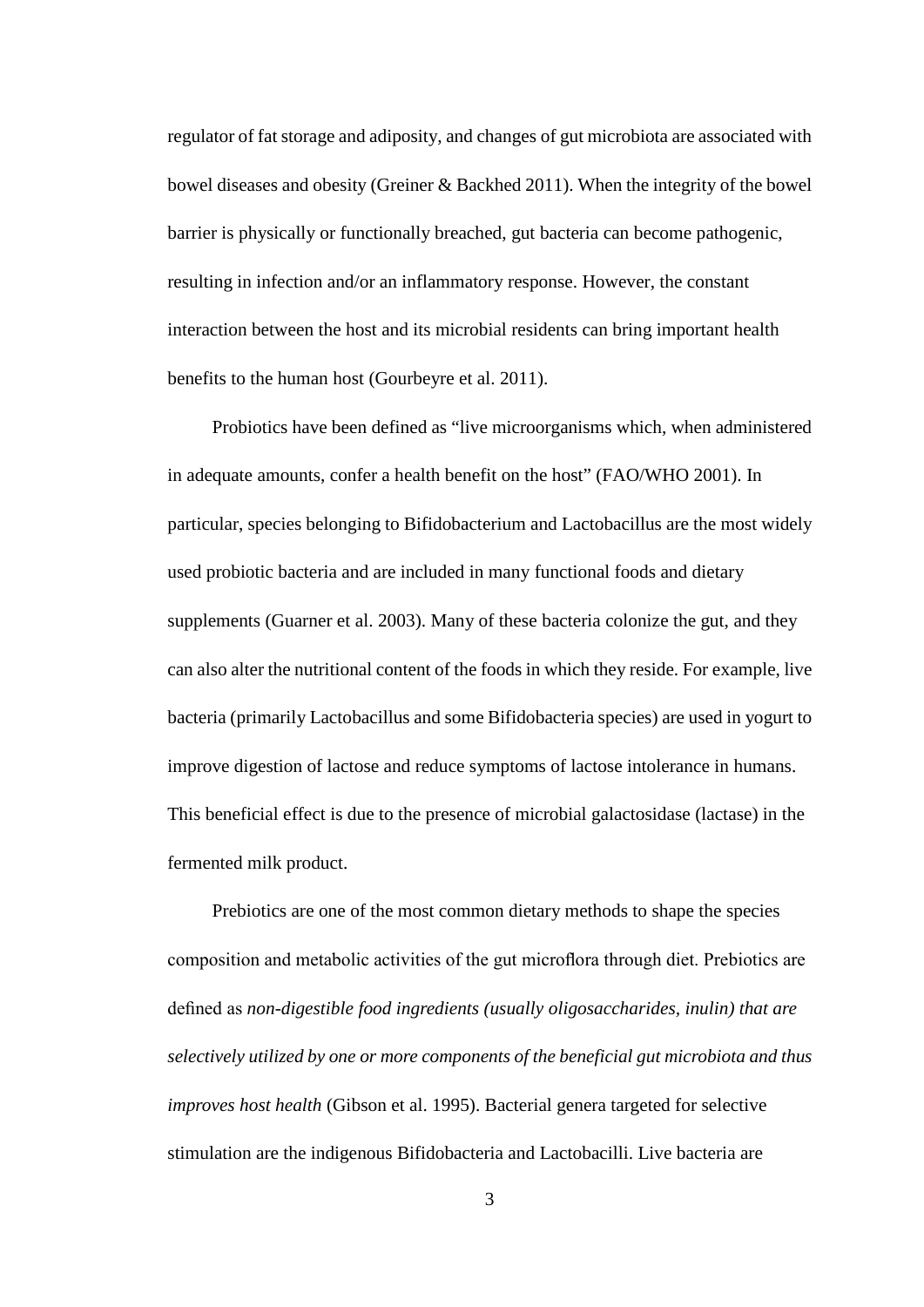essential for the effect of probiotics, since heated or pasteurized yoghurts could not prevent lactose malabsorption and symptoms of intolerance (Labayen et al. 2001). Prebiotics are a more convenient dietary intervention due to the diversity of food sources: functional foods such as beverages, granola bars, yogurt; supplements; natural sources. Both probiotics and prebiotics have been shown to prevent colon cancer in several animal studies (Burns & Rowland 2000). Evidence also suggests that probiotics and prebiotics may play a therapeutic role in the prevention of digestive diseases (Marteau 2001). But their role in reduction of risk of colon cancer in human subjects is not well established. Further studies are required to better establish their efficacy in human subjects.

 The prevalence of obesity and related diseases such as type II diabetes, metabolic dysfunction and coronary heart disease (CHD) has vastly increased throughout the world. Recent studies have suggested that gut microbiota might be involved in the development of these disorders (Serino et al. 2012). Dietary composition and calorie intake appear to regulate intestinal microbial composition and function, and this will be described in next section. Studies have demonstrated that obesity and metabolic dysfunction may be associated with abnormal microbial changes, and microbiota may also play an important role in the treatment of these chronic diseases (Tilg et al. 2011).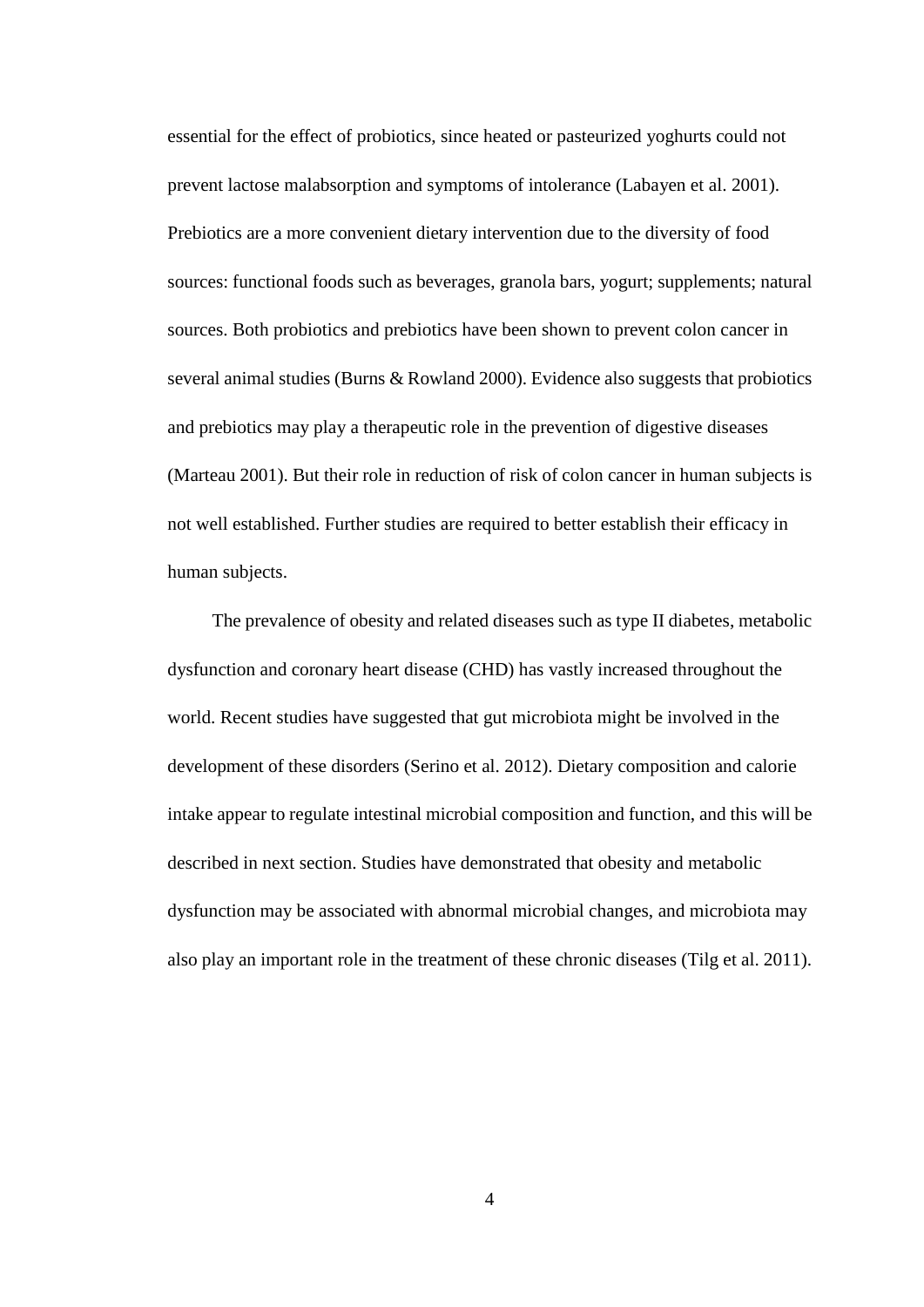## **3**.**Effects of diet on gut microbiota**

 Both animal and human studies have demonstrated that gut microbiota composition is altered in obese and diabetic populations (Murphy et al. 2012; Larsen et al. 2010). Macronutrient content of diet, as an environmental factor, not only contributes to body weight itself, but also influences the composition of gut microbiota. The gut microbiota is a dynamic microbiological system that can shift rapidly in response to altered diet. Previous studies have shown that a high-fat diet in mice shifts the gut microbiota and also causes damage to the gut mucosal barrier resulting in increased endotoxaemia and metabolic diseases (Cani et al. 2009). The plasma concentration of bacterial lipopolysaccharide (LPS), which is an inflammatory agent, increased during a fat-enriched diet, and resulted in metabolic endotoxemia (Cani et al. 2009). In their earlier published article, Cani et al. reported that although the reasons for the increase of LPS in plasma during high-fat feeding were still unknown, the LPS level was correlated with changes in intestinal microbiota. Furthermore, dietary fibers can reduce the impact of high-fat diets on the occurrence of metabolic diseases, and normalize plasma endotoxemia (Cani et al. 2007). These findings suggested that intestinal microbiota could be responsible for changes of metabolic endotoxemia and for the related diseases.

 In their paper published in 2012, Serino et al. used a mouse model with the same genetic background to investigate whether the gut microbiota per se could influence different metabolic phenotypes, independent of changes in genetic background and diet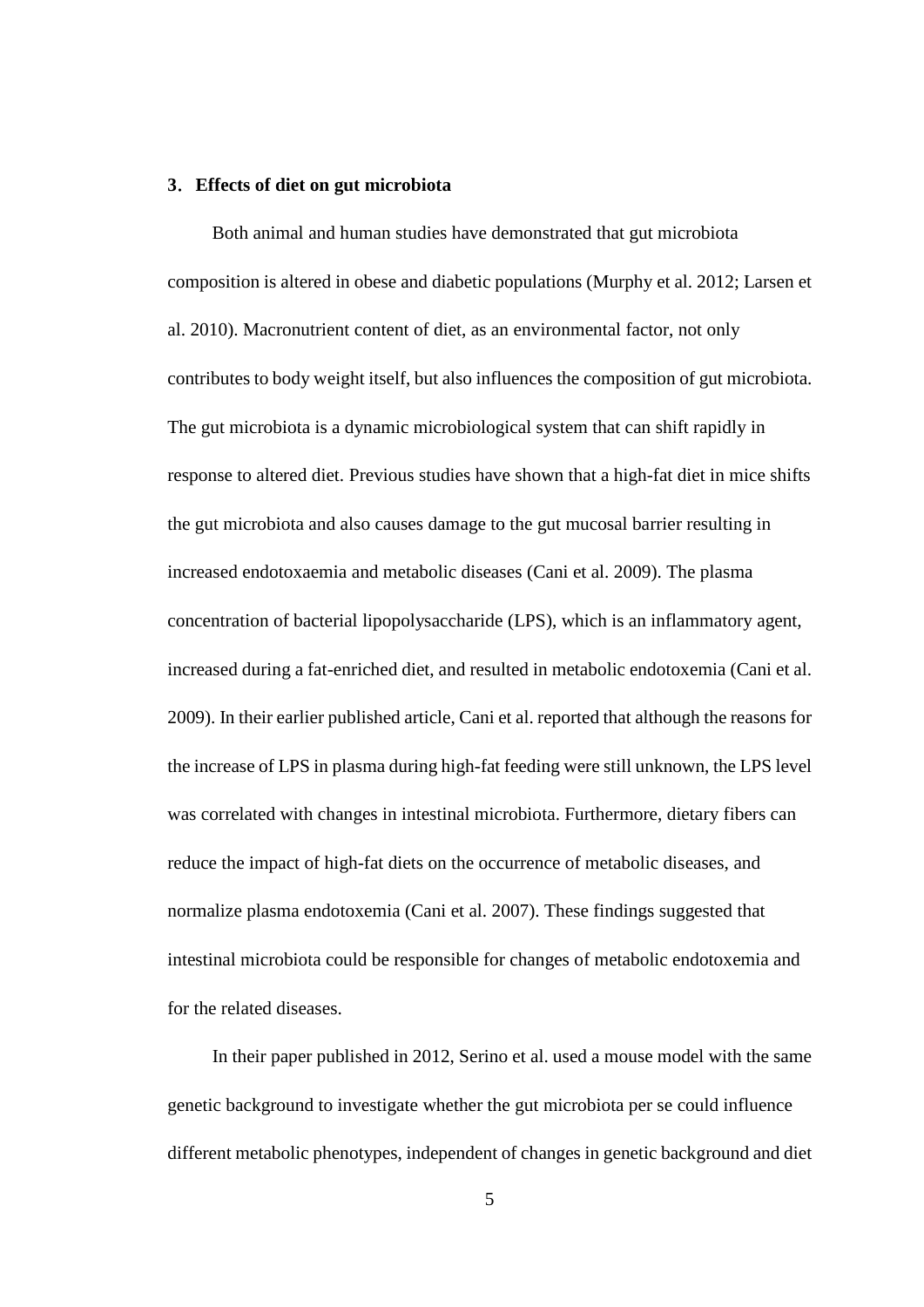(Serino et al. 2012). The tested mice  $(n=100)$  were fed a high-fat carbohydrate-free diet (HFD) for three months and became either diabetic (HFD-D) or resisted diabetes (HFD-DR), at the same time, a comparison group of mice  $(n=10)$  was given the same diet as the test group, but had glucooligosaccharide added (HFD+GOS). They found that when these mice were switched to a high-fat carbohydrate-free diet from their regular diet (original diet not mentioned in the article), the gut microbiota composition was altered within 24 hours in all three groups (HFD-D, HFD-DR, HFD+GOS). Compared with diabetes resistant mice, the gut microbial profile in diabetic mice was associated with increased gut permeability. This was linked to increased endotoxaemia and increased adipose tissue inflammation. The results showed that the development of diabetes within a subgroup of mice was strongly associated with a change in the composition of the gut microbiota (Serino et al. 2012). To determine whether gut microbiota was the cause or consequence of the metabolic phenotypes, this study specifically modified it with dietary fibers (glucooligosaccharide). The results from the comparison group showed that the gut microbiota of mice fed dietary fiber was modified and prevented the occurrence of the diabetic phenotype. The authors concluded that the gut microbiota was altered by high-fat diet and showed a specific microbial signature of certain metabolic genotypes (Serino et al. 2012). Another study also used a mouse model to investigate the impact of gut microbiota on diet-induced obesity (Murphy et al. 2012). Two control groups were fed either a low-fat diet or a high-fat diet (diet-induced obesity), and the study group were fed a high-fat diet with vancomycin and bacteriocin-producing probiotic added. Vancomycin is an antibiotic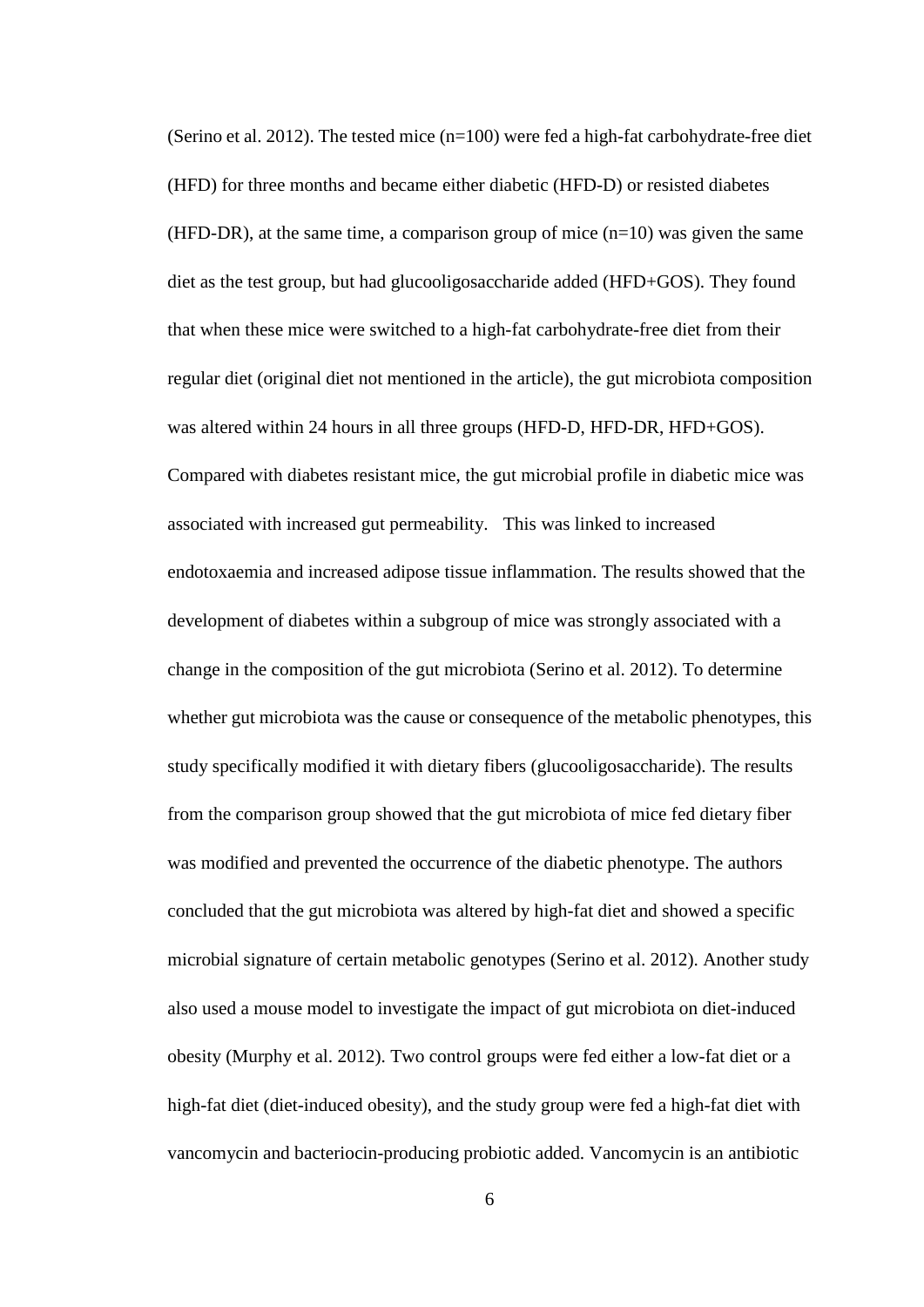that selectively targets gram-positive bacteria. After twenty weeks, the diet-induced obese mice had a significantly higher proportion of Firmicutes and a lower proportion of Bacteroidetes compared with low-fat diet controls. For the vancomycin treated obesity group, the results showed significant reductions in the proportion of Firmicutes and Bacteroidetes and an increase in Proteobacteria. Those mice also gained less body weight and had lower fasting blood glucose and plasma tryglyceride levels compared with diet-induced obese controls, despite similar caloric intake (Murphy et al. 2012). These two studies both used mouse models to provide a confirmation for the role of gut microbiota in metabolic dysregulation and showed the association between gut microbiota composition and obesity. But these studies cannot be easily replicated in humans. In human subjects, the researchers cannot feed diets that be might harmful for the subjects' health. Although further research is still needed to investigate the effects of gut microbiota on the development of obesity and other metabolic disorders in human subjects, the animal studies demonstrate that dietary fiber can off-set other dietary influences on the gut microbiota.

 In conclusion, the gut microbiota is a huge ecosystem living within our colonic lumen. Some of these bacteria are potentially harmful to the host, but the constant interaction between the host and its gut microbiota can bring important health benefits. It is now well established that diet, as an environmental factor, influences the composition of the gut microbiota, but little is known about the influence of the aging process on the status of gut microbiota. In the next section, previous studies that focused on metabolic characteristics of the gut microbiota from different age groups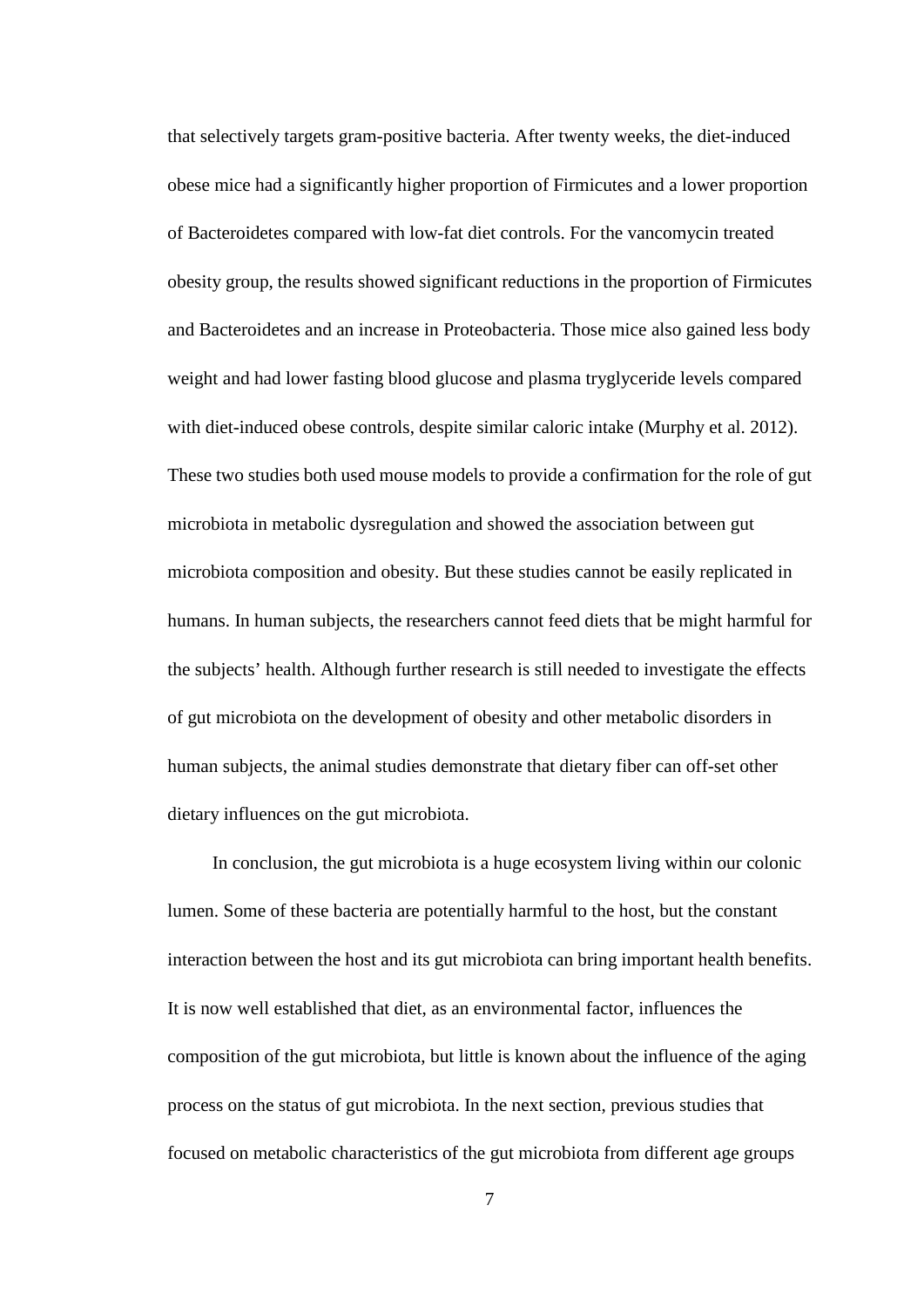will be reviewed.

#### **4. Gut microbiota composition in different age groups**

## *4.1 Infants*

 A recent study showed that the composition of gut microbiota among infants was related to the original pre-pregnancy weight and weight gain of their mothers during pregnancy (Collado et al. 2010). Higher body weights and BMIs ( $\geq 25 \text{ kg/m}^2$ ) of mothers were related to higher concentrations of Bacteroides, Clostridium, and Staphylococcus and lower concentrations of the Bifidobacterium groups. However, mothers with normal weight and normal weight gain during pregnancy had babies with lower prevalences of *Akkermansia muciniphila*, *Clostridium difficile* and Staphylococcus groups (Collado et al. 2010). The gastrointestinal tract of newborn infants is colonized immediately after birth with environmental microorganisms, mainly from the mother. Biasucci et al. found that the mode of delivery strongly influences the composition of the intestinal microbiota within three days of life. Cesarean delivery babies were characterized by a substantial absence of Bifidobacteria species, with no or little influence of the type of feeding. On the other hand, vaginal delivered infants showed subject-specific microbial profiles, with some predominant groups such as *Bifidobacterium longum* and *Bifidobacterium catenulatum* (Biasucci et al. 2008).

 Bifidobacteria have been identified as a typical beneficial component of the gut microbiota of healthy breast-fed infants. *Clostridia difficile* and *Staphylococcus aureus*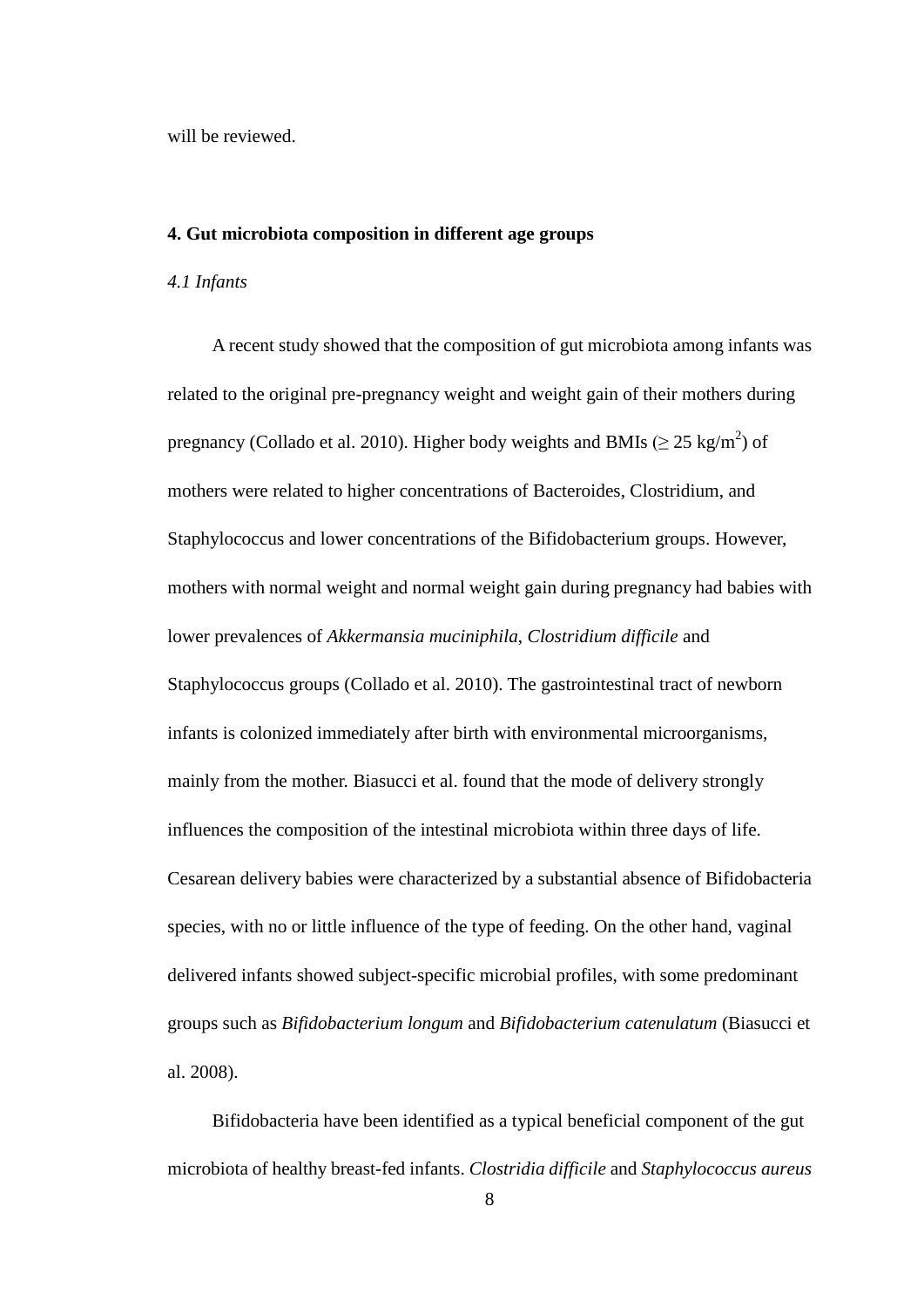are two major gut bacteria that exist in allergic infants and in obese infants and adults (Collado et al. 2010). Akkermansia may cause mucus degradation that breaks the mucosal surface in the body of their hosts, resulting in inflammatory diseases and obesity (Collado et al. 2010). A recent study chose 44 Malawian 6-month-old infants and compared them with 31 children of the same age living in urban Finland to investigate the effect of food consumption among new born babies (Grzeskowiak et al. 2012). Both groups of infants were breast-fed and consumed age-appropriate diets based on the food supply related to the geographic region and culture. Bifidobacteria was the dominant microbial population in all of the infants, but the proportion in Malawian infants was greater than in Finnish infants (Grzeskowiak et al. 2012). *Bifidobacterium adolescentis*, *Clostridium perfringens*, and *Staphylococcus aureus* were absent in Malawian but detected in Finnish infants (Grzeskowiak et al. 2012). The possible reason that large amounts of Bifidobacterium, Bacteroides-Prevotella, and *Clostridium histolyticum* reside within the intestinal system of Malawian infants is the diet of the African children. Even though both Malawian and Finland infants were breast-fed, infants from Malawi were fed more plant polysaccharides, which are introduced together with breastfeeding along with seasonal varied foods (Grzeskowiak et al. 2012). Maintenance of a healthy gut microbiota composition may be necessary for newborn babies all over the world. Beneficial bacteria were altered by the environmental exposures, including diet, delivery methods and health status of mothers. Further research is needed to investigate the interrelations between diet and the composition of gut microbiota as well as the role of the microbiota in preventing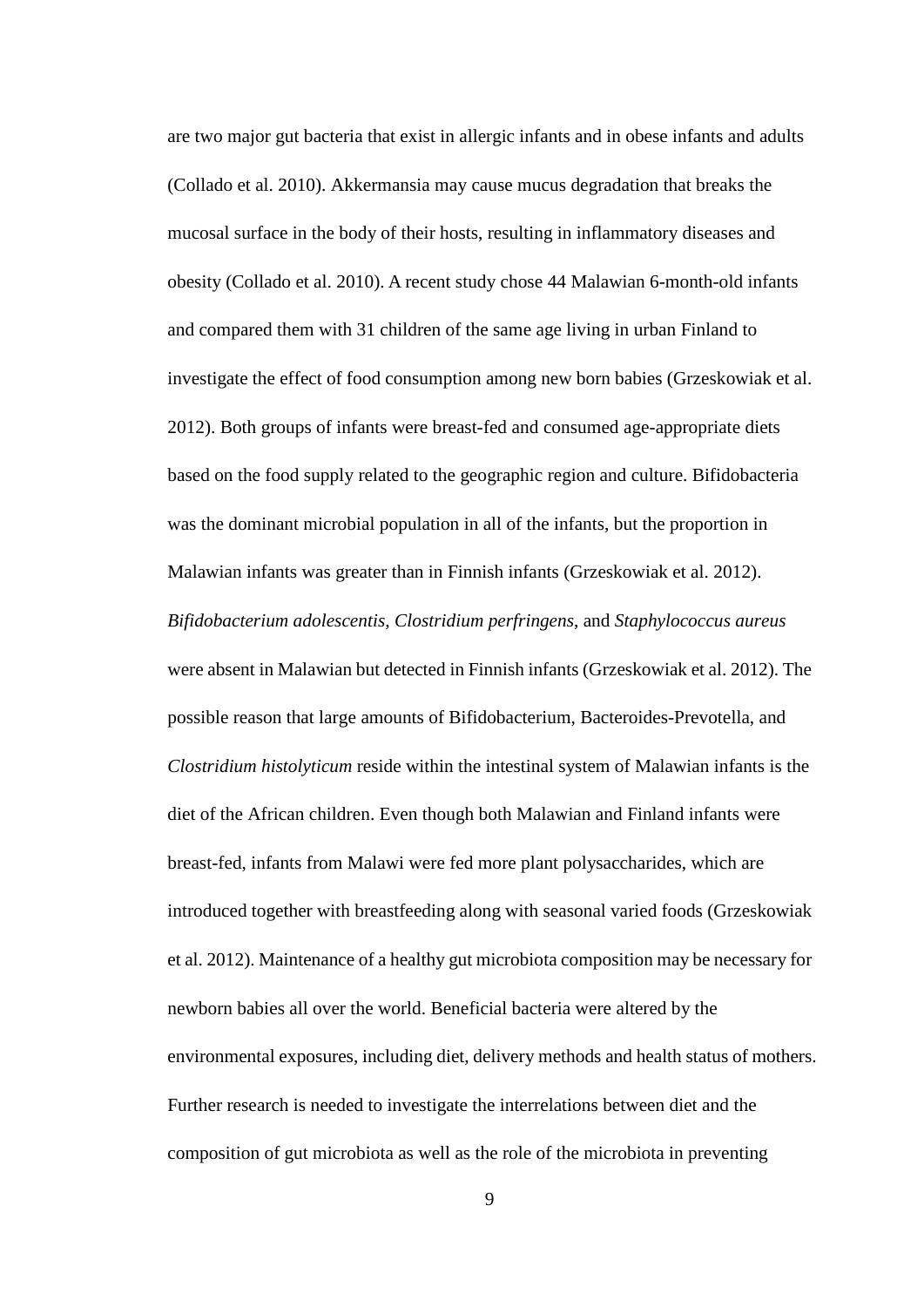diseases on newborn infants.

## *4.2 Children and Adolescents*

 As children grow up, dietary habits and environmental exposure are the main factors contributing to the diversity of human gut microbiota (Backhed F et al. 2005). The prevalence of allergy, autoimmune disorders, and inflammatory bowel disease (IBD) both in adults and in children has increased in recent decades (Okada et al. 2010). It is hypothesized that improvements in hygiene, together with decreased environmental microbial exposure in childhood, are responsible for this increase (Braun-Fahrlander 2003). The gut microbiota plays a crucial role in the pathogenesis of IBD, and the gut microbial status and bacterial types are different in children with and without a predisposition to allergy (Braun-Fahrlander 2003).

 Recent studies demonstrate that obesity is associated with imbalance in the normal gut microbiota (Turnbaugh et al. 2009). Childhood obesity is associated with increased incidence of obesity and/or type II diabetes in adulthood (Karlsson et al. 2012). A case-control study in south Sweden with children (4-5 years old) concluded that compared to the control group, the obese group was found to have significantly more Enterobacteriaceae and less Desulfovibrio and *A. muciniphila*-like bacteria. The diversity of the intestinal microbiota was lower for the obese/overweight group (Karlsson et al. 2012). This study also found Enterobacteriaceae was at significantly higher concentrations in obese/overweight children compared to individuals with body weight within the normal range (Karlsson et al. 2012). As one of the gram-negatives, Enterobacteriaceae are potent stimulators of inflammation because of the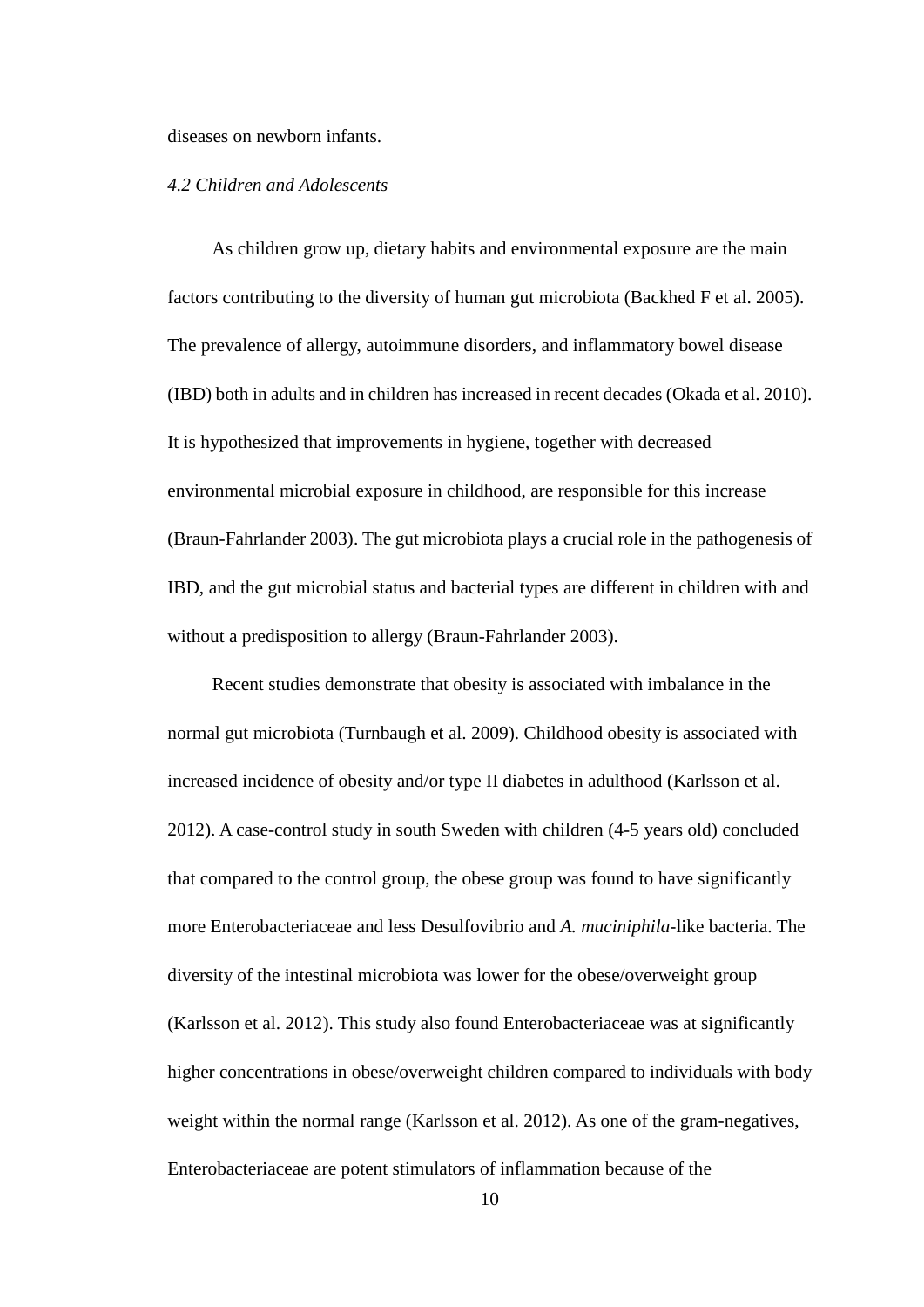lipopolysaccharides (LPS) in their outer membrane, and the *A. muciniphila* can act on the degradation of mucin and is commonly found in the human gastrointestinal tract (van Passel et al. 2011). Childhood overweight and obesity are highly prevalent in the United States, affecting one-third of children and adolescents. Compared with normal-weight children, overweight children and adolescents are at greater risk for health problems and are more likely to become obese adults (Wang et al. 2013). Based on the association of gut microbiota and childhood overweight/obesity, future research should focus on the microbial ecosystem and its impact on health during childhood and later in life.

## *4.3 Women*

 As stated previously, the composition of gut microbiota on newborn babies was associated with the health status of their mothers. Villamor et al. concluded that overweight pregnant women have a higher chance to deliver higher birth weight babies (2006). They also found that a gain of 3 or more BMI units per se was significantly associated with the risk of stillbirth (Villamor et al. 2006). Furthermore, excessive weight gain during pregnancy is associated with deteriorated glucose tolerance and increased risk of gestational diabetes (Chu et al. 2007). Previous studies linked gut microbiota composition to body weight, and it also may affect the mother's weight gain during pregnancy (Collado et al. 2008). The *Bacteroides* group might play an important role in energy storage and weight gain because of its high presence in samples from obese women and also a high presence in women showing excessive weight gain during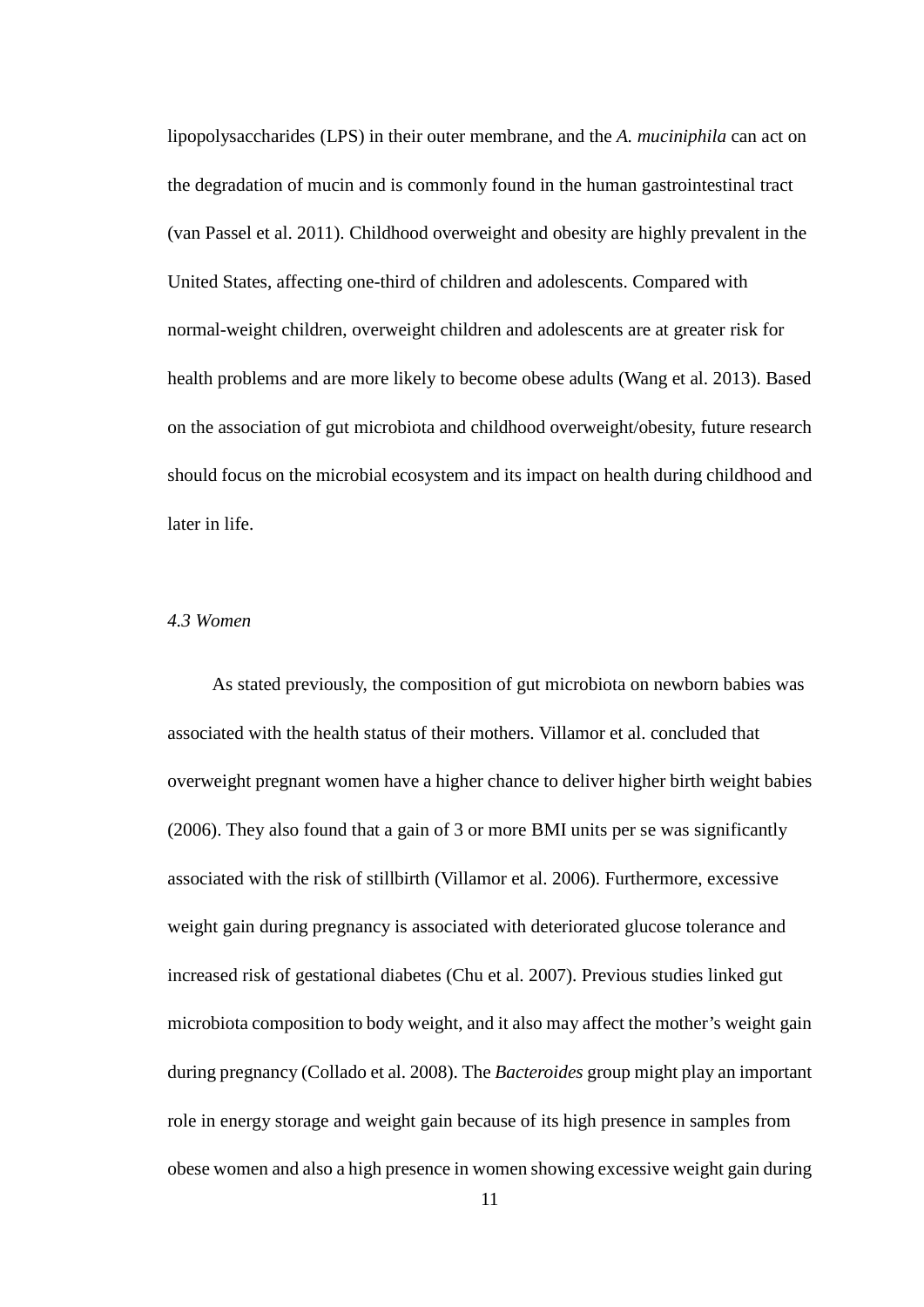pregnancy (Collado et al. 2008). In addition, Collado et al. suggested that a high concentration of *S. aureus* may be associated with inflammatory processes and also with fat storage in overweight mothers (Collado et al. 2008). Women with excessive weight gain also have significantly higher amounts of *Escherichia coli* compared with women with normal weight gain over pregnancy. Numbers of *A. muciniphila* and Bifidobacterium, which are beneficial gut bacteria, were higher in women with normal weight gain than in those with excessive weight gain (Santacruz et al. 2010).

 Most of the human studies that have been reviewed focused on the differences in gut microbiota between obese and lean subjects, but it's also important to investigate whether there are differences in the gut microbiota composition in overweight/obese subjects with and without metabolic disorders. Although men and women had a similar prevalence of metabolic syndrome among whites and other ethnic group, women in some specific ethnic groups had a significantly higher prevalence of metabolic disorder (Ford et al. 2002). In the United States, African American women had about a 57% higher prevalence of metabolic disorder than men did; Mexican American women had about a 26% higher prevalence than men did (Ford et al. 2002). A study on overweight/obese women with or without metabolic disorder, and normal weight women was conducted to investigate the differences of their gut microbiota status. The authors found that certain members of *Eubacterium rectale-Clostridium coccoides* group were associated with obesity-related metabolic disorders, but not obesity per se. (Munukka et al. 2012).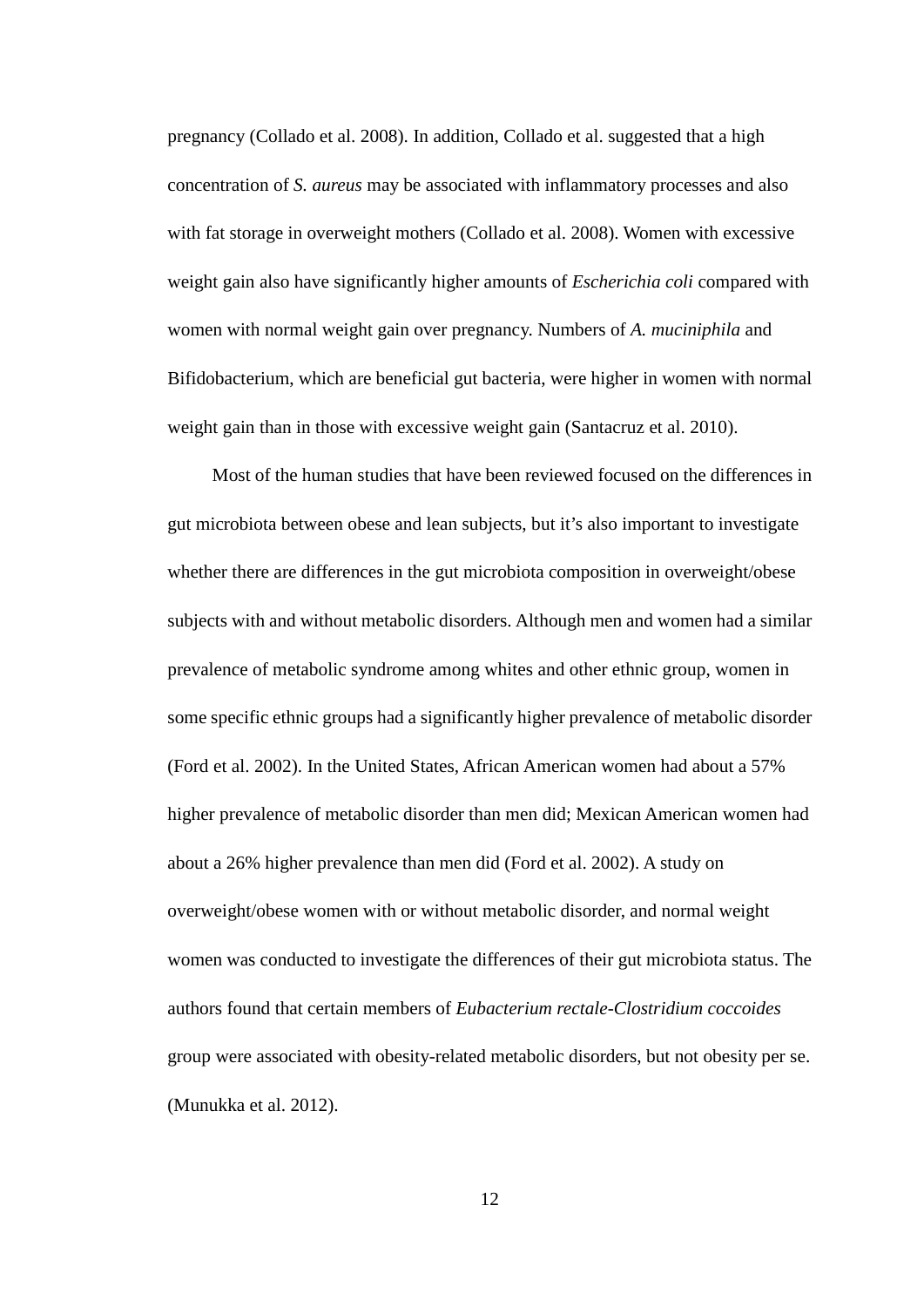### *4.4 Seniors*

 The composition of the human intestinal microbiota is individual-specific and stable over time in healthy adults (Claesson et al. 2012). But the composition of the intestinal microbiota in older people displays more inter-individual variation than that of younger adults (Claesson et al. 2011). Recent studies suggested that elders have a decrease in anaerobes and Bifidobacteria and an increase in Enterobacteria (Hebuterne 2003). Andrieux et al. demonstrated that elderly humans had higher concentrations of metabolites from protein fermentation (ammonia, valerate, isobutyrate, and isovalerate) compared with younger adults and children (Andrieux et al. 2002). Higher end-products of protein fermentation in the human colon may cause uncomfortable bowel movements, and they are also cytotoxic at high concentrations (Ramakrishna et al. 1991). Possible factors that affect the intestinal microbiota upon aging include deterioration in dentition, salivary function, digestion and intestinal transit time (Claesson et al. 2011). Diet as one of the environmental factors has been shown to influence gut bacteria composition in animal models and small human studies (previous references). The effects of age and diet on intestinal morphology and colon health are of importance. Especially for elders, differences in gut microbiota composition are shaped by diet which then affect the health of the hosts (Claesson et al. 2011).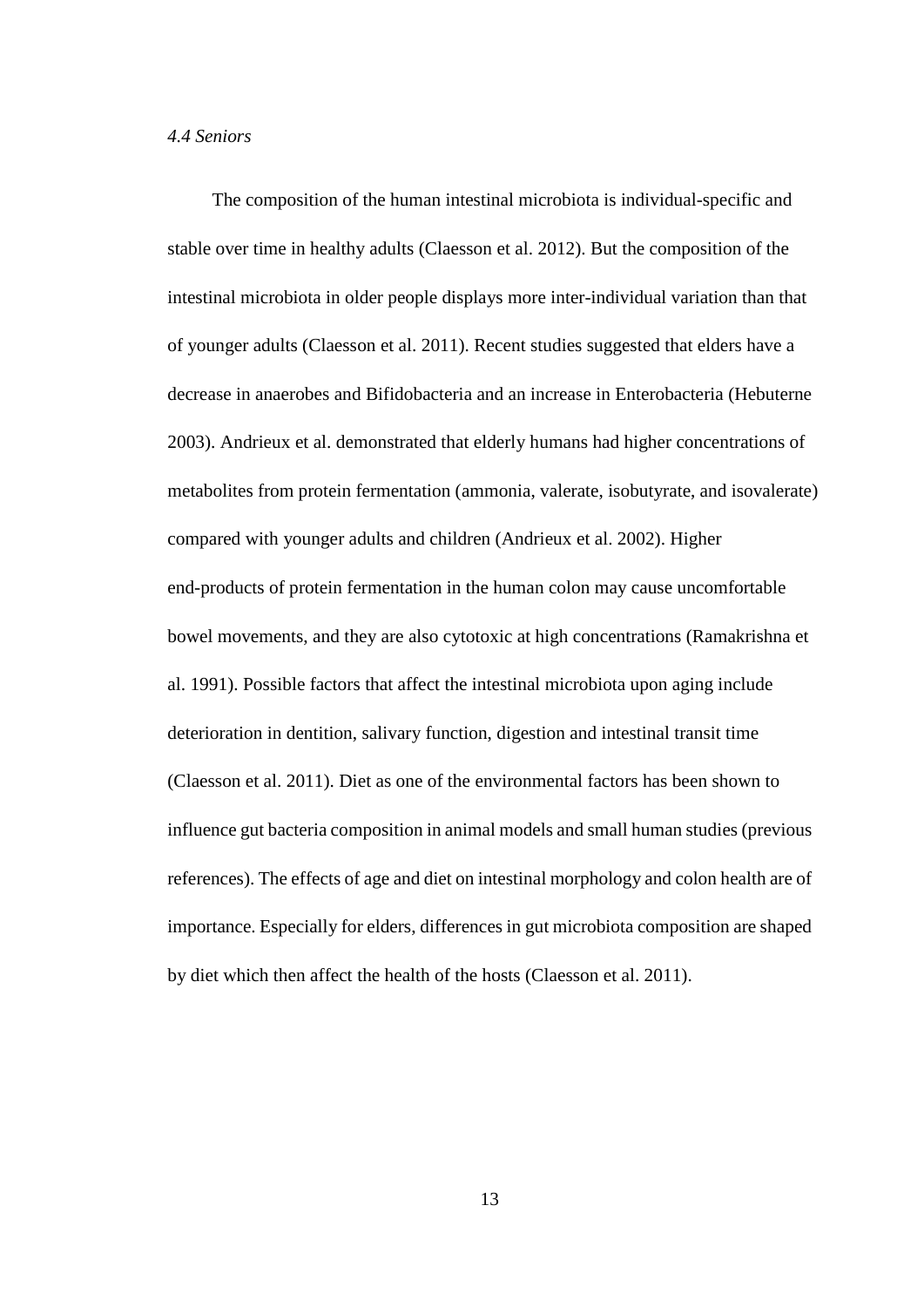## **5. Short-Chain Fatty Acids (SCFA)**

 Short-chain fatty acids are a sub-group of fatty acids with aliphatic tails of two to six carbons (Brody 1999). The short-chain fatty acids include primarily acetic, propionic and butyric acids. Short-chain fatty acids are one of the principal metabolites of fermentable fibers, and different fibers are fermented to different short-chain fatty acids in different amounts by different gut bacteria (Gropper et al. 2009). For example, pectin resulted in higher concentrations of propionate in proximal and distal colon, whereas wheat bran resulted in a higher concentration of butyrate (Lupton & Kurtz 1993). Bifidobacteria can produce acetate and lactate from pectin fermentation (Gropper et al. 2009). Meanwhile, butyrate and propionate can also converted to SCFA acetate or lactate through cross-feeding by other bacteria (Belenguer et al. 2006). Functions of SCFAs include lowering gut pH, inhibition of gastrointestinal pathogens (Gibson 1999), feeding colonic epithelium as nutrients after absorption by the colonocyte (Cook & Sellin 1998), and may also contribute to the prevention of gastrointestinal diseases such as colon cancer, inflammatory bowel disease and colitis (Galvez et al. 2005).

 Short-chain fatty acids may also affect body mass by influencing the secretion of gut hormones involved in food intake regulation. Glucagon-like peptide-1 (GLP-1), peptide YY (PYY), and oxyntomodulin have been proposed as important modulators of appetite (Stanley et al. 2004). Among those peptides, GLP-1 is also involved in the regulation of pancreatic secretion of insulin and in the differentiation and maturation of pancreatic beta cells (Delzenne et al. 2005). Changes in gut hormones have been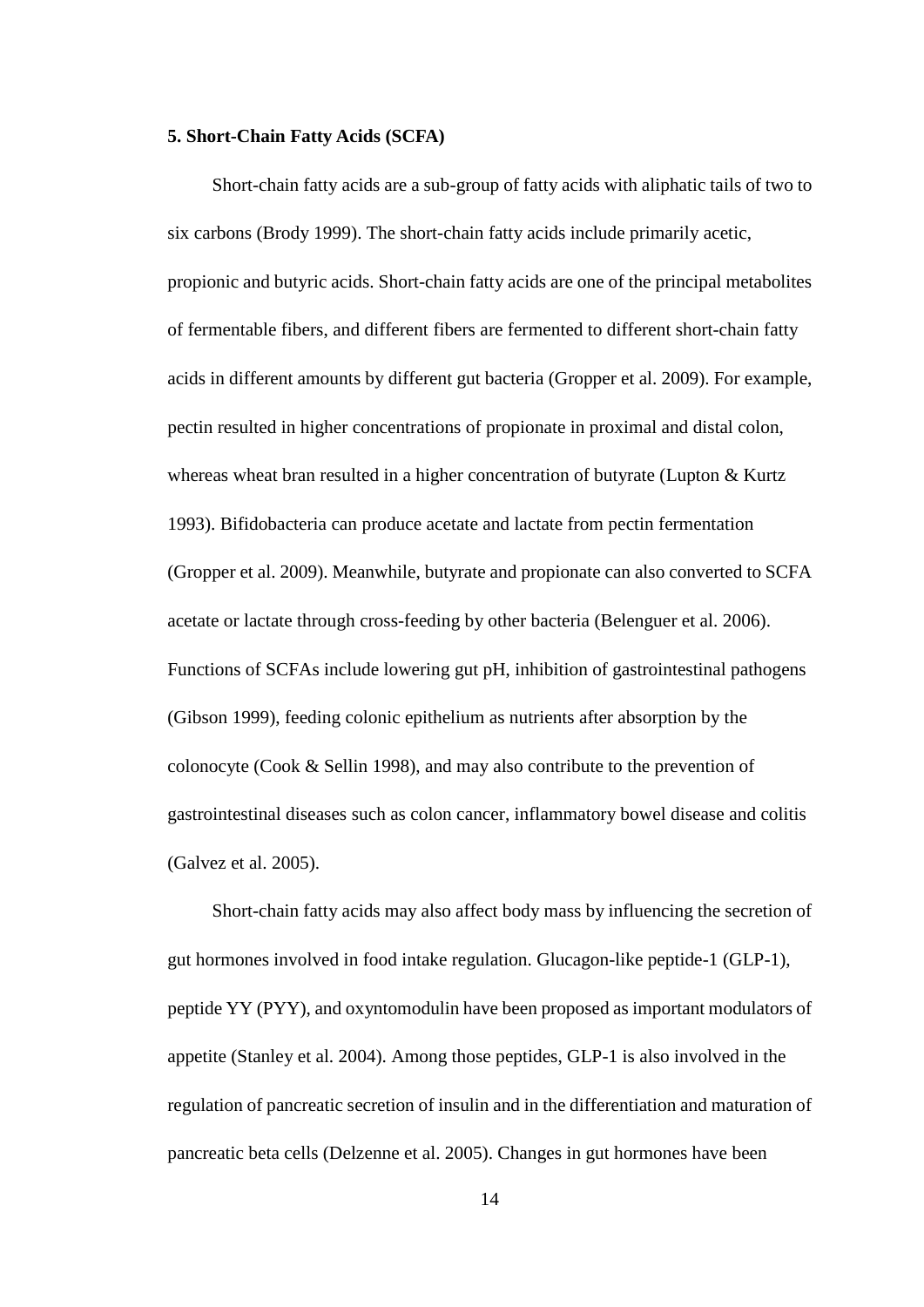correlated with increased SCFA concentrations. However, the increased dietary fiber in the test diets correlated with a decrease in energy intake, which is a confounding factor. Delzenne et al. demonstrated that gut hormones can be regulated by high-fiber diet and showed reduced weight or improved glucose homeostasis by using rat model (Delzenne et al. 2005). Rats received either a standard diet or the same diet added with oligofructose for 3 weeks. The addition of oligofructose to the diet increased the GLP-1 secretion. The mechanism may be due to increased production of the precursor proglucan mRNA (Delzenne et al. 2005). However, these rats also consumed a lower energy diet when oligofructose was added, so it's unclear whether these results were truly from dietary fiber fermentation.

Previous animal studies suggested that specific SCFA played an important role in the regulation of the expression of the intestinal proglucagon gene (Drozdowski et al. 2002). A study on healthy human volunteers was conducted to investigate whether SCFAs affect proximal gut motility and gastric tone (Ropert et al. 1996). Six healthy volunteers were studied after oral administration of 20 g lactulose and intracolonic infusions of 20 g lactose and SCFAs. Gastric tone and peripheral intestinal peptide levels were measured. Short-chain fatty acid exposure, both from lactulose fermentation and intracolonic infusion, decreased gastric tone, but GLP-1 and PYY concentrations did not change significantly compared to saline control (Ropert et al. 1996). The influence of SCFA exposure on gut peptides needs further research.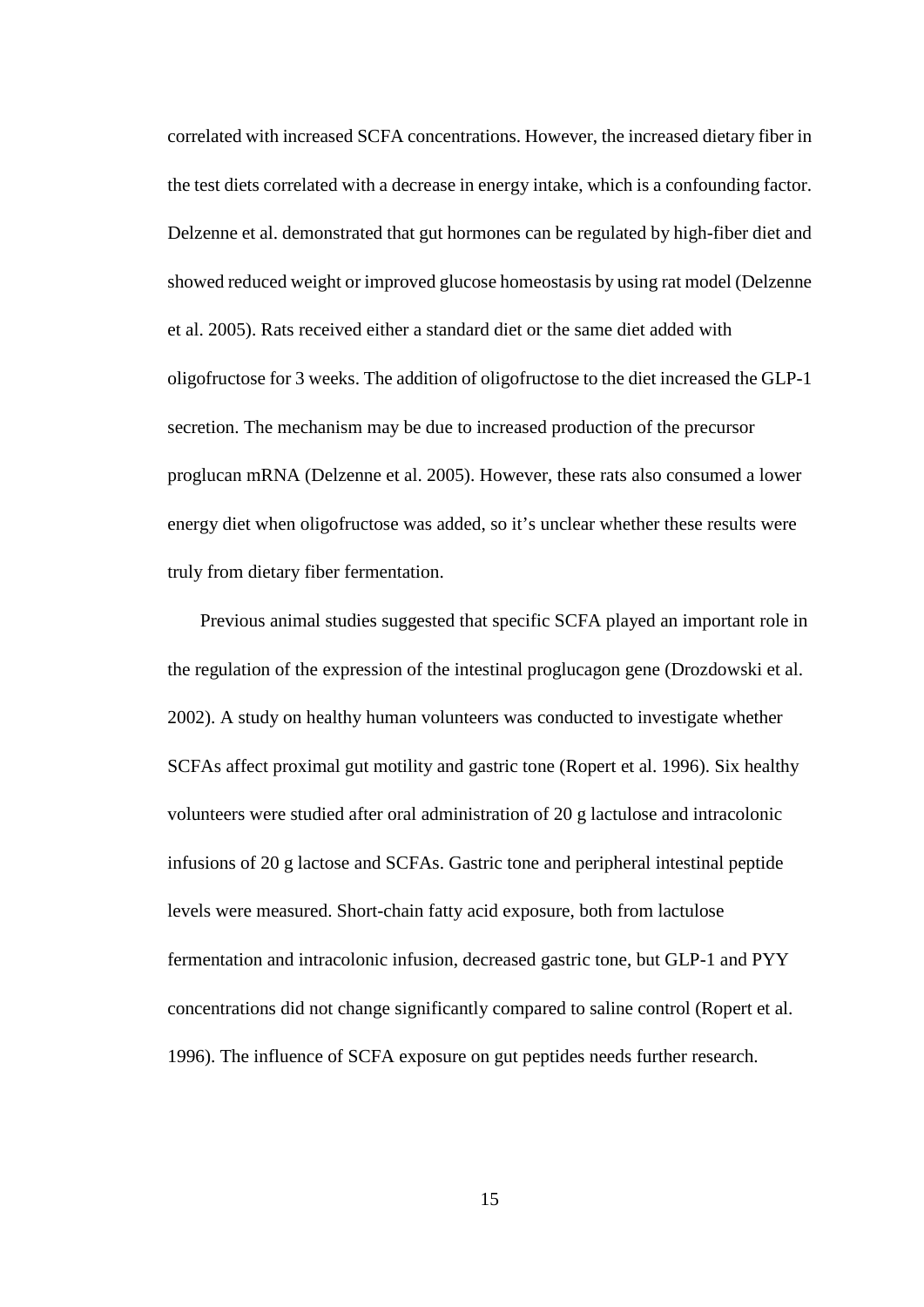## **6. Branched-Chain Fatty Acids**

 Human colonic bacteria are capable of protein breakdown and amino acid fermentation. Branched chain fatty acids (BCFA) are formed solely from proteins and amino acids. Putrefactive compounds resulting from microbial fermentation of undigested amino acids include ammonia, phenols, indoles, and branched-chain fatty acids (Montagne et al. 2003). These end-products of amino acid fermentation result in uncomfortable bowel movements and are also cytotoxic at high concentrations (Ramakrishna et al. 1991). The presence of branched chain fatty acids confirms the occurrence of proteolysis in human colon and has been linked to disease states in humans (Nyangale et al. 2012). The BCFA concentration may be critically important in determining large bowel function particularly in those people living on diets low in fermentable carbohydrate.

## **7. Gut microbiota composition vs. obesity: genetics or environment?**

 Excessive energy intake and low energy expenditure are the primary causes of obesity, but it is well established that certain individuals have a genetic predisposition for excess body fat. The gut microbiota may be a contributor to this genetic predisposition. The presence of a gut microbiota is linked with increased body fat, as demonstrated in mice (Backhed, 2004). Mice were raised in a germ-free (GF) environment and lacked a gut microbiota. One group of GF was "conventionalized" by exposure to fecal matter from conventional mice, thus developing a gut-microbiota. The conventionalized GF mice experienced a 60% increase in body fat within 10 to 14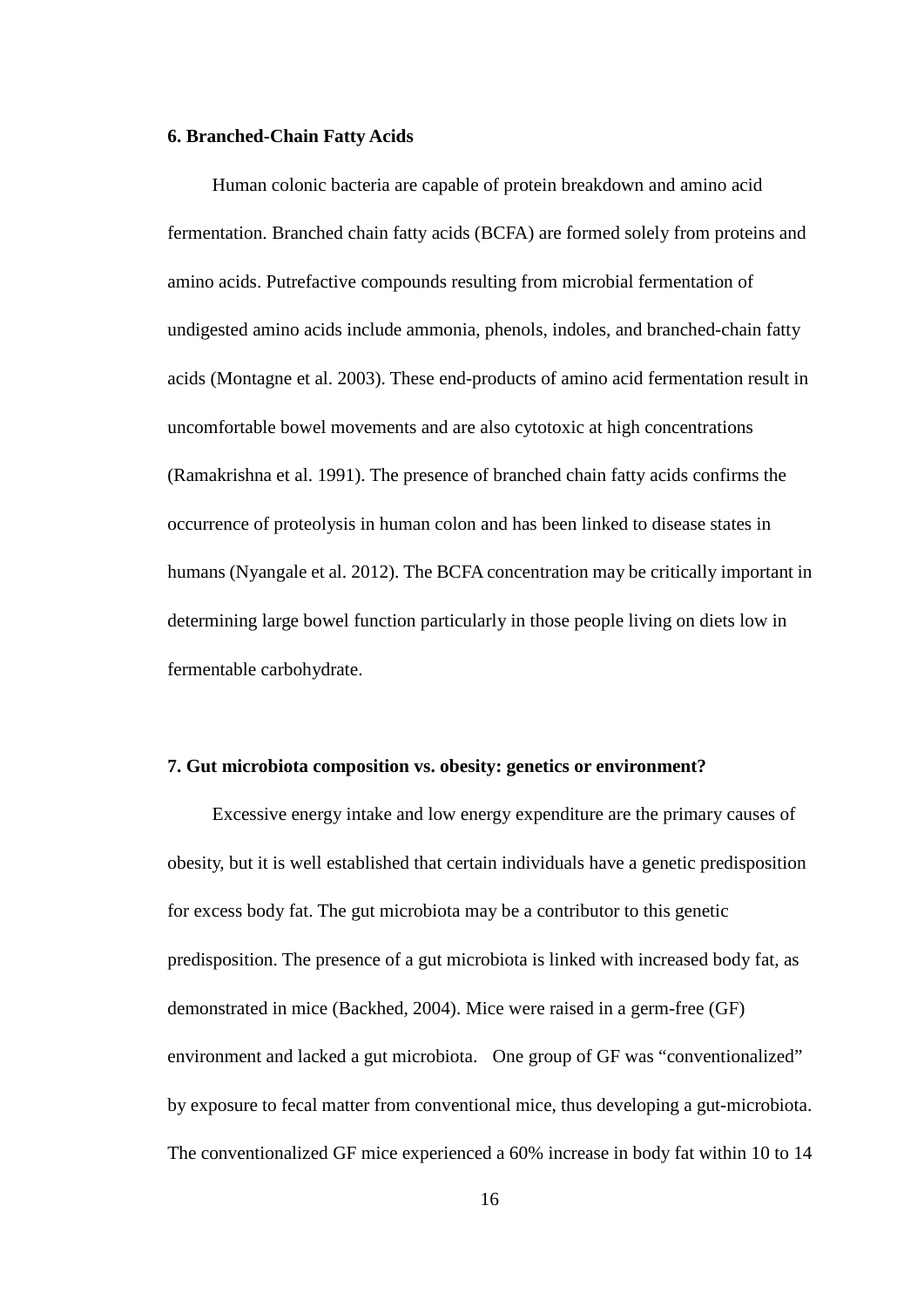days, despite an associated decrease in food consumption (Backhed et al. 2004).

To better understand this phenomenon, adult GF mice were colonized with a microbiota harvested from the obese or lean mice (Turnbaugh et al. 2006). The microbiota of obese donor had a greater amount of Firmicutes compared with the lean donor, and mice colonized with an obese microbiota gained a significantly greater percentage of body fat over two weeks than mice colonized with microbiota from lean donors (Turnbaugh et al. 2006). Additionally, cecal SCFA content was greater in obese mice compared to lean mice, which suggests increased energy production by the gut microbiota (Turnbaugh et al. 2006). Gut microbiota affects energy harvest and energy storage in the host as an important environmental factor. Even though the alteration in efficiency of energy harvest from gut microbiota was not a great contribution towards total energy intake, over time, it could result in significant changes in body weight (Flegal et al. 2000).

 However, not all studies have demonstrated that the gut microbiota affect weight gain. Fleissner et al. conducted an experiment using GF mice to define the exact role of the intestinal microbiota in diet-induced obesity. Germ-free mice and conventional mice (CV) were fed either a semi-synthetic low-fat diet (LFD) or a semi-synthetic high-fat diet (HFD) for 4 weeks. Germ-free mice fed the HFD gained significantly more body fat and body weight than CV mice fed the same food. The mean body weight of the GF mice was significantly higher than that of CV mice prior to the start of the test diets, which confounds these findings. The changes in weight gain contradicts the findings of Backhed et al (2004), who demonstrated that the CV mice gained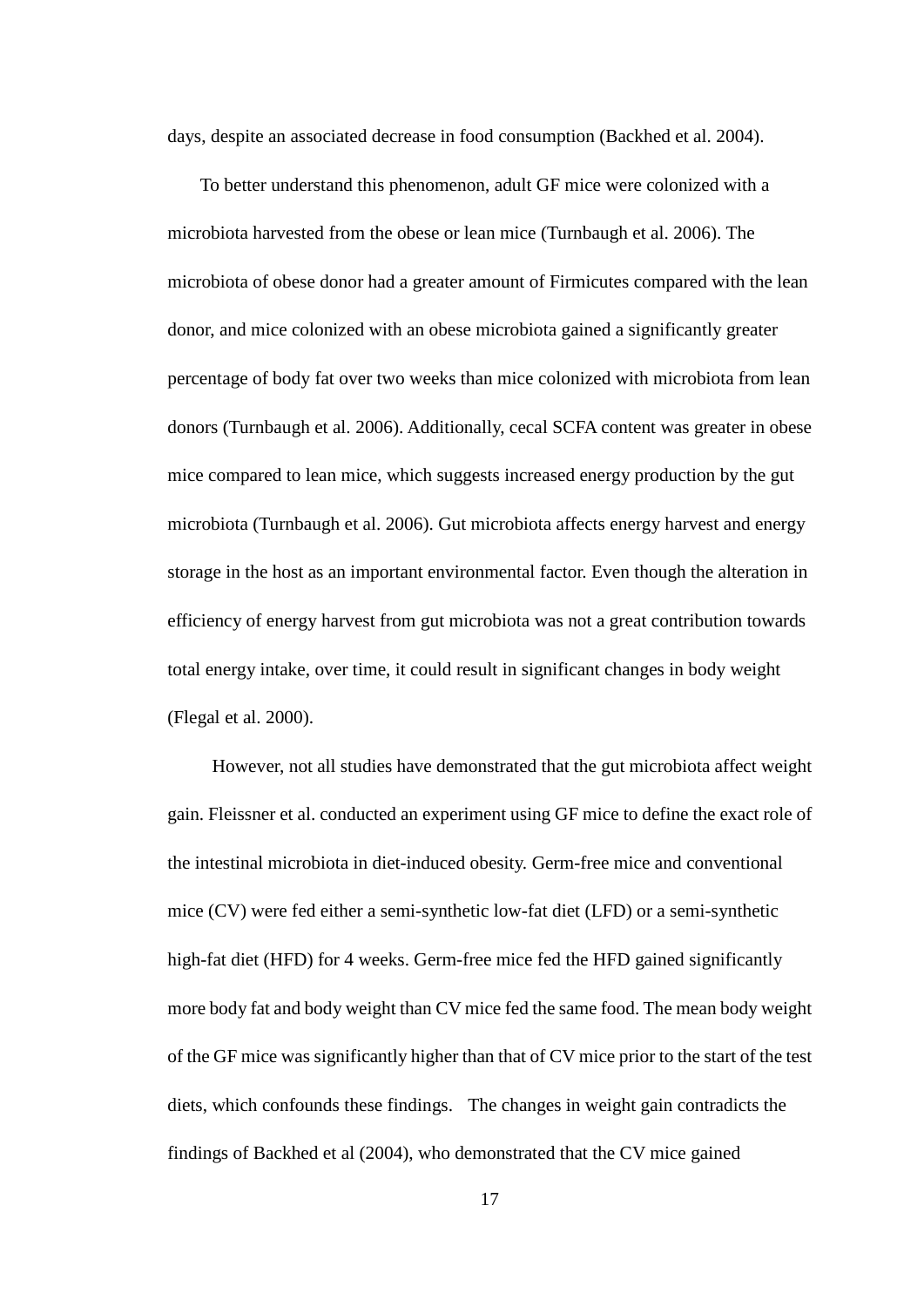significantly more body weight and body fat than the GF mice. Diet significantly affected the proportions of bacteria groups present, with HFD decreasing total bacteria and bacterial diversity more than LFD.

In their second experiment, Fleissner et al. (2010) compared the effects of HFD and a Western-style, high-fat, sugar-rich diet (WD) on weight gain and body fat of GF and CV mice. Interestingly, GF mice fed the WD had 41% less body fat than CV mice fed the same diet, but GF mice in the HFD group had similar body fat content to that of CV mice also fed HFD. This suggests that diet may play a more pivotal role than the composition of the gut microbiota. The fecal microbiota analysis showed that Bacteroides and Firmcutes were higher at baseline than during the intervention with HFD or WD in the CV mice. Although the macronutrient compositions were similar among HFD and WD, but they differ in the type of carbohydrates and lipids, which may explain the differences in fat gain between the two treatments. Another potential barrier in experiment 2 was at this time, CV mice had significantly higher body weight at the start of intervention than GF mice.

The third experiment was conducted to investigate the effects of diet on the gut microbiota. The comparison was among three groups of CV mice fed either one of the three diets: Standard chow diet (SD), HFD, or WD for 4 weeks. After 4 weeks, the mice fed HFD and WD gained significantly higher body weight and body fat than those of the mice fed the SD. The majority gut microbiota in all three groups was Bacteroidetes and Firmcutes, but mice on HFD and WD harbored additional Proteobacteria and Deferribacteriaceae. The percentage of Bacteroidetes on the HFD and WD was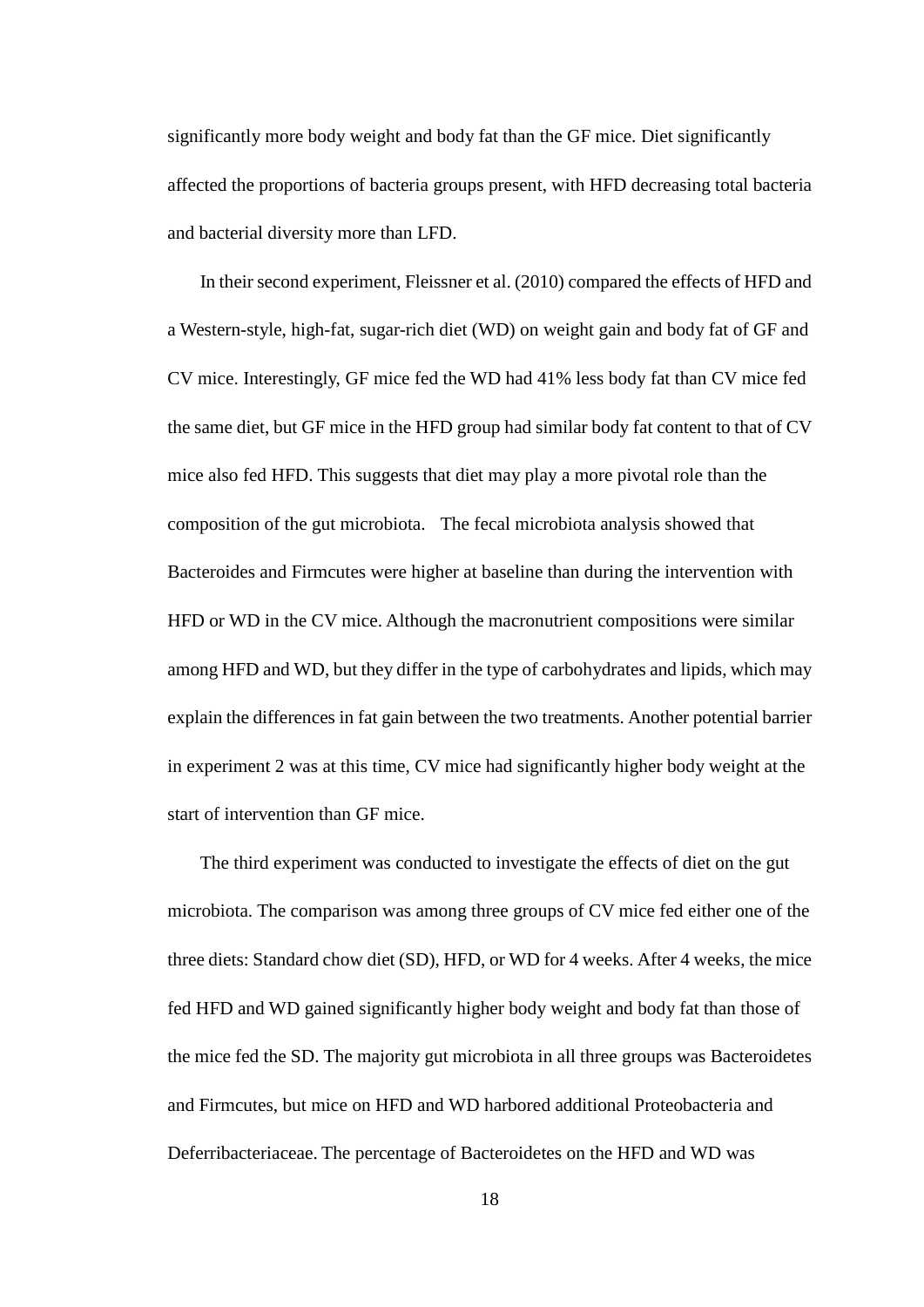significantly lower than on the SD. In conclusion, the findings of Fleissner et al. (2010) conflicted with the findings of Backhed et al. (2004). Fleissner et al. (2010) reported that germ-free mice were not generally protected against diet-induced obesity and although HFD led to a dramatic reduction in microbial diversity. The effect of the HFD cannot be attributed to the crude fat content alone. The gut microbiota is a sensitive ecosystem that has a symbiotic relationship with its host. Different study materials, identification methods, and the body status of study subjects all be able to affect the results. The exact role of gut microbiota in host energy metabolism and obesity is still obscure, and deserves further research.

 Observational and intervention studies in humans have demonstrated an association between gut microbiota and body fat. Obese humans have a lower proportion of Bacteroidetes and a higher proportion of Actinobacteria compared with lean individuals (Turnbaugh et al. 2009), and the Bacteroidetes progressively increased during weight loss (Ley et al. 2006). Monozygotic and dizygotic twins provided a model for assessing the impact of genotype and shared early environmental exposures on the gut microbiome. Turnbaugh et al. (2009) conducted a study on adult female monozygotic and dizygotic twin pairs (concordant for leanness or obesity), and their mothers, to address how host genotype, environmental exposure and host adiposity influence the gut microbiota communities (Turnbaugh et al. 2009). The general characteristics of the human gut microbiome were shared among family members, but each person had their own gut unique microbial community. The most important finding was that obesity was associated with significant decrease in bacterial diversity.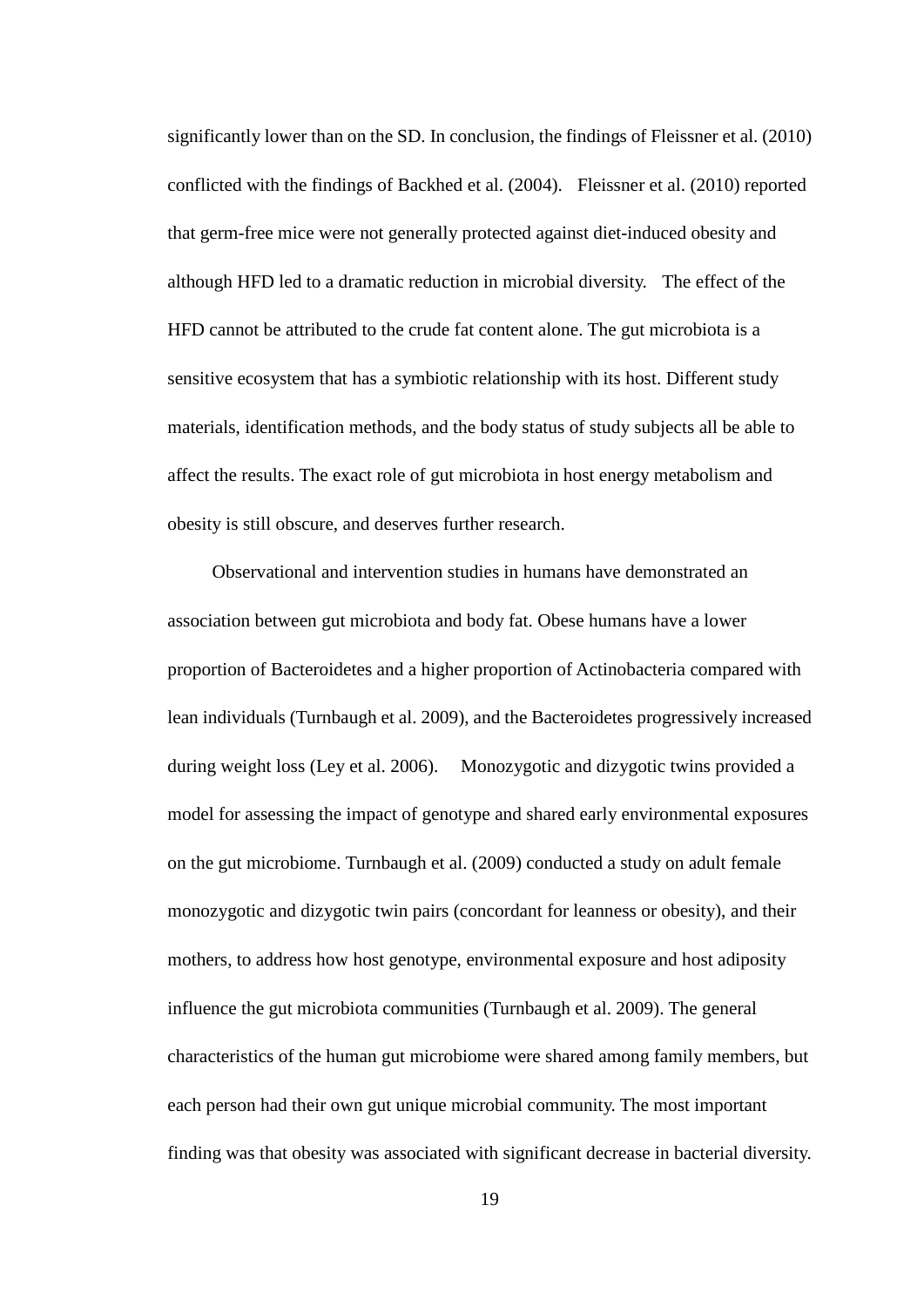The decreased diversity altered the representation of bacterial genes and the metabolic pathways that may contribute to the obese state (Turnbaugh et al. 2009).

 As stated previously, the composition of the human gut microbiota undergoes dramatic changes during postnatal development. The adult gut microbiota community is influenced by environmental factors as well as by host genotype. The composition of the gut microbiota remains relatively stable over time when a steady state is reached, reflecting that no major changes in lifestyle or environment occur (Round et al 2009). There were few reports based on adequate subject numbers to investigate the intrasubject variation thus to address the effect of geographic origin on the human gut microbiota. Although there were some reports comparing gut microbiota composition among European countries (previous reference), between rural African and European children (previous reference), there are no data available on the differences between the gut microbiota from different ethnicities in a similar geographic area.

 The gut microbiota influences human health, and we know that each individual harbors a distinct community of bacteria. One mechanism by which the gut bacteria influence host health and energy uptake is through fermentation of dietary fiber. However, individual variability in dietary fiber fermentation is poorly understood. This is an area that needs further research so we can better understand the role of gut bacteria in human health.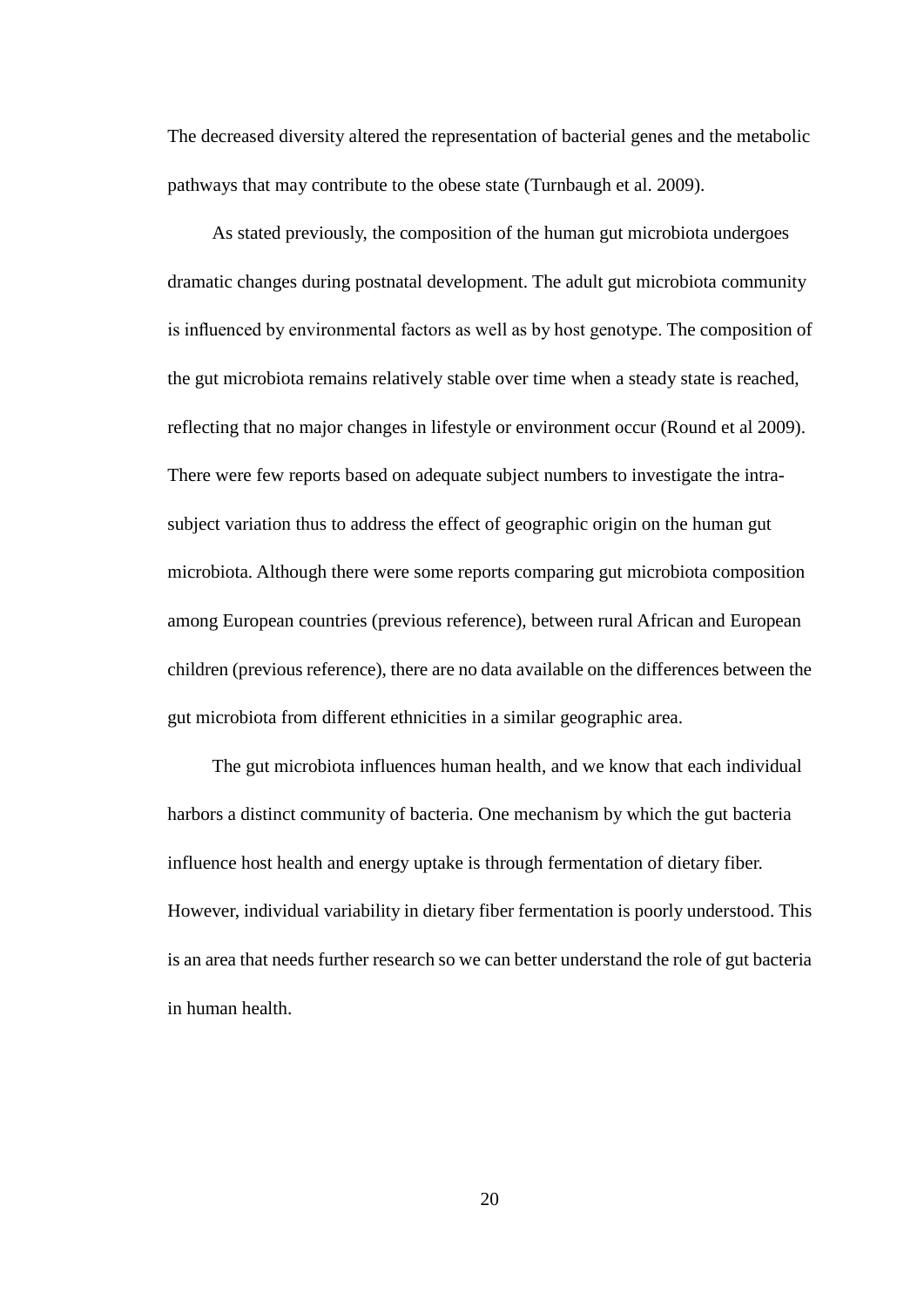## **CHAPTER 2**

## **METABOLIC POTENTIAL OF GUT MICROBIOTA IN HUMAN SUBJECTS FROM THREE ETHNIC GROUPS IN HAWAI'I**

## **1. Introduction**

 Human health is influenced by gut microbiota through its effect on the gut defense barrier, immune development, and nutrient utilization (Hooper & Gordon 2001). Many species of bacteria have evolved and adapted to live and grow in the human colon, and the constant interaction between those bacteria and their host can infer important health benefits (Salminen et al. 1998). The main functions of gut microbiota include metabolism of residual dietary components, trophic functions, and protective functions (Roberfroid et al. 1995). Lactobacilli and Bifidobacteria are two of the best studied beneficial bacteria because of their saccharolytic fermentation (Salminen 2001). These bacteria are also the most widely used in many functional foods and dietary supplements as probiotics (Guarner et al. 2003). Bifidobacteria and Lactobacilli produce acetate and lactate which can be converted to butyrate and propionate through cross-feeding by other bacteria (Beards et al. 2010). Short-chain fatty acids (SCFA) include primarily acetic, propionic, and butyric acids. They are the principal resulting metabolites of fermentable fibers, and different fibers are fermented to different short-chain fatty acids in different amounts by different gut bacteria (Gropper et al. 2009). Short-chain fatty acids are important for colonic function and mucosal health. Short-chain fatty acids lower luminal pH, and thus may inhibit gastrointestinal pathogens (Gibson 1999). They also act as preferred sources of energy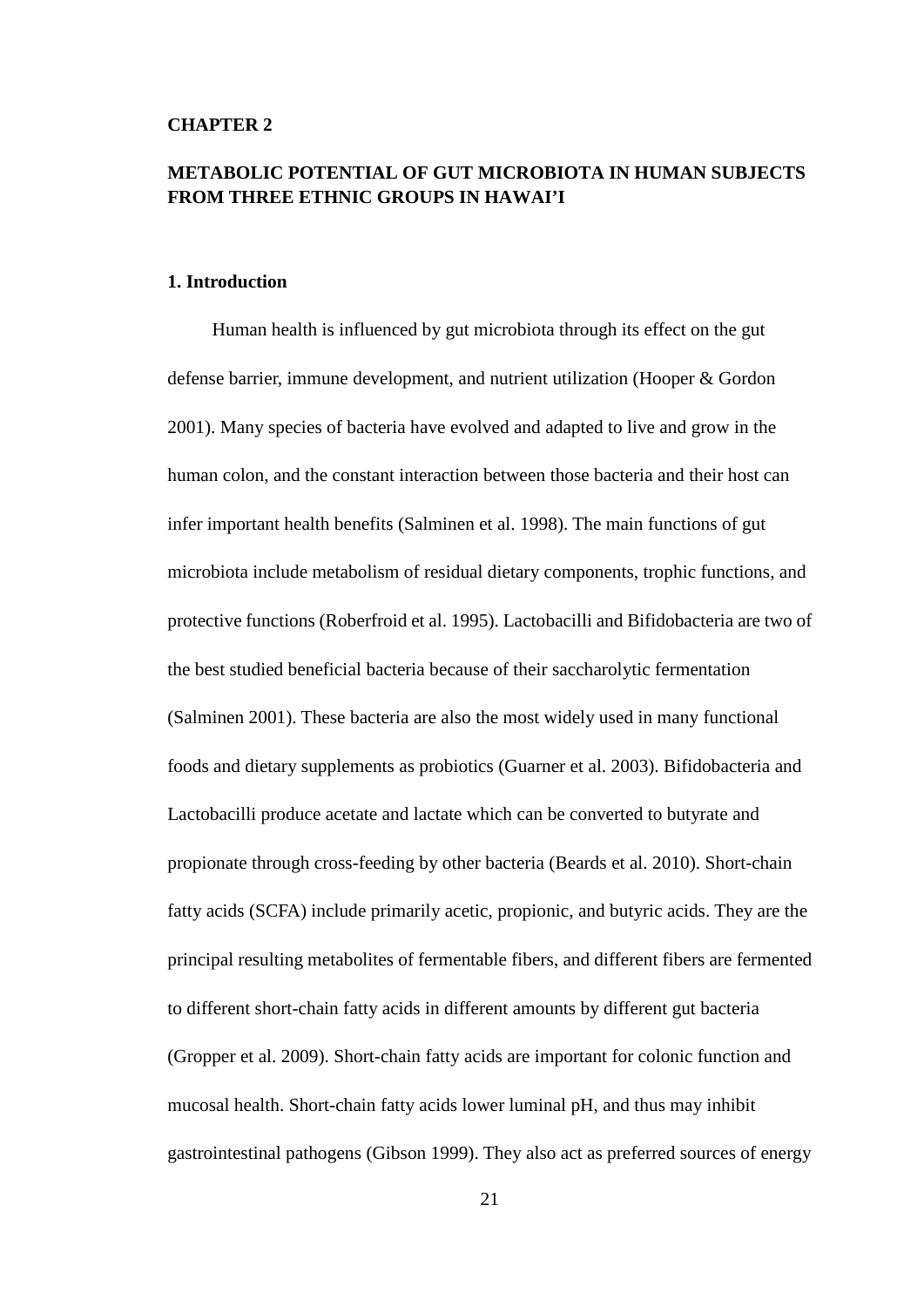for the colonic epithelium and may be utilized directly by colonic epithelial cells (McOrist et al. 2008).

 Gut microbiota is a large ecosystem living within our colonic lumen. It is now well established that diet, as an environmental factor, influences the composition of the gut microbiota (Cani et al. 2007; Serino et al. 2012). However, ethnicity which includes genetic aspects as well as dietary aspects may also impact the composition of the gut microbiota. Functionally, the presence of different bacteria groups changes the rate and amount of SCFA production when dietary fibers reach the colon. These differences in SCFA production, along with differences in other bacterial influences (LPS uptake, immune balance) may influence the predisposition for chronic disease and weight gain (Mueller et al. 2006). This pilot study explores daily dietary habits and SCFA concentrations after *in* vitro fermentation of fecal matter from in nine healthy human volunteers from three different ethnic groups (Caucasian, Chinese and Japanese) in Hawai'i. The aim of this study was to establish associations among gut microbiota composition, diet, and ethnicity, as a mechanism for ethnicity-based health concerns.

## **2. Materials and Methods**

## *2.1. Subject recruitment*

This study was approved by the University of Hawai'i at Manoa IRB Human Subjects Committee. Female subjects aged 40-55 were recruited via advertisements posted in the Honolulu area. We chose women in this age group since gut SCFA production in the female population has rarely been studied and as adults, glycolytic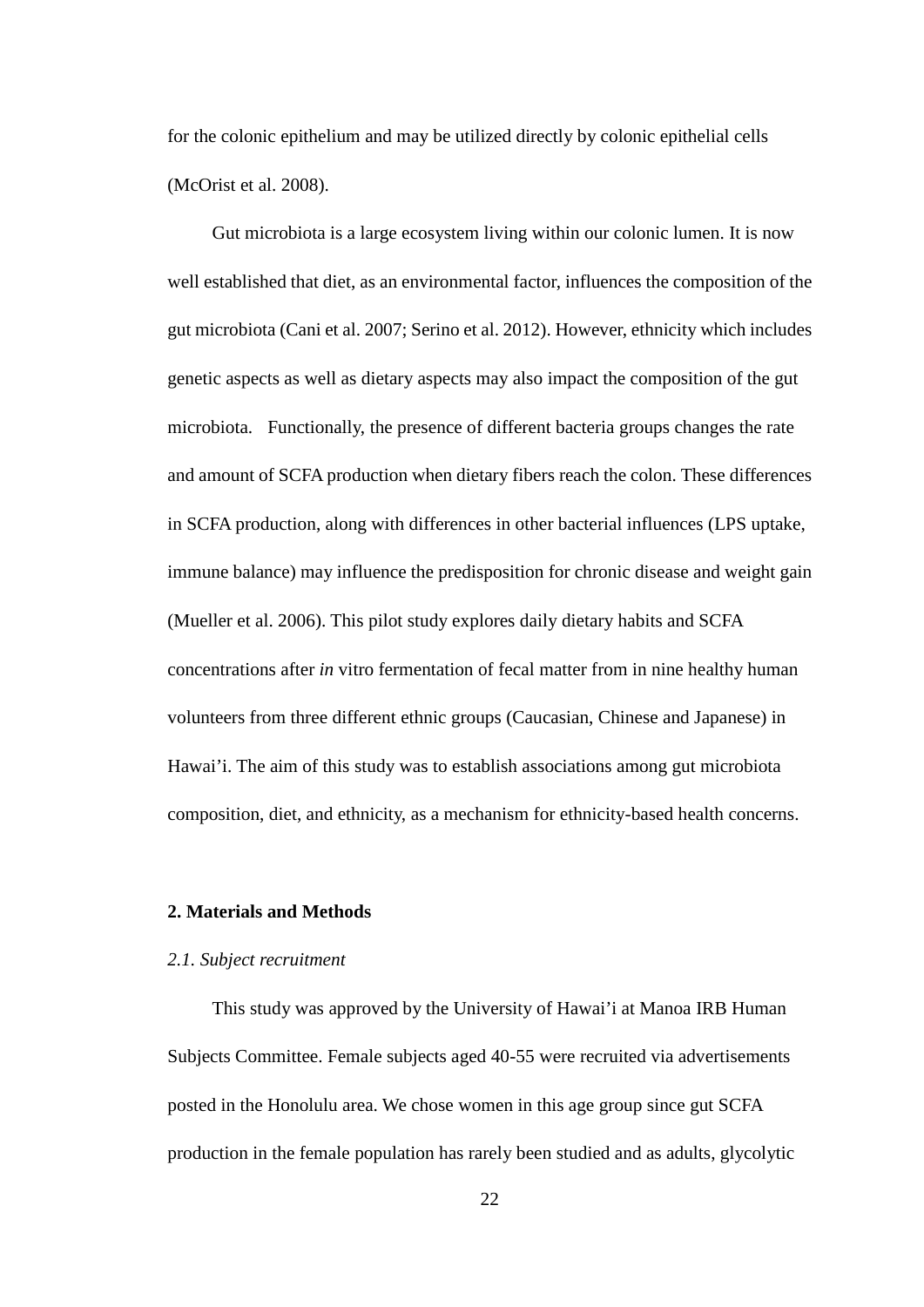activities appeared less variable with more stable gut microbiota composition than people in a younger or older age (Andrieux et al. 2002). Subjects were screened via telephone or email. Eligible subjects provided informed consent and attended a study visit to receive study supplies and instructions for completing the diet record and collecting the fecal specimen. Subjects completed a diet record for 3-4 days prior to fecal collection. On the third or fourth day, the subjects collected a fecal specimen using the Commode Specimen Collection device. Subjects sealed the fecal specimen in a plastic anaerobic bag containing an AnaeroPouch ® (Mistubishi Gas Company, Tokyo, Japan) to generate anaerobic conditions. The subjects placed the specimen on ice and delivered the specimen to the University of Hawai'i at Manoa immediately. Upon delivery, subjects received compensation for participating in the study.

## *2.2. Substrates and reagents*

 The substrates used in this study were all ingredients used widely in nutrition science research. The substrates were inulin (Sweet Fiber® Purpose Foods, Pacific Palisades, CA< USA) which is a known highly fermented dietary fiber, glucose (C6H12O6, 99% purity, Fisher Scientific, Pittsburgh, PA, USA) was used as a positive control. All other reagents were purchased from Sigma-Aldrich (St. Louis, MO, USA). *2.3 In vitro fermentation*

 The *in vitro* fermentation method was previously described by McBurney and Thompson was used (1989). Inulin and glucose (0.5 g for each substrate) were weighed into autoclaved 50-ml serum bottles and 40 ml autoclaved sterile trypticase peptone media was added to each bottle. Both inulin and glucose were fully dissolved. One liter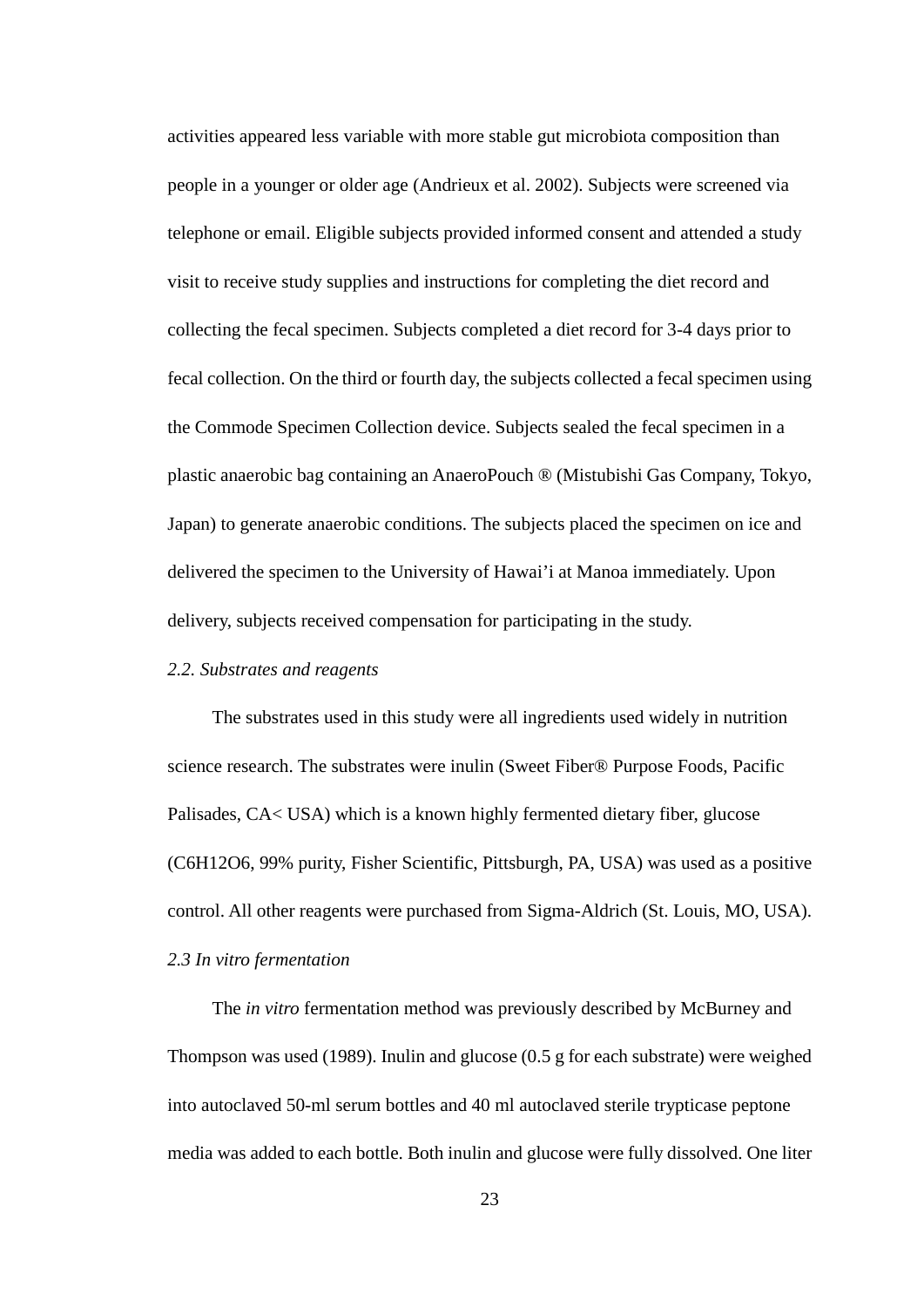of nutritive media contained the following reagents:

- 2.49 g trypticase peptone
- 1.0 g ammonium bicarbonate
- 8.75 g sodium bicarbonate
- 1.43 g anhydrous sodium phosphate
- 1.55 g anhydrous potassium phosphate monobasic
- 0.6 g magnesium sulfate
- 0.12 mg reaszurin
- 1.12 mmol calcium chloride
- 0.63 mmol manganous chloride
- 0.15 mmol cobalt chloride
- 0.04 mmol ferric chloride

Reducing solution was prepared with the following reagents:

950 ml distilled water

6.25 g cysteine hydrochloride

40 ml 1N NaOH

6.25 g sodium sulfide nonahydrate

 Fecal slurry was prepared using fresh feces from healthy donors (who had not taken antibiotics for 6 months beforehand). Fecal samples were diluted with PBS at a ratio of 1:6. Reducing solution was added to the fecal inoculum to obtain a ratio of 2:15. The serum bottles were inoculated with 10 ml of the slurry along with 1.0 ml Oxyrase  $\circledR$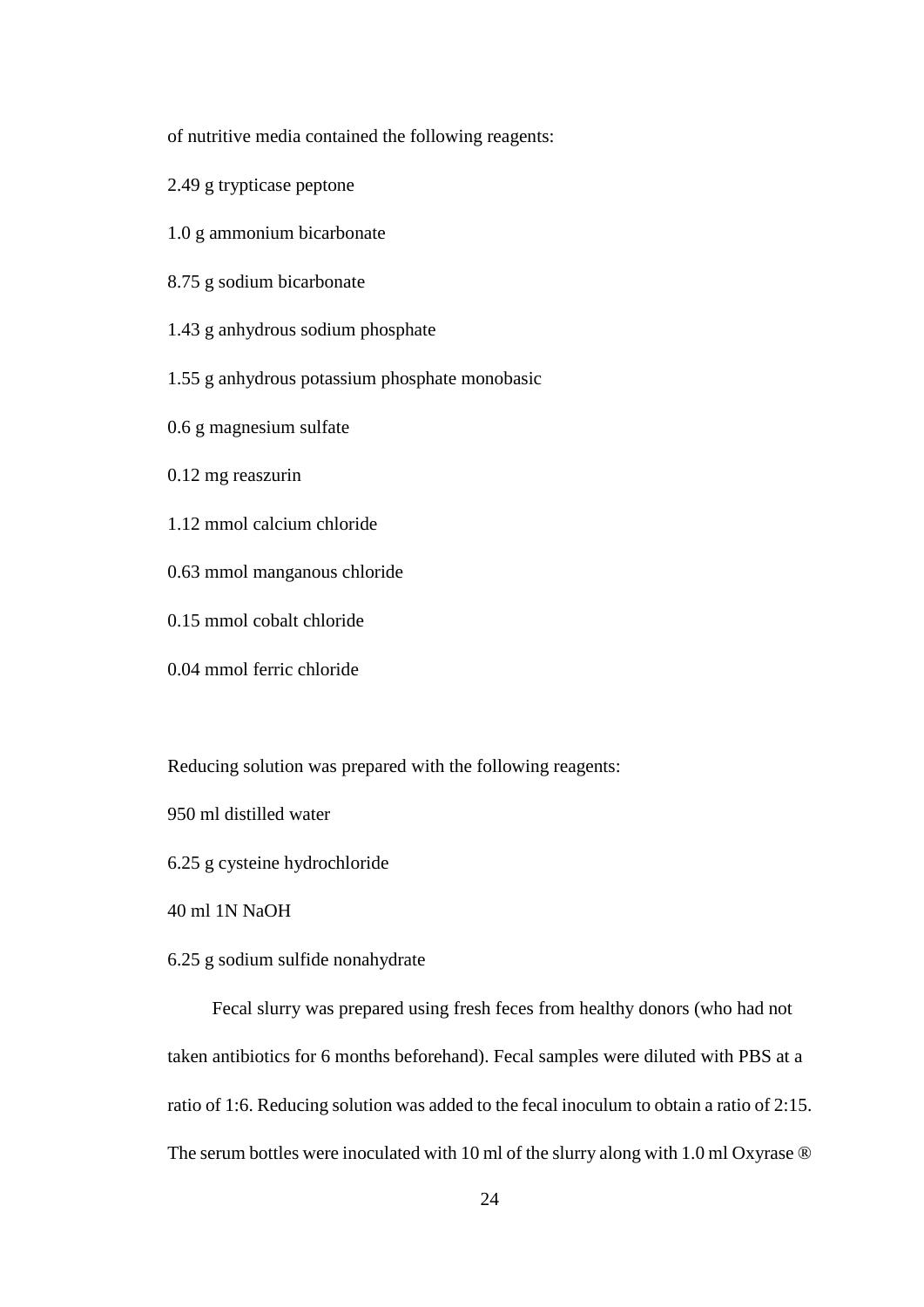oxygen reducing enzyme (Oxyrase Inc., Mansfied, OH). The bottles were flushed with  $CO<sub>2</sub>$  gas (carbon dioxide) immediately to eliminate oxygen. The bottles were mixed and sealed, and were gently shaken in a 37°C water bath. Samples were removed from the serum bottles at 0, 4, 8, 12 and 24 h fermentation for analysis. Copper sulfate (1 ml, 200 g/L) was added to each bottle to cease fermentation, and 2 ml samples were taken for SCFA analysis.

## *2.4 Short-chain fatty acid analysis*

 The method was carried out as described by Zhao et al. with modifications (Zhao et al 2006). Samples were centrifuged (3000x g for 10 min) at room temperature to remove particulate material. Supernatant (0.75 ml) was transferred into a micro-centrifuge tube and vortexed with 0.3 ml 25% meta-phosphoric acid to precipitate protein, and then the sample was incubated at 4°C for 30 minutes and centrifuged for 15 minutes at 5000x g at 4°C. The supernatant was transferred to another micro-centrifuge tube and frozen at -80°C over night.

 Before transferring to the GC vial, the samples were briefly vortexed, and filtered through a 0.45 µm nylon filter. Total SCFA, acetate, propionate, and butyrate were quantified via gas chromatography (Hewlett-Packard 5890 gas chromatograph, Restek 30m Stabilwax-DA column, 530µm ID, injector temperature 200°C, detector temperature 250°C, initial oven temperature 80°C, increased by 10°C /min to 145°C, then  $70^{\circ}$ C /min to  $200^{\circ}$ C). The carrier gas was He at a column flow rate of 12 ml/min with a split ratio of 1:12. Ethyl butyrate served as the internal standard. Concentration of SCFA was expresses as µmol/g feces.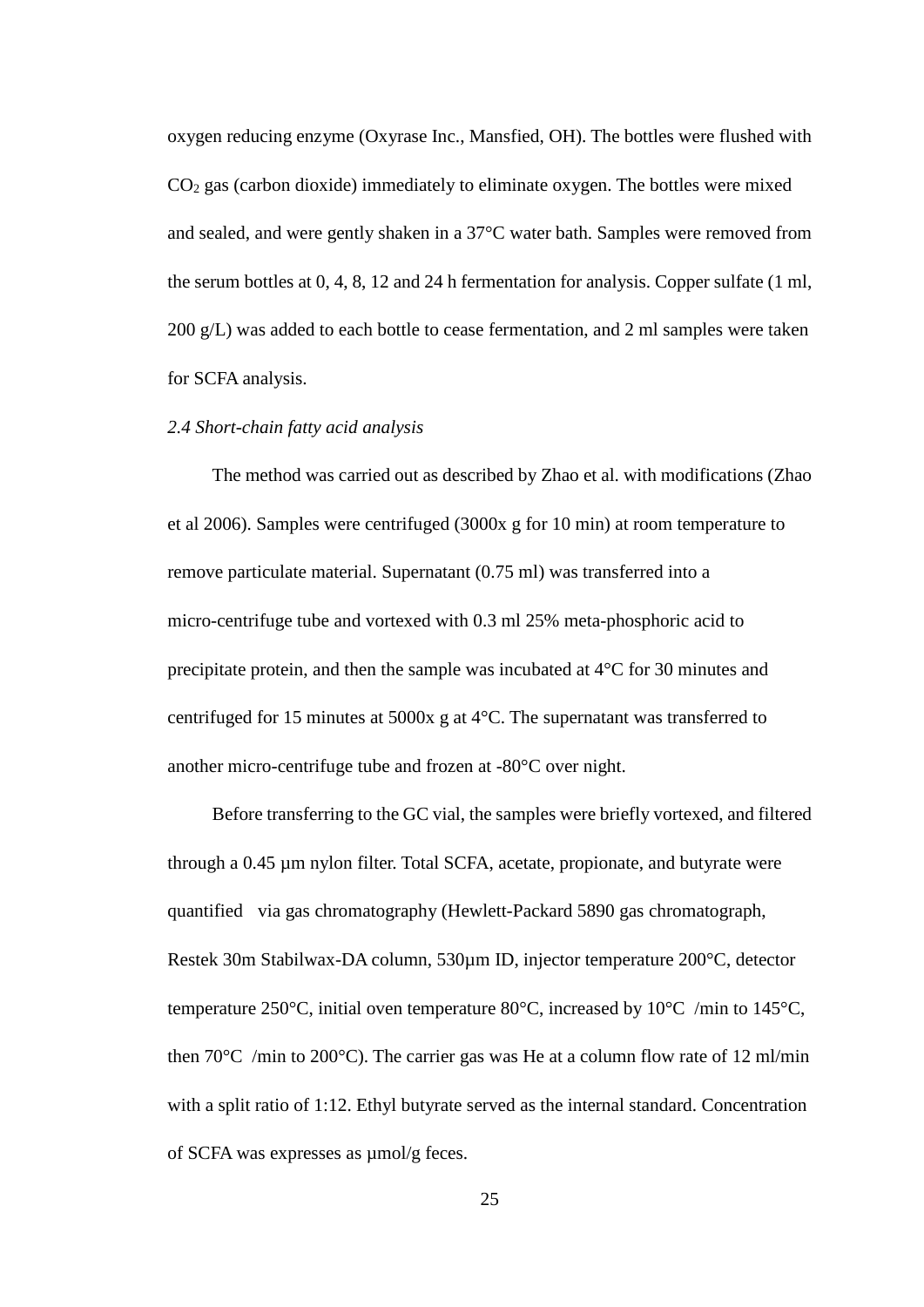## *2.5 Diet analysis*

 Nutrition Database Software for Research (NDS-R, Nutrition Consulting Center, Minneapolis, MN) was used to analyze the 4-day diet records. Total energy intake, total carbohydrate, total fat, total protein, pectin, alcohol, water, and dietary fiber (soluble and insoluble) were calculated for each day of intake.

## *2.6 Statistical analysis*

 Differences among SCFA concentrations at 0, 4, 8, 12 and 24h fermentation for each substrate were tested for significance using ANOVA with Student-Newman-Keuls pair wise comparison. Differences were considered significant if P<0.05.

## **3. Results**

## *3.1 Study subjects*

 As shown in Table 1, all the subjects (n=9) were healthy females; the age range was from 40 to 51 years, and the average age was 45 years old. BMI ranged from 19 to 24.2 with average BMI 23.1; none of the subjects were obese. All subjects consumed their regular diets and completed a 4-day diet record for the duration of the study and provided fresh fecal specimens on days 3 or 4 for analysis. None of the subjects were smokers and did not use antibiotics within 6 months. Subject 19, 77, 87 and 64 were Caucasian; 70, 74, 23 were Chinese; 76 and 52 were Japanese.

## *3.2 Dietary analysis*

 The mean daily intakes of total energy, total carbohydrates, protein, fat, dietary fiber, soluble fiber, insoluble fiber, pectin and alcohol were similar among the three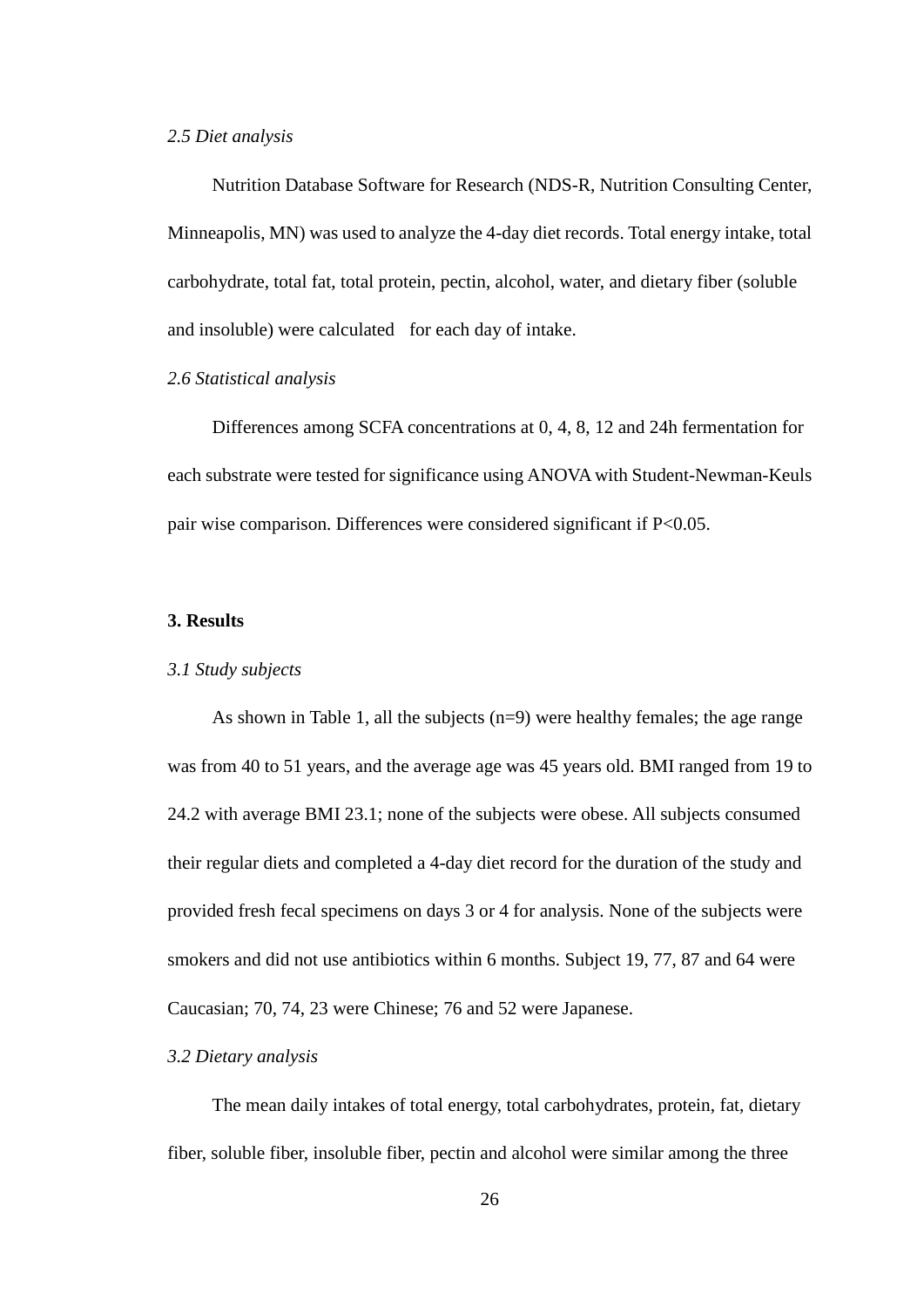ethnicity groups (Table 2). The Caucasian group had a significantly higher amount of food weight and water consumption than other two groups (P<0.05). All the measured outcomes were significantly different among subjects (Table 3). Subject 74 and 76 both had a significantly lower food weight account than others, and 74 also had lowest daily calorie consumption as well as subject 64. In contrast, subject 87 had the highest food weight, energy, carbohydrate, and total dietary fiber intake. Subject 19 had the highest intake of soluble fiber; subject 64, 70, and 74 had lower intake than others. As stated previously, diet as an environmental factor, not only contributes to body weight itself, but also influences the composition of gut microbiota. The gut microbiota is a dynamic microbiological system that shifts rapidly in response to altered diet. The SCFA are produced solely via bacterial anaerobic fermentation in the colon. Dietary intake can also influence SCFA production depending on gut microbiota composition.

## *3.3 SCFA concentration analysis by subject*

 The SCFA concentrations during *in vitro* fermentation measured by GC are shown in Tables 4-6. In the tested samples with no fiber added (Table 4), subject 77 had significantly higher concentration of acetate, butyrate and total SCFA at time point 8 hours (P<0.05). With glucose added (Table 5), subject 70 and 77 both had higher concentrations of acetate, propionate, butyrate and total SCFA at time point 4 hours (P<0.05). And in the inulin group (Table 6), subject 87 had higher acetate, propionate, butyrate and total SCFA level than others at time point 0 hour( $P<0.05$ ). But by the end of the fermentation (24 hour), subject 19 had the highest concentration of all three SCFAs and also higher total SCFA level than others with inulin added (P<0.05).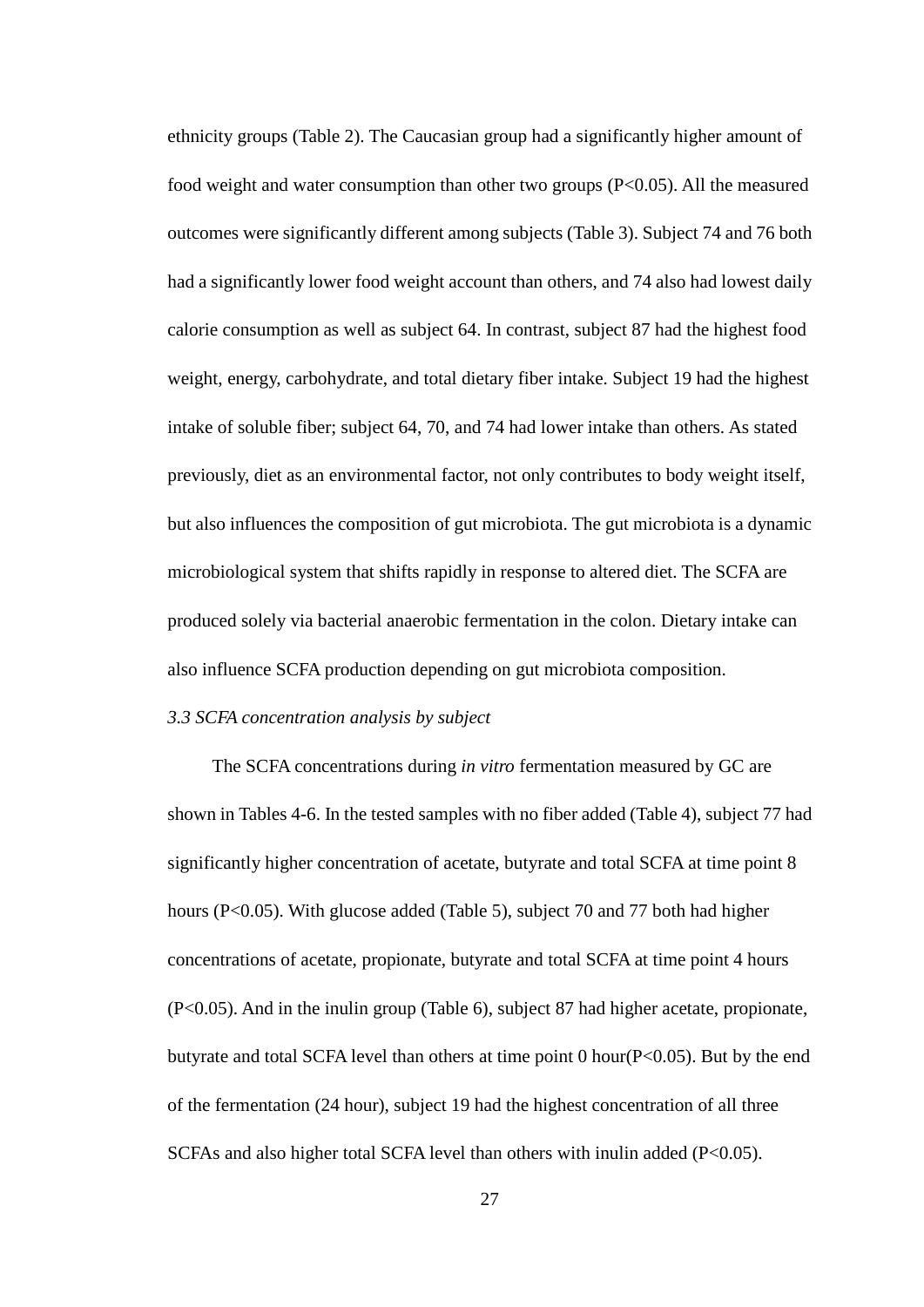For acetate production, by the end of the fermentation, subject 52 became the highest producer with glucose added, and subject 23 and 76 were the lowest. With inulin added, subject 19 and 70 produced more acetate at time point 24 hour. There wereno significant differences between subjects for propionate concentration in the blank group. But with glucose added, subjects 19 and 52 had a significantly greater level of propionate concentration by the end of the fermentation. With inulin added, subject 19 was the biggest propionate producer at 24 hours, and subjects 23, 52 and 76 were significantly lower than others. Subjects 19 and 52 had higher concentrations of total SCFA than others with glucose added at time point 24 hour, whereas subject 23 and 76 were had lower concentrations. With inulin added, subject 19 had the highest concentration of total SCFA through the end of the fermentation, subject 70 also had a higher total SCFA concentration, but subject 23, 52 and 76 had significantly lower production than others.

## *3.4 SCFA concentration analysis by ethnicity*

 No significant difference was found between the groups with no fiber added (Table 7). With glucose added, the Caucasian group had a significantly higher butyrate production than Chinese and Japanese at time point 12 hr (P<0.05) (Table 8). With inulin added, Caucasians produced a higher concentration of butyrate at time point 24 hr than Japanese subjects (P<0.05) (Table 9). For propionate and total SCFA production, both Caucasians and Chinese had significantly higher concentrations than Japanese at time point  $24hr$  (P<0.05) (Table 9).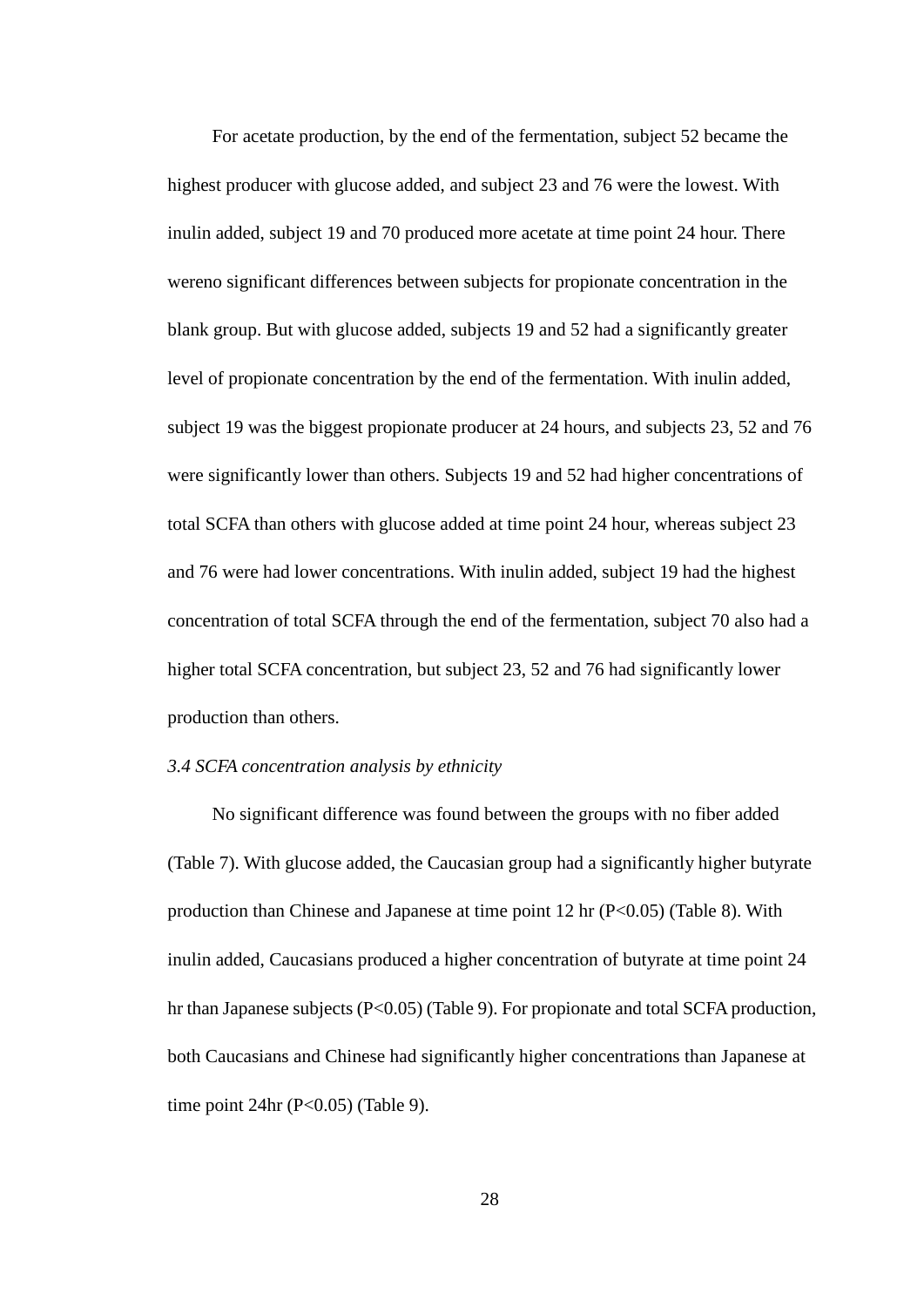## **4. Discussion**

 Gut SCFA production in the female population has rarely been studied. As adults, glycolytic activities appeared less variable with stable gut microbiota composition (Andrieux et al. 2002). In our study, three ethnic groups showed a similar pattern of dietary intake, except Caucasians had significantly higher food weight and water intake than the other two groups, but with no difference among daily calories, total carbohydrates, proteins etc. A plausible explanation for this could be a greater amount of liquid intake such as coffee and/or water. The Caucasian group also had significantly greater butyrate production with glucose and inulin added. Diet did not show a strong effect on gut microbiota composition which has been reflected by the SCFA concentration level based on the ethnic group data, but possible mechanism could be ethnic based gut microbiota difference. SCFA formation indicated that the substrates added to the fermenters were being utilized by the gut microbiota. Butyrate acts as an important energy source for colonocytes and may prevent colon cancer (Cook & Sellin 1998; Galvez et al. 2005). A recent study reported that representative butyrate-producing anaerobes belonging to the Gram-positive Firmicutes families Lachnospiraceae and Ruminococcaceae (Scott et al. 2013). The result of butyrate production from the fermentation of glucose and inulin may reflect a higher amount of this specific microbiota in the Caucasian group. Further definition test such as RT-PCR of gut microbiota is required to determine the proportion of the microbial composition. When we looked at individual data, the fecal SCFA concentrations were widely variable over the 24-hour study period. One of the Caucasian participants, Subject 87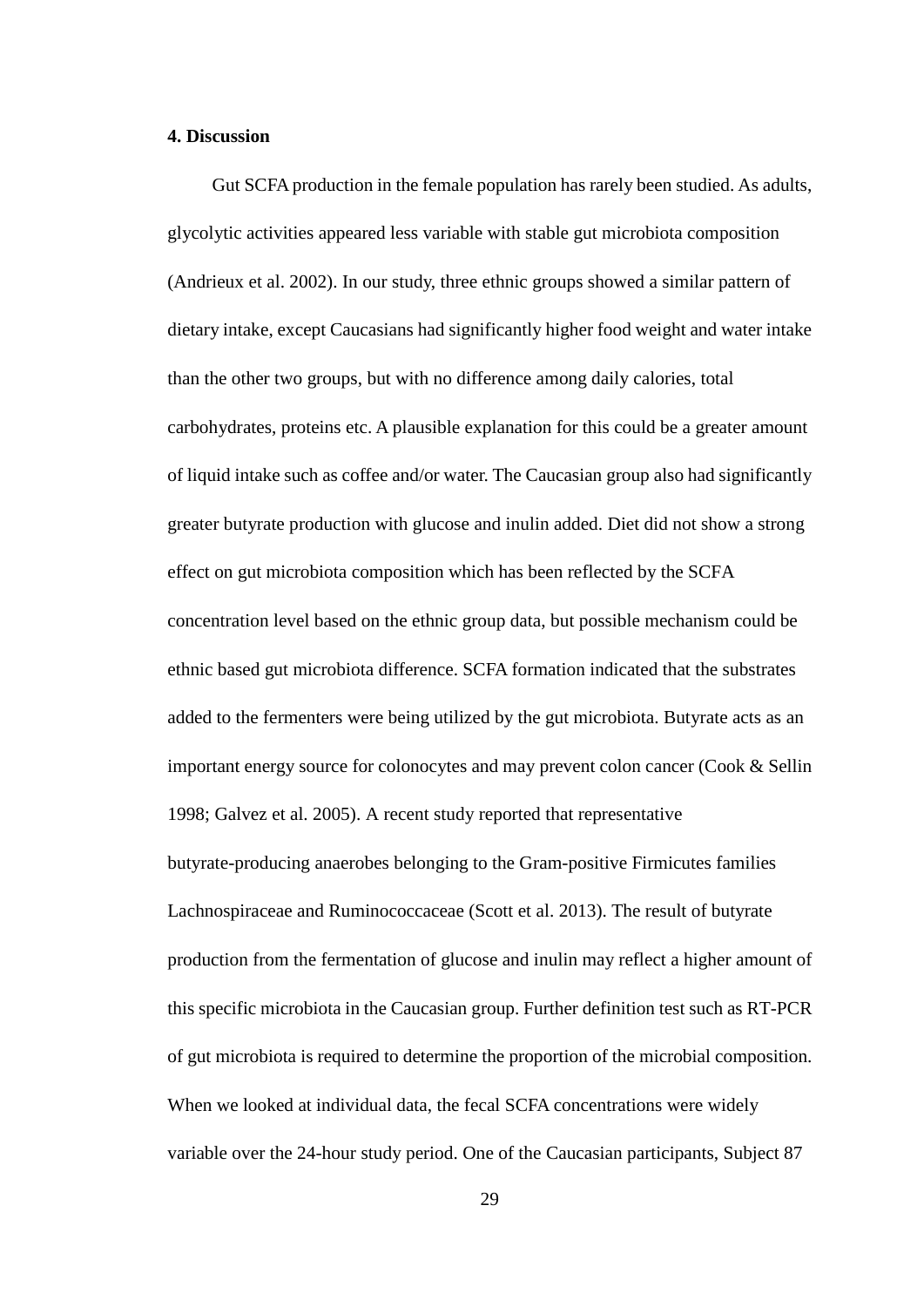not only had the highest total carbohydrates and total fiber intake, but also had higher acetate, propionate, butyrate and total SCFA production with inulin added to the fermentation at time point 0. High food weight and carbohydrate intake presumably results in a larger amount of food residue reaches the colon from the small intestine. The amount of the food residue, especially undigested carbohydrate (dietary fiber), has a major effect on colonic function primarily through its interaction with gut microbiota. Although this subject also had the highest fat intake, but higher amount of dietary fibers can reduce the impact of high-fat diet on the occurrence of the metabolic disease, based on the research by Cani et al. (Cani et al. 2007). Dietary fiber is the most important dietary substrate for the colonic microflora and in accord with the observed correlation of fiber intake, fermentation increased on the higher fiber intake as reflected by the higher fecal concentrations of total and the major individual SCFA.

Duncan et al. showed a significant reduction in fecal SCFA concentration in response to a low-carbohydrate compared with a high-carbohydrate diet in obese subjects that correlated with the level of carbohydrate intake (Duncan et al. 2007). This finding also reflected in our study. Subject 76 had a lower total fiber, soluble fiber and insoluble fiber intake, also had a lower SCFA concentration in all three tested SCFAs and total SCFA product. As stated before, SCFA is important for maintaining normal bowel function and prevent colonic diseases (Gibson 1999). Fecal SCFA concentration and excretion lower on these subjects may suggest that their dietary behavior may have adverse consequences for gut health in the future. Higher food residue also associated with increased stool bulk which is associated with intestinal motility and causing more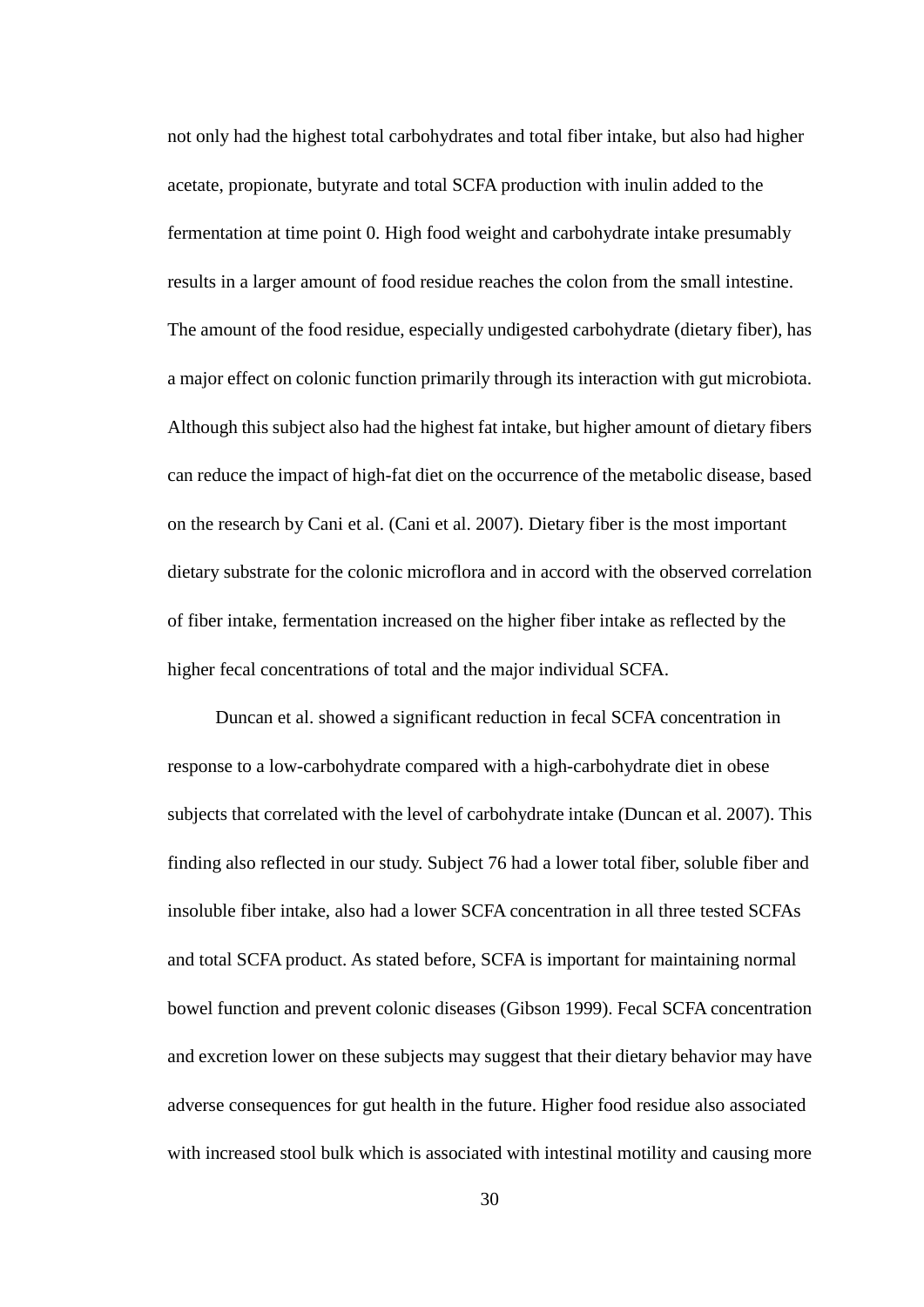frequent bowel movements and shorter colonic transit time (Brinkworth et al. 2009). It benefits to prevent colonic cancer by reduce exposure of the colonic epithelium to potentially harmful agents in the human stool such as mutagens, carcinogens and procarcinogens (Topping & Clifton 2001).

 A recent study found that the gut microbiota of infants in Southeastern Africa differs significantly from that in a Northern European country (Grzeskowiak et al. 2012). The author found out that the Bifidobacteria which is major acetate and lactate producer was dominant microbial population in all of the infants, but the proportion in Malawian infants was greater than in Finnish infants. They concluded that the possible is the diet of the African children. Even though both Malawian and Finland infants were breast-fed, infants from Malawia were fed more plant polysaccharides, which are introduced together with breastfeeding in addition with seasonal varied foods (Grzeskowiak et al. 2012). The composition of the human gut microbiota undergoes dramatic changes during postnatal development. The adult gut microbiota community is influenced by environmental factors as well as by host genotype. Subject 19, 77 and 87 were from Caucasian group in our study, but they all reacted well with added ingredients and had significantly higher SCFA concentration than others through the study (Figure 1-4). Beneficial bacteria were altered by the environmental factors, diet is the most important one for adults. Hawai'i is one of the most racially diverse states in the United States. In the 2010 Census Interactive Population Search, resident of Hawai'i includes 38.6% Asian, 24.7% White. Japanese and Chinese are two major groups for Asian population in Hawai'i. Ethnic groups in the United States have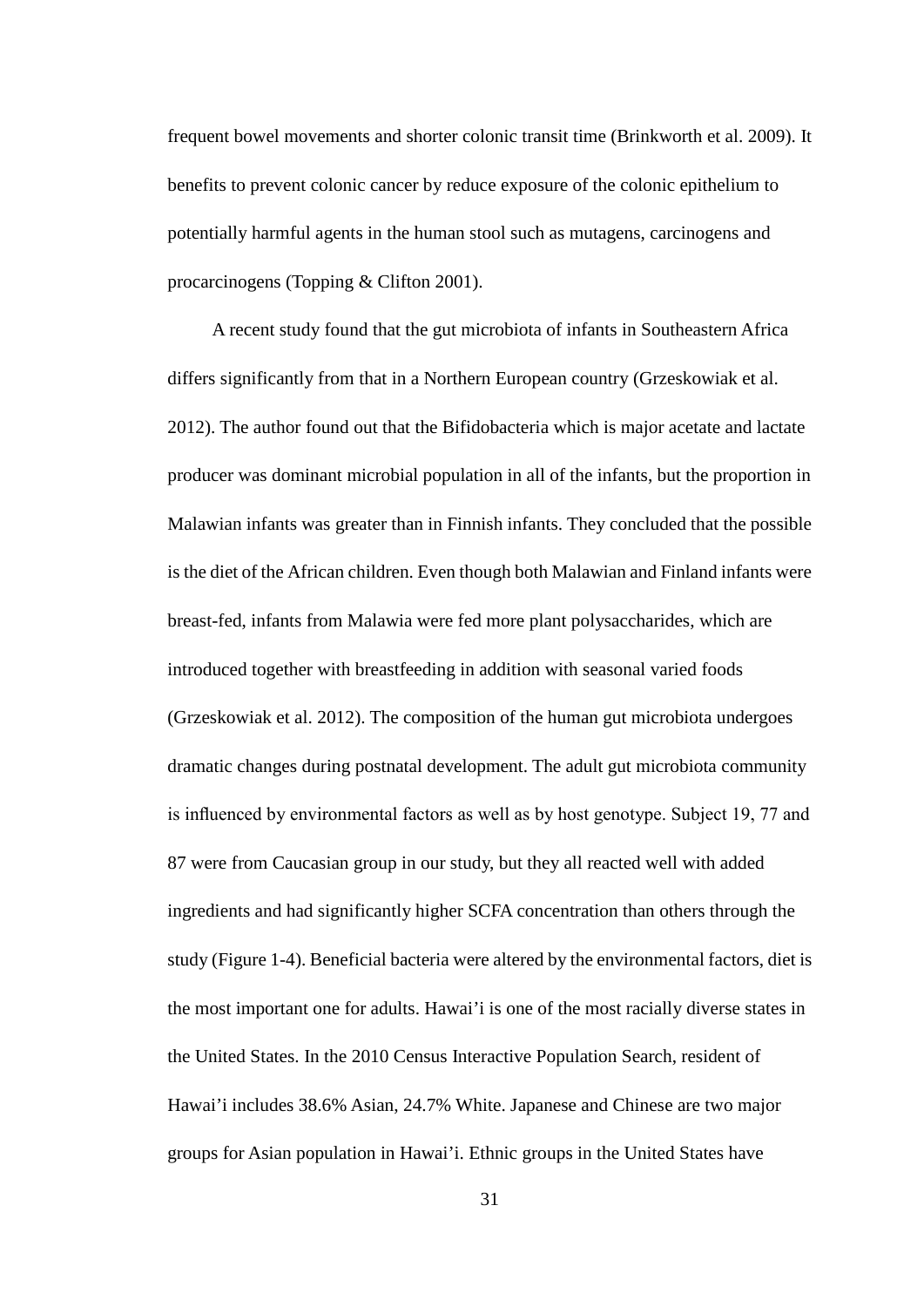different dietary cultures and rates of chronic disease (National survey 2002). Within the unique cultural environment of Hawai'i, in addition to a long Asian immigration history, the eating habit for Caucasians that lives in Hawai'i may shift to an Asian lifestyle including increased intakes of total carbohydrate and dietary fiber. To study this, a further cohort study is needed.

 The protein Recommended Dietary Allowances (RDA) is 0.8 g per kg of body weight. The daily protein intakes from three ethnic groups were all higher than the RDA recommendation. The influence of high intake of protein should also be considered. Branched chain fatty acids (BCFA) are formed solely from proteins and amino acids. Putrefactive compounds of microbial fermentation of undigested amino acids include ammonia, phenols, indoles, and branched-chain fatty acids (Montagne et al. 2003). Those end-products of protein fermentation in human colon not only result in uncomfortable bowel movement, but are also cytotoxic at high concentrations (Ramakrishna et al. 1991). The presence of branched chain fatty acids confirms the occurrence of proteolysis in human colon and has been linked to disease states in humans (Nyangale et al. 2012). The BCFA concentration may be critically important in determining large bowel function particularly in those people living on diets low in fermentable carbohydrate.

 Compared to the same ethnic group living in the country of origin, Japanese, Chinese, Koreans and Filipino that live in Hawai'i have much higher prevalence of diabetes the prevalence of diabetes (Abate & Chandalia 2003). Within Hawai'i residents, Japanese and Native Hawai'ian have a higher risk of developing type 2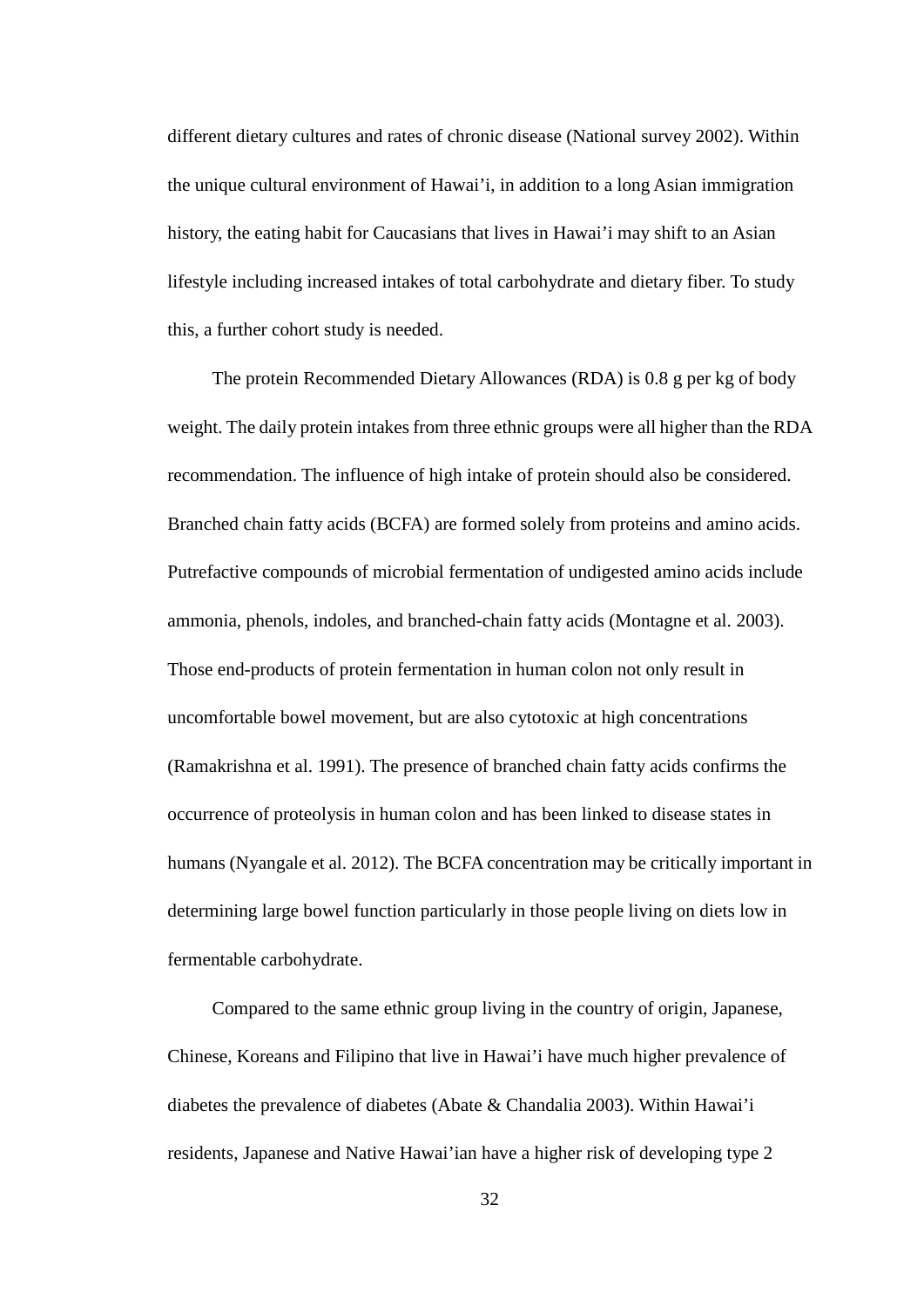diabetes during weight gain than Caucasians (Morimoto et al. 2011). Japanese also showed a higher risk both on colorectal cancer and rectal cancer than Caucasian in Hawai'i (Ollberding et al. 2010). While these health status concerns have been well documented, mechanisms behind the increased prevalence of chronic disease in some specific ethnic groups remain unclear. So far only few studies have investigated the metabolic potential of gut microbiota in different ethnic groups. This study examined the dietary habit and fecal SCFA concentration in three major ethnic groups live in Hawai'i. In order to achieve a realistic view of their normal life, we did not apply a controlled diet but recorded dietary intake and composition as a study variable.

 As a pilot study, some limitations were also obvious. Small sample size may have profound effects on the outcome and worth of the study. Another weakness is that we did not get chance to investigate the local population such as Local Hawai'ian and Pacific Islanders because of limited access and no-responding bias. Self-estimate bias may be another factor that influenced the result. When looked back to their dietary record, we discovered that subject 70 had some incorrect measurement about her daily intake either on food description or weight measurement. Subject 77 is a consumed a large amount of coffee, which may also influence her gut microbiota composition. This may explained why these two subjects had such lower consumption of fiber intake, but still in a higher end of SCFA concentration. For future studies, we would like to combine the bowel habit data and run the bacteria identification process to get a more completed view of metabolic potential of gut microbiota in different ethnic groups in Hawai'i. Further studies are required to determine if the effects of dietary pattern on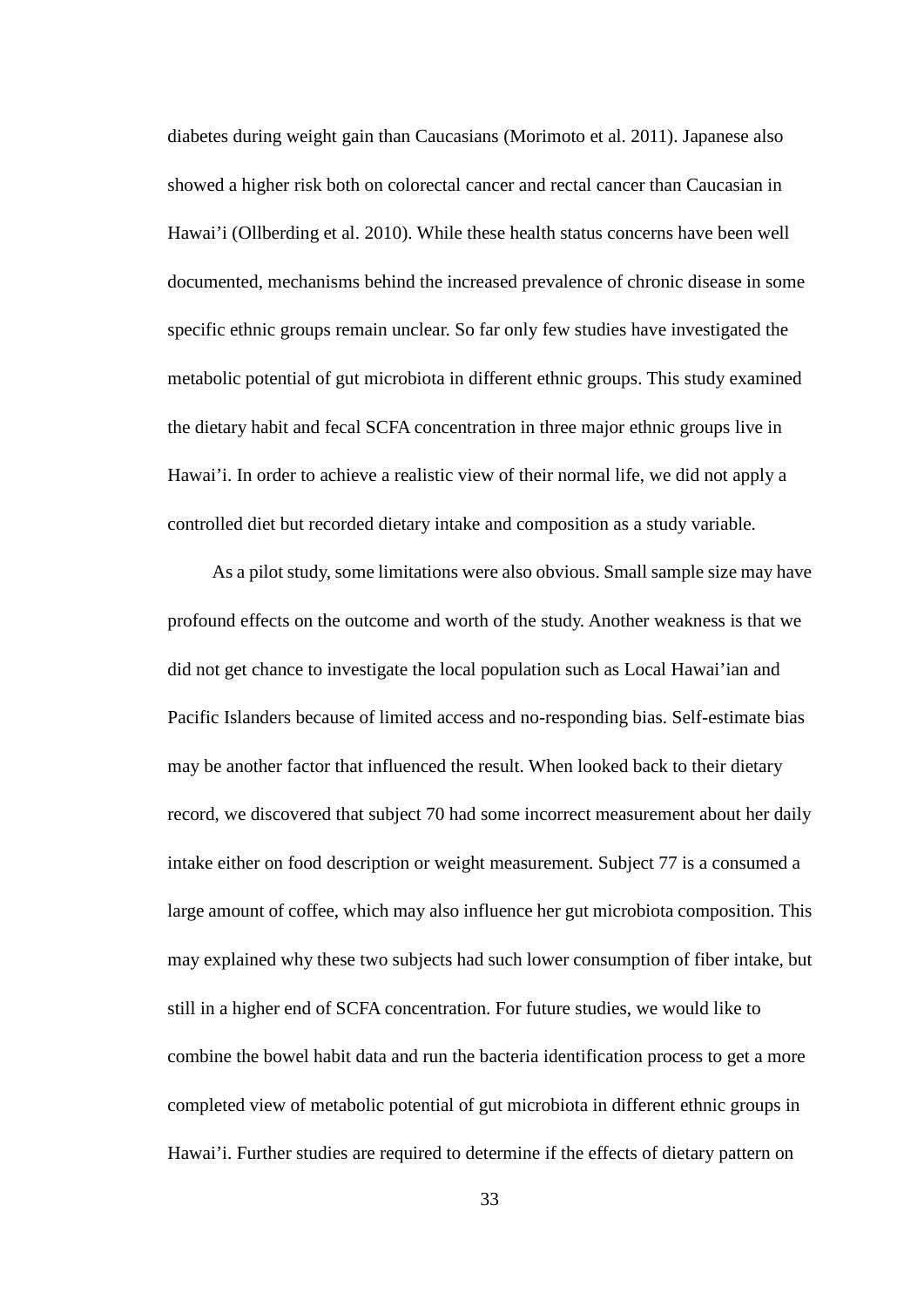bowel health are sustained in the long term and how to promote healthy lifestyle thus improve colonic health in high-risk populations.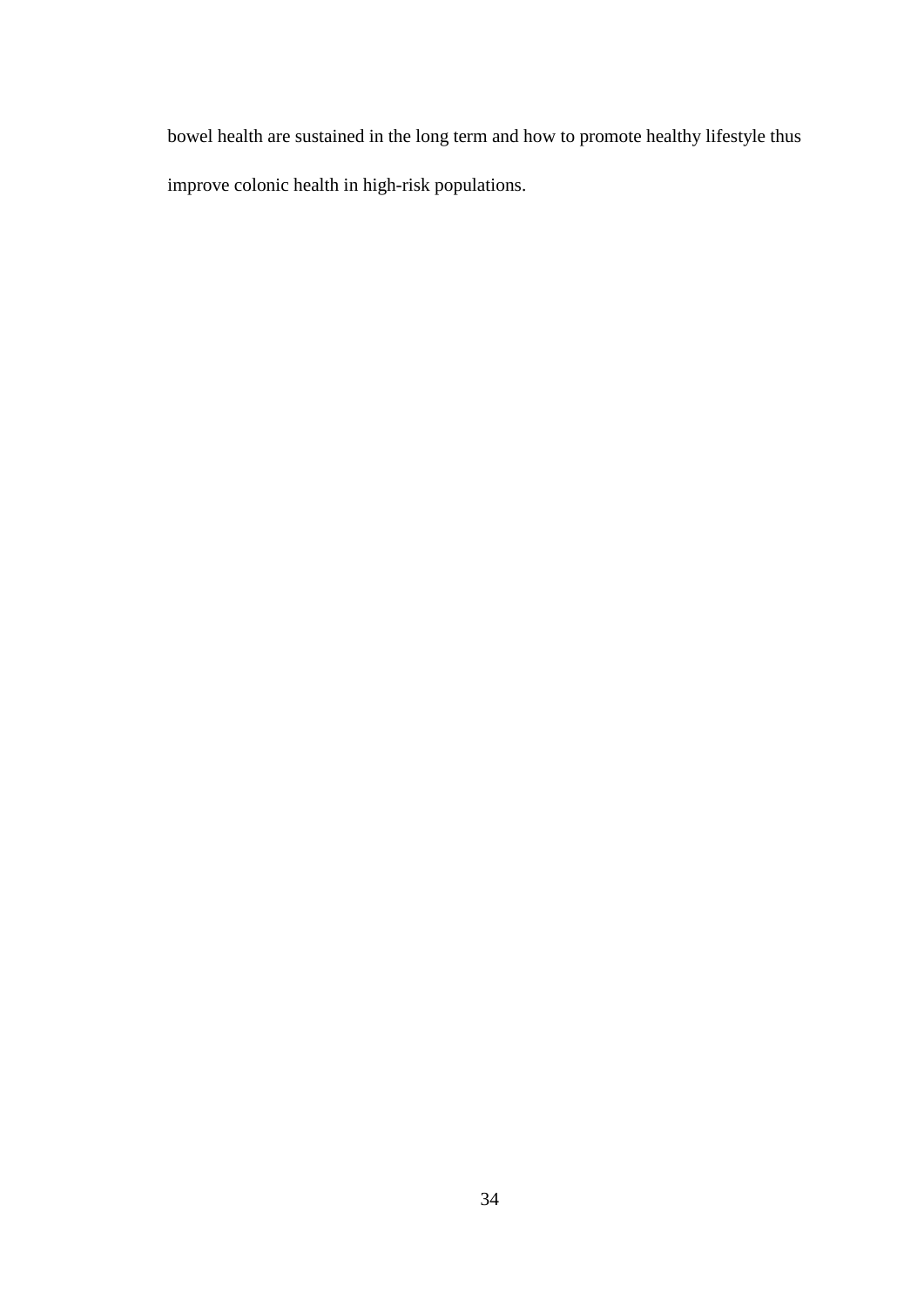## **6. Data Tables**

| <b>Subject</b>         | 19          | 64         | 77         | 87         | 23       | 70       | 74       | 52        | 76        |
|------------------------|-------------|------------|------------|------------|----------|----------|----------|-----------|-----------|
| Age (years)            | 43          | 41         | 51         | 45         | 43       | 51       | 41       | 40        | 50        |
| Weight (kg)            | 69          | 66         | 66         | 74         | 64       | 54       | 48       | 59        | 66        |
| Height (cm)            | 174         | 174        | 171        | 180        | 165      | 152      | 162      | 162       | 165       |
| <b>BMI</b> ( $kg/m2$ ) | 23.8        | 22.9       | 23.4       | 24.2       | 24       | 23.4     | 19       | 23        | 24        |
| <b>Ethnicity</b>       | Caucasian l | Caucasian2 | Caucasian3 | Caucasian4 | Chinese1 | Chinese2 | Chinese3 | Japanese1 | Japanese2 |

Table 1. Characteristics of the female subjects in three ethnic groups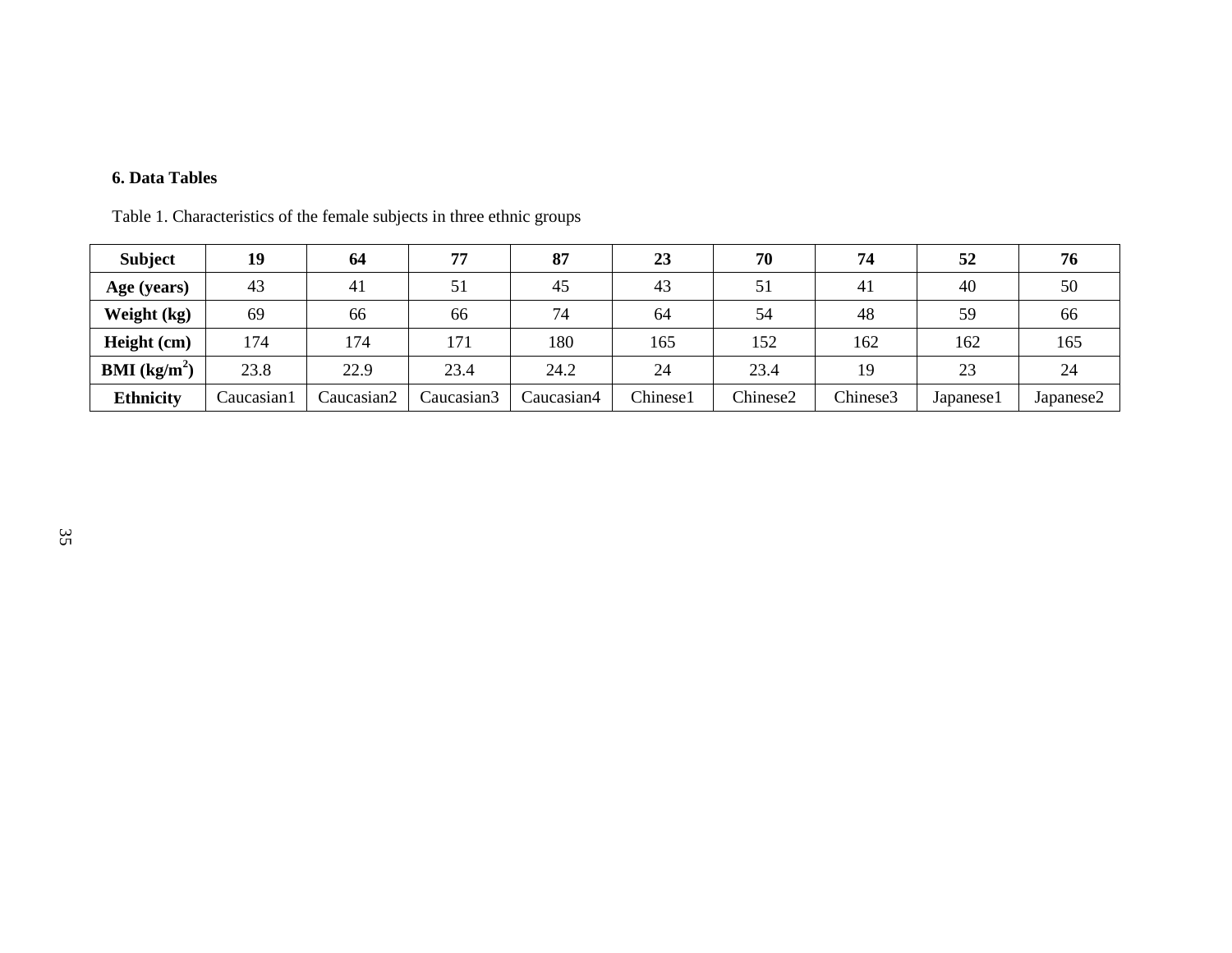|                                | Caucasian                     | <b>Chinese</b>                  | <b>Japanese</b>                 | <b>P-value</b> |
|--------------------------------|-------------------------------|---------------------------------|---------------------------------|----------------|
| Weight $(g)$                   | $4156 \pm 352^{\text{A}}$     | $2422 \pm 336^{\rm B}$          | $2315 \pm 302^B$                | 0.0006         |
| <b>Energy (Kcal)</b>           | $1686 \pm 211$                | $1761 \pm 200$                  | $2074 \pm 213$                  | 0.4682         |
| Total Carb (g)                 | $190 \pm 30$                  | $208 \pm 19$                    | $199 \pm 31$                    | 0.8864         |
| <b>Total Protein (g)</b>       | $66 + 9$                      | $84 \pm 12$                     | $101 \pm 14$                    | 0.1232         |
| Protein (g/kg body weight)     | 1.0                           | 1.5                             | 1.6                             |                |
| Total Fat (g)                  | $70\pm9$                      | $61 \pm 10$                     | $81\pm9$                        | 0.4433         |
| <b>Total Dietary Fiber (g)</b> | $24 + 3$                      | $17 + 2$                        | $21 + 4$                        | 0.1200         |
| Soluble Fiber (g)              | $9\pm1$                       | $6\pm1$                         | $6\pm2$                         | 0.0836         |
| Insoluble Fiber $(g)$          | $15 \pm 2$                    | $11\pm1$                        | $14\pm 2$                       | 0.2535         |
| Pectin $(g)$                   | $3.1 \pm 0.6$                 | $3.4 \pm 0.5$                   | $2.6 + 0.7$                     | 0.7008         |
| Alcohol (g)                    | $12 + 5$                      | $9\pm 5$                        | $25 + 4$                        | 0.1017         |
| Water $(g)$                    | $3824.0 \pm 344.5^{\text{A}}$ | $2066.4 \pm 304.6$ <sup>B</sup> | $1912.0 \pm 250.5$ <sup>B</sup> | 0.0002         |

Table 2. Daily dietary intake by ethnicity

Within a row, cells with different superscript letters are significantly different (p<0.05).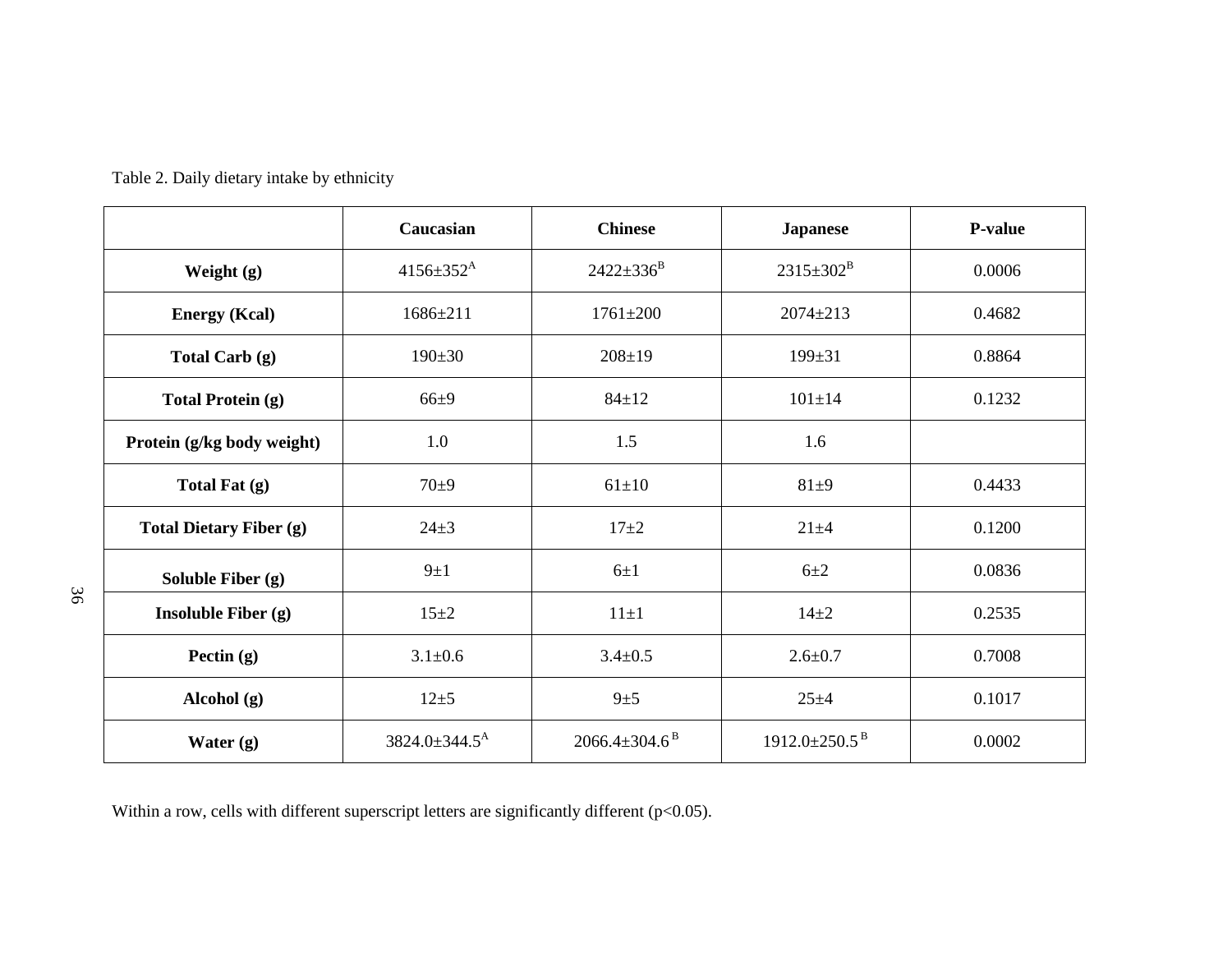|                                     | CA <sub>1</sub>               | CA <sub>2</sub>              | CA <sub>3</sub>                | CA <sub>4</sub>              | CH1                         | CH <sub>2</sub>            | CH <sub>3</sub>            | JP <sub>1</sub>              | JP <sub>2</sub>              | P-value  |
|-------------------------------------|-------------------------------|------------------------------|--------------------------------|------------------------------|-----------------------------|----------------------------|----------------------------|------------------------------|------------------------------|----------|
| Weight (g)                          | $3494 \pm 332$ <sup>ABC</sup> | 4389 $\pm$ 234 <sup>AB</sup> | $3869 \pm 178 ^{\mathrm{ABC}}$ | $4890 \pm 1700^{\text{A}}$   | 3693±293ABC                 | $2358 \pm 318$ BCD         | $1215 \pm 164^D$           | 2804±455<br>ABCD             | $1827 \pm 245$ <sup>DC</sup> | 0.0005   |
| <b>Energy (Kcal)</b>                | $1862 \pm 192^{\text{A}}$     | $842 \pm 95$ <sup>C</sup>    | $1509 \pm 53$ <sup>AC</sup>    | $2874 \pm 278$ <sup>B</sup>  | $2235 \pm 118^{AB}$         | $2071 \pm 304^{AB}$        | $977 \pm 146$ <sup>C</sup> | $2384 \pm 312^{AB}$          | $1765 \pm 223^{\rm A}$       | < 0.0001 |
| Total Carb (g)                      | $211\pm26^{ACD}$              | $111 \pm 8^D$                | $115 \pm 11^D$                 | $376 \pm 32^B$               | $276 \pm 6^{A}$             | $179 \pm 22$ <sup>CD</sup> | $170 \pm 32$ <sup>CD</sup> | $261\pm37$ <sup>AC</sup>     | $137 \pm 25^{\rm D}$         | < 0.0001 |
| <b>Total Protein (g)</b>            | $101 \pm 20^{\rm A}$          | $30\pm4^{B}$                 | $66\pm8^{AB}$                  | $78 \pm 17^{AB}$             | $103 \pm 12^{A}$            | $117 \pm 9^{\rm A}$        | $33 \pm 2^B$               | $119 \pm 22^{A}$             | $83{\pm}16^{AB}$             | 0.0002   |
| Protein (g/kg<br>bodyweight)        | 1.5                           | 0.5                          | 1.0                            | 1.1                          | 1.6                         | 2.2                        | 0.7                        | 2.0                          | 1.3                          |          |
| Total Fat (g)                       | $73\pm7^{AB}$                 | $37\pm9^{BC}$                | $64 \pm 6^B$                   | $121 \pm 18^{A}$             | $86 \pm 13^{AB}$            | $77 \pm 14^{AB}$           | $22 \pm 2^{\circ}$         | $86{\pm}13^{AB}$             | $77+15^{AB}$                 | 0.0003   |
| <b>Total Dietary</b><br>Fiber $(g)$ | $27 \pm 3^{AB}$               | $25 \pm 5$ <sup>ABC</sup>    | $15 \pm 2^{BCD}$               | $33 \pm 7^{\rm A}$           | $25 \pm 2^{ABC}$            | $11\pm2^D$                 | $14\pm2^{CD}$              | $30 \pm 3^{A}$               | $12\pm3$ <sup>CD</sup>       | < 0.0001 |
| Soluble Fiber (g)                   | $12\pm1^{A}$                  | $8\pm2^{AB}$                 | $8\pm1^{A}$                    | $9\pm1^{A}$                  | $10\pm1^{A}$                | $4\pm1^{BC}$               | $4\pm0^{BC}$               | $11 \pm 2^{A}$               | $2\pm 0$ <sup>C</sup>        | < 0.0001 |
| <b>Insoluble Fiber</b><br>(g)       | $15 \pm 2$ <sup>ABC</sup>     | $17\pm3$ <sup>ABC</sup>      | $7 \pm 1$ <sup>C</sup>         | $24 \pm 6^{A}$               | $15 \pm 2$ <sup>ABC</sup>   | $7\pm1$ <sup>C</sup>       | $10\pm2^{BC}$              | $419 \pm 2^{AB}$             | $10\pm2^{BC}$                | 0.0004   |
| Pectin $(g)$                        | $1.7 \pm 0.1^{AB}$            | $5.1 \pm 1.5^C$              | $1.6 \pm 0.3$ <sup>AB</sup>    | $3.9 \pm 0.3$ <sup>ABC</sup> | $4.8 \pm 0.8$ <sup>BC</sup> | $1.4 \pm 0.3^{\rm A}$      | $4.0 \pm 0.6^\text{ABC}$   | $4.1 \pm 0.9$ <sup>ABC</sup> | $1.1 \pm 0.3^{\rm A}$        | 0.0011   |
| Alcohol (g)                         | $0^{\rm A}$                   | $0^{\rm A}$                  | $35\pm4^B$                     | $8\pm8^{A}$                  | $0^{\rm A}$                 | $27 \pm 12^{AB}$           | $0^{\rm A}$                | $22 \pm 7^{AB}$              | $27 \pm 3^{AB}$              | 0.0002   |
| Water (g)                           | $3110 \pm 286$ <sup>AB</sup>  | 4203 $\pm$ 232 <sup>A</sup>  | $3601{\pm}180$ $^{\rm AB}$     | $4330 \pm 1683$ <sup>A</sup> | $3234\pm266$ $^{\rm AB}$    | $1979 \pm 292 ^{\rm BC}$   | $985 \pm 135^{\circ}$      | $2294\pm387$ $^{\text{ABC}}$ | $1530 \pm 215^{BC}$          | 0.0004   |

Table 3. Daily dietary intake by subject

Within a row, cells with different superscript letters are significantly different (p<0.05).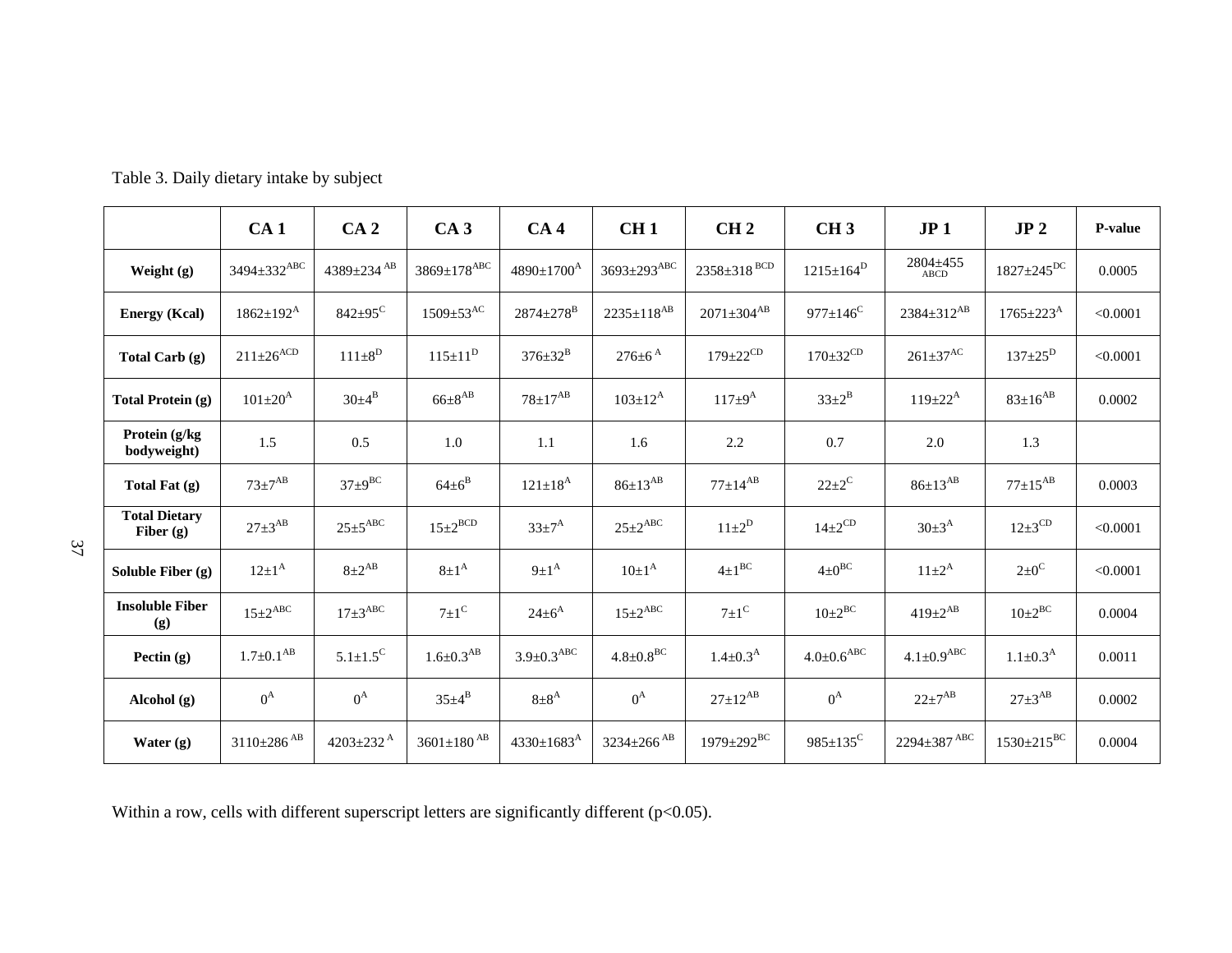| <b>Hrs</b> | CA <sub>1</sub>             | CA <sub>2</sub>               | CA3                             | CA <sub>4</sub>             | CH <sub>1</sub>        | CH <sub>2</sub>                   | CH <sub>3</sub>               | JP1                           | JP <sub>2</sub>             | <b>P-Value</b> |
|------------|-----------------------------|-------------------------------|---------------------------------|-----------------------------|------------------------|-----------------------------------|-------------------------------|-------------------------------|-----------------------------|----------------|
|            |                             |                               |                                 |                             | Acetate                |                                   |                               |                               |                             |                |
| 0          | $33.1 \pm 0.6$              | $25.0 \pm 7.5$                | $98.4 \pm 60.0$                 | $172.5 \pm 151.8$           | $9.3 \pm 0.2$          | 281.0*                            | $8.2 \pm 0.0$                 | $12.9 + 4.7$                  | 11.3                        | 0.2718         |
| 4          | $73.2 \pm 24.7$             | $49.6 \pm 1.3$                | $712.8 \pm 502.5$               | $49.8 \pm 2.7$              | $11.7 \pm 0.1$         | $297.3 \pm 177.8$                 | $63.3 \pm 2.2$                | $22.1 \pm 2.4$                | $16.2 \pm 0.1$              | 0.2280         |
| 8          | $160.4 \pm 22.0^{\rm A}$    | $111.6 \pm 14.7$ <sup>A</sup> | $2111.9 \pm 479.9$ <sup>B</sup> | $92.6 \pm 44.5^{\text{A}}$  | $15.6 \pm 2.0^{\rm A}$ | $325.6 \pm 214.5^{\text{A}}$      | $122.7 \pm 24.6$ <sup>A</sup> | $48.7 \pm 5.1^{\rm A}$        | $15.4 \pm 0.2$ <sup>A</sup> | 0.0003         |
| 12         | $198.4 + 89.3$              | $155.6 \pm 62.0$              | $1187.5 + 995.4$                | $129.0 \pm 25.0$            | $19.9 \pm 2.7$         | 1208.6±962.2                      | $1467.2 + 632.9$              | $191.0 \pm 73.6$              | $22.8 \pm 1.5$              | 0.3291         |
| 24         | 339.9±11.1                  | 8255.4±3303.2                 | 5297.9±816.1                    | $125.9 \pm 24.2$            | $43.4 \pm 0.3$         | 5404.5±3534.1                     | 2337.8±1881.5                 | $261.1 \pm 48.2$              | $24.4 \pm 2.5$              | 0.0544         |
|            |                             |                               |                                 |                             | Propionate             |                                   |                               |                               |                             |                |
| 0          | $14.5 \pm 0.8$              | $12.4 \pm 2.9$                | $43.2 \pm 26.0$                 | $70.2 \pm 57.9$             | $6.2 \pm 0.0$          | 126.3                             | $6.2 \pm 0.0$                 | $8.4 + 2.2$                   | 6.2                         | 0.2032         |
| 4          | $51.6 \pm 32.3$             | $110.9 \pm 5.1$               | $357.9 \pm 272.6$               | $38.4 \pm 0.7$              | $6.2 \pm 0.0$          | $394.1 \pm 230.0$                 | $40.1 \pm 1.8$                | $17.6 \pm 1.7$                | $7.0 + 0.8$                 | 0.2418         |
| 8          | $102.5 \pm 96.3$            | $326.3 \pm 33.3$              | $939.0 \pm 346.5$               | $119.6 \pm 40.9$            | $6.8 \pm 0.5$          | 1193.6±1113.6                     | $142.4 \pm 12.8$              | $60.6{\pm}8.0$                | $6.2 \pm 0.0$               | 0.3695         |
| 12         | $233.1 \pm 198.8$           | $246.6 \pm 171.8$             | 724.3±636.9                     | $275.6 \pm 35.1$            | $7.6 \pm 1.4$          | 2839.7±2273.2                     | $1834.5 \pm 686.3$            | $298.1 \pm 126.5$             | $6.9 \pm 0.6$               | 0.3149         |
| 24         | $523.1 + 4.2$               | 16423.0±6343.5                | 6631.9±674.4                    | $243.1 \pm 68.7$            | $12.3 \pm 0.0$         | 8404.4±7938.8                     | 2903.2±2312.2                 | $323.8 + 53.4$                | $8.7 \pm 0.5$               | 0.0871         |
|            |                             |                               |                                 |                             | <b>Butyrate</b>        |                                   |                               |                               |                             |                |
| 0          | $17.9 \pm 1.1$              | $12.8 \pm 2.0$                | $37.0 \pm 20.9$                 | $58.1 \pm 45.0$             | $8.9 + 0.1$            | 77.6                              | $9.1 \pm 0.0$                 | $9.8 \pm 1.5$                 | 8.3                         | 0.3458         |
| 4          | $23.2 \pm 0.6$              | $16.8 \pm 1.3$                | $134.8 + 94.1$                  | $17.5 \pm 1.0$              | $9.2 \pm 1.0$          | $36.0 \pm 16.0$                   | $8.3 \pm 0.0$                 | $10.3 \pm 0.1$                | $10.1 \pm 0.3$              | 0.2452         |
| 8          | $42.8 \pm 3.2^{\rm A}$      | $27.2 \pm 3.8$ <sup>A</sup>   | $190.2 \pm 56.1^{\overline{B}}$ | $30.2 \pm 12.7^{\rm A}$     | $9.1 \pm 0.8^{\rm A}$  | $33.2 \pm 16.3^{\rm A}$           | $17.2 \pm 1.5^{\rm A}$        | $13.2 \pm 1.6^{\rm A}$        | $10.1 \pm 0.4^{\rm A}$      | 0.0025         |
| 12         | $46.0 \pm 19.5$             | $38.1 \pm 19.6$               | $145.3 \pm 123.0$               | $48.2 \pm 11.4$             | $11.8 \pm 0.9$         | 289.1±253.6                       | $153.1 \pm 69.3$              | $53.0 \pm 17.5$               | $11.2 \pm 0.0$              | 0.5668         |
| 24         | $73.0 \pm 0.4$              | 2237.6±881.5                  | $1553.0 \pm 202.7$              | $50.7 \pm 14.1$             | $17.8 \pm 0.0$         | 1324.0±1209.4                     | $602.6 \pm 458.1$             | $77.9 \pm 11.1$               | $12.0 \pm 0.2$              | 0.0932         |
|            |                             |                               |                                 |                             | <b>Total SCFA</b>      |                                   |                               |                               |                             |                |
| 0          | $65.6 \pm 2.5$              | $50.1 \pm 12.5$               | $178.6 \pm 106.9$               | $300.9 \pm 254.6$           | $24.5 \pm 0.1$         | 485.3                             | $23.5 \pm 0.0$                | $31.1 \pm 8.4$                | 25.8                        | 0.2700         |
| 4          | $147.8 + 57.7$              | $177.3 \pm 5.0$               | $1205.4 \pm 869.2$              | $105.7 \pm 2.9$             | $27.2 \pm 1.1$         | 727.4±423.9                       | $111.6 \pm 4.0$               | $50.1 \pm 4.0$                | $33.4 \pm 0.9$              | 0.2538         |
| 8          | $305.7 \pm 71.1^{\text{A}}$ | $465.1 \pm 51.7$ <sup>A</sup> | $3241.1 \pm 882.6^B$            | $242.4 \pm 98.1^{\text{A}}$ | $31.5 \pm 3.3^{\rm A}$ | $1552.5 \pm 1344.4$ <sup>AB</sup> | $282.3 \pm 38.9$ <sup>A</sup> | $122.5 \pm 14.7$ <sup>A</sup> | $31.8 \pm 0.5^{\rm A}$      | 0.0294         |
| 12         | $477.5 \pm 307.6$           | 440.3±253.4                   | $2057.1 \pm 1755.2$             | $452.8 \pm 71.5$            | $39.3 \pm 2.2$         | 4337.4±3488.9                     | 3454.8±1388.6                 | 542.1±217.6                   | $40.9 \pm 0.8$              | 0.3444         |
| 24         | $935.9 \pm 15.6$            | $26916.1 \pm 10528.2$         | 13482.8±1693.2                  | $419.7 \pm 107.0$           | $73.6 \pm 0.4$         | 15133.0±12682.3                   | 5843.6±4651.8                 | $662.8 \pm 112.8$             | $45.1 \pm 3.3$              | 0.0770         |

Table 4. SCFA concentration (µmol/g feces) during 24-hour in vitro fermentation by subject with no added fiber

Within a row, cells with different superscript letters are significantly different (p<0.05).

\*Standard error not calculated because only one replicate available for analysis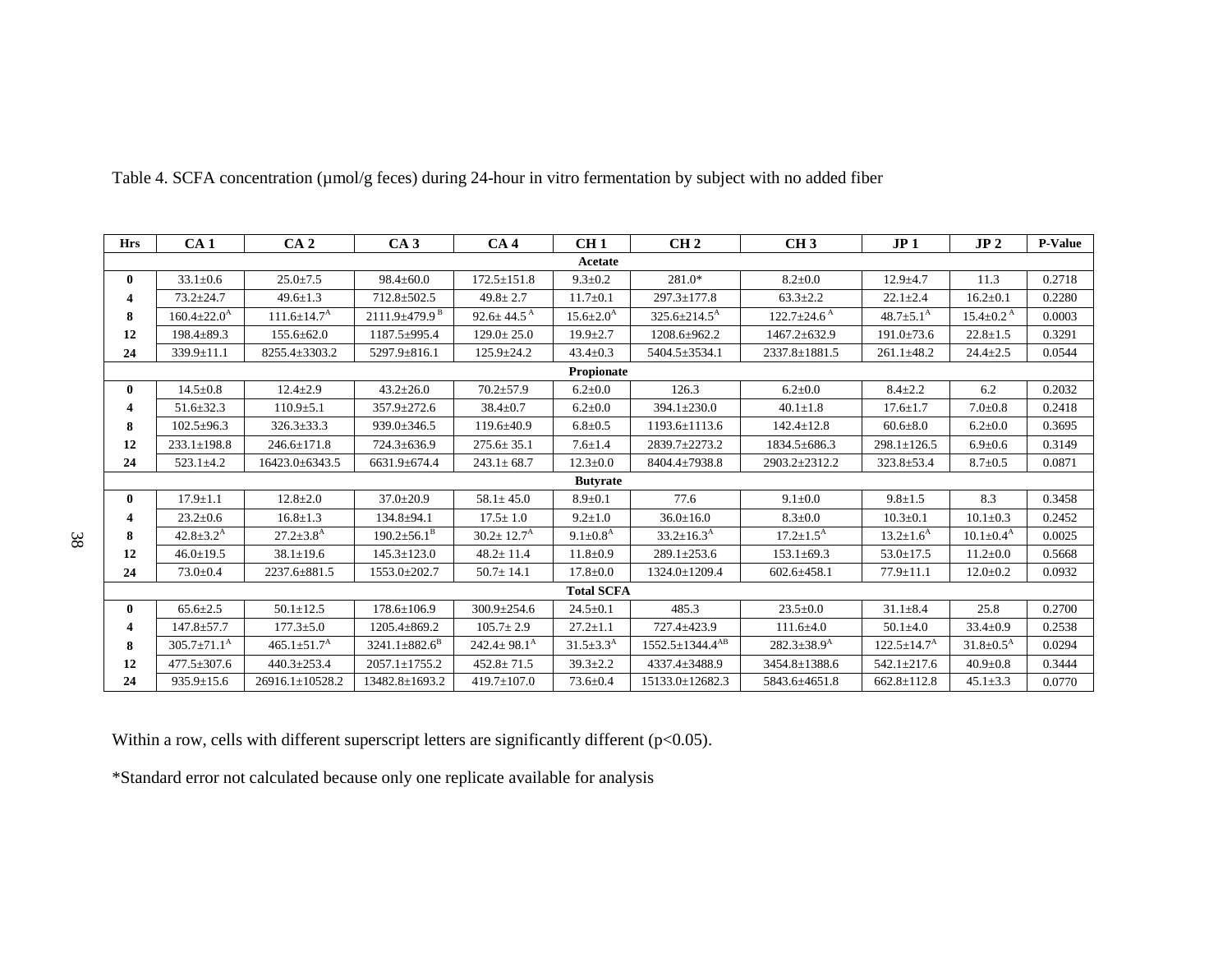| <b>Hrs</b>       | CA <sub>1</sub>                    | CA <sub>2</sub>                    | CA <sub>3</sub>                  | CA <sub>4</sub>                 | CH1                          | CH <sub>2</sub>                   | CH <sub>3</sub>                | JP <sub>1</sub>                  | JP <sub>2</sub>                                   | <b>P-Value</b> |
|------------------|------------------------------------|------------------------------------|----------------------------------|---------------------------------|------------------------------|-----------------------------------|--------------------------------|----------------------------------|---------------------------------------------------|----------------|
|                  |                                    |                                    |                                  |                                 | Acetate                      |                                   |                                |                                  |                                                   |                |
| $\bf{0}$         | $35.9 \pm 3.3$                     | $26.2 \pm 0.1$                     | $88.1 \pm 40.2$                  | $1081.8 \pm 720.8$              | $9.4 \pm 1.2$                | $37.9 \pm 7.9$                    | $8.2 \pm 0.0$                  | $16.1 \pm 2.0$                   | $10.8 + 0.8$                                      | 0.1247         |
| 4                | $81.2 \pm 46.3$ <sup>A</sup>       | $118.1 \pm 26.5$ <sup>A</sup>      | 2530.9±484.4 <sup>C</sup>        | $137.4 \pm 15.6^{\text{A}}$     | $9.4 \pm 0.6$ <sup>A</sup>   | $6481.3\pm48.9^{\,\mathrm{B}}$    | $74.1 \pm 11.9^{\,A}$          | $136.5 \pm 18.1$ <sup>A</sup>    | $13.3 \pm 0.9^{\text{A}}$                         | < 0.0001       |
| 8                | $12077.4 \pm 914.5$ <sup>A</sup>   | $3894.2 \pm 132.2$ <sup>AB</sup>   | $6586.9\pm 681.9$ <sup>AB</sup>  | $87.7 \pm 4.2^{\text{B}}$       | $24.0 \pm 2.7$ <sup>B</sup>  | 10475.6±5826.8<br>AB              | $250.4 \pm 182.5$ <sup>B</sup> | $405.2 \pm 7.0$ <sup>B</sup>     | $34.8 \pm 5.6^{\text{B}}$                         | 0.0075         |
| 12               | 8299.9±835.1                       | 12364.9±8063.8                     | $4007.5 \pm 245.1$               | 4453.3±376.4                    | $48.1 \pm 1.5$               | 11997.5±4193.5                    | 4981.8±841.8                   | 4069.1±3873.4                    | $43.2 \pm 2.2$                                    | 0.1911         |
| 24               | 3832.3±1593.2 <sup>AB</sup>        | $2040.4 \pm 1146.5$ <sup>AB</sup>  | $1249.1 \pm 407.3$ <sup>AB</sup> | $1961.0 \pm 18.9$ <sup>AB</sup> | $117.2 \pm 3.6^{\text{B}}$   | $4269.6 \pm 891.4$ <sup>AB</sup>  | 3867.3±624.2<br>AB             | 5532.3 $\pm$ 1566.4 <sup>A</sup> | $48.1 \pm 0.7$ <sup>B</sup>                       | 0.0207         |
|                  |                                    |                                    |                                  |                                 | Propionate                   |                                   |                                |                                  |                                                   |                |
| $\mathbf{0}$     | $14.0 \pm 1.0$                     | $12.2 \pm 0.1$                     | $40.6 \pm 20.0$                  | $391.2 \pm 262.0$               | $6.6 \pm 0.3$                | $19.3 \pm 1.8$                    | $6.2 \pm 0.0$                  | $9.4 \pm 0.5$                    | $7.5 \pm 0.2$                                     | 0.1495         |
|                  | $20.2 \pm 6.4$ <sup>A</sup>        | $110.6 \pm 3.7$ <sup>A</sup>       | 438.2 $\pm$ 79.3 <sup>C</sup>    | $32.2 \pm 2.8$ <sup>A</sup>     | $6.6 \pm 0.3$ <sup>A</sup>   | $1216.9 \pm 20.0$ <sup>B</sup>    | $38.7 \pm 4.7^{\text{A}}$      | $22.3 \pm 3.0^{\text{A}}$        | $6.2 \pm 0.0^{\text{A}}$                          | < 0.0001       |
| 8                | $2819.4 \pm 114.8$ <sup>AB</sup>   | 5331.2 $\pm$ 313.8 <sup>A</sup>    | $677.7 \pm 51.2^{\text{B}}$      | $25.0 \pm 0.8$ <sup>B</sup>     | $7.3 \pm 1.1$ <sup>B</sup>   | 2845.8±2253.8 <sup>AB</sup>       | $145.1 \pm 100.8$ <sup>B</sup> | $75.7 \pm 2.1$ <sup>B</sup>      | $7.6{\scriptstyle \pm0.8}^{\scriptscriptstyle B}$ | 0.0062         |
| 12               | 2592.1±1789.3                      | 2404.3±882.5                       | $1043.3 \pm 3.6$                 | 2733.7±276.2                    | $7.7 \pm 1.5$                | 4714.3±1108.8                     | $267.1 \pm 14.2$               | 2721.6±2590.9                    | $7.3 \pm 1.0$                                     | 0.2160         |
| 24               | 4450.6 $\pm$ 2208.1 <sup>AB</sup>  | $2180.9+742.1B$                    | $1222.1 \pm 4.2^{\text{B}}$      | $2899.0 \pm 56.1$ <sup>B</sup>  | $9.4 \pm 0.2$ <sup>B</sup>   | $2551.8 \pm 515.6$ <sup>B</sup>   | $2450.0 \pm 164.8$             | 7890.1±2250.0 <sup>A</sup>       | $6.2{\pm}0.0B$                                    | 0.0143         |
|                  |                                    |                                    |                                  |                                 | <b>Butyrate</b>              |                                   |                                |                                  |                                                   |                |
| $\bf{0}$         | $16.9 \pm 1.1$                     | $13.1 \pm 0.2$                     | $32.0 \pm 13.2$                  | $286.0 \pm 182.7$               | $9.4 \pm 0.1$                | $14.7 \pm 0.9$                    | $11.0 \pm 1.1$                 | $10.7 \pm 0.6$                   | $8.7 \pm 0.4$                                     | 0.1297         |
| $\boldsymbol{A}$ | $17.1 \pm 2.6^{\text{A}}$          | $23.7 \pm 2.6^{\text{A}}$          | $216.0 \pm 38.0$ <sup>C</sup>    | $21.7 \pm 1.4^{\text{A}}$       | $8.6 \pm 0.4$ <sup>A</sup>   | $417.8 \pm 8.9^{\,\mathrm{B}}$    | $11.8 \pm 3.5$ <sup>A</sup>    | $12.4 \pm 0.6^{\text{A}}$        | $8.9 \pm 0.4$ <sup>A</sup>                        | < 0.0001       |
| 8                | $2701.3 \pm 20.6$ <sup>A</sup>     | $1700.7 \pm 0.6$ <sup>C</sup>      | $256.4 \pm 60.0^{\text{ B}}$     | $23.9 \pm 2.0^{\text{B}}$       | $12.2 \pm 2.2$ <sup>B</sup>  | 578.8 $\pm$ 328.9 <sup>B</sup>    | $25.3 \pm 12.8$ <sup>B</sup>   | $30.6 \pm 5.3^{\text{B}}$        | $10.4 \pm 0.5$ <sup>B</sup>                       | < 0.0001       |
| 12               | $4534.2 \pm 1618.6$ <sup>A</sup>   | $1780.8 \pm 13.9$ <sup>AB</sup>    | $2139.5 \pm 389.4$ <sup>AB</sup> | $3481.0 \pm 27.2$ <sup>AB</sup> | $19.4 \pm 0.3$ <sup>B</sup>  | $1442.7 \pm 174.7$ <sup>AB</sup>  | $267.1 \pm 14.2$ <sup>B</sup>  | $1088.0 \pm 1029.3$ <sup>B</sup> | $12.0 \pm 0.0$ <sup>B</sup>                       | 0.0087         |
| 24               | 8923.9±4108.9                      | $8001.0 \pm 3415.0$                | $6400.5 \pm 478.5$               | $3060.4 \pm 8.2$                | $50.8 \pm 2.4$               | 3123.3±834.6                      | $259.6 \pm 18.6$               | 10435.4±3207.8                   | $13.9 \pm 0.1$                                    | 0.2943         |
|                  |                                    |                                    |                                  |                                 | <b>Total SCFA</b>            |                                   |                                |                                  |                                                   |                |
| $\bf{0}$         | $66.8{\pm}5.5$                     | $51.5 \pm 0.5$                     | $160.6 \pm 73.1$                 | 1758.9±1147.6                   | $25.4 \pm 1.1$               | $71.9 \pm 10.6$                   | $25.4 \pm 1.1$                 | $36.1 \pm 3.0$                   | $27.0 \pm 1.5$                                    | 0.1308         |
| 4                | $118.5 \pm 55.3$ <sup>A</sup>      | $252.4 \pm 32.9$ <sup>A</sup>      | $3185.1 \pm 601.6^{\circ}$       | $191.4 \pm 19.8$ <sup>A</sup>   | $24.6 \pm 1.3^{\text{A}}$    | $8116.0 \pm 37.7$ <sup>B</sup>    | $124.6 \pm 20.0$ <sup>A</sup>  | $171.1 \pm 21.7$ <sup>A</sup>    | $28.5 \pm 0.5$ <sup>A</sup>                       | < 0.0001       |
| 8                | $17598.1 + 1050.0^{\text{A}}$      | $10926.1 + 445.4$ <sup>AB</sup>    | $7521.0 + 570.7$ <sup>AB</sup>   | $136.6 \pm 7.0^{\,\mathrm{B}}$  | $43.6 \pm 3.8$ <sup>B</sup>  | 13900.3±8409.5<br>AB              | 420.8 $\pm$ 296.0 <sup>B</sup> | $511.5 \pm 0.5$ <sup>B</sup>     | $52.8 \pm 6.9^{\,\mathrm{B}}$                     | 0.0071         |
| 12               | 15426.2±4243.1                     | 16549.9±7167.4                     | $7190.2 \pm 638.2$               | $10668.1 \pm 625.3$             | $75.2 \pm 2.7$               | 18154.4±5477.0                    | $8178.7 \pm 1065.5$            | 7878.7±7493.6                    | $62.4 \pm 1.2$                                    | 0.0980         |
| 24               | $17206.8 \pm 7910.2$ <sup>AB</sup> | $12222.4 \pm 3819.4$ <sup>AB</sup> | $8871.6 \pm 75.4$ <sup>AB</sup>  | $7920.4 \pm 29.0$ <sup>AB</sup> | $177.3 \pm 6.2$ <sup>B</sup> | 9944.7 $\pm$ 2241.6 <sup>AB</sup> | 6577.0±478.0<br>AB             | 23857.7±7024.2<br>$\mathbf{A}$   | $68.2{\pm}0.8^{\text{ B}}$                        | 0.0284         |

Table 5. SCFA concentration (µmol /g feces) during 24-hour in vitro fermentation by subject with glucose added

Within a row, cells with different superscript letters are significantly different  $(p<0.05)$ .

\*Standard error not calculated because only one replicate available for analysis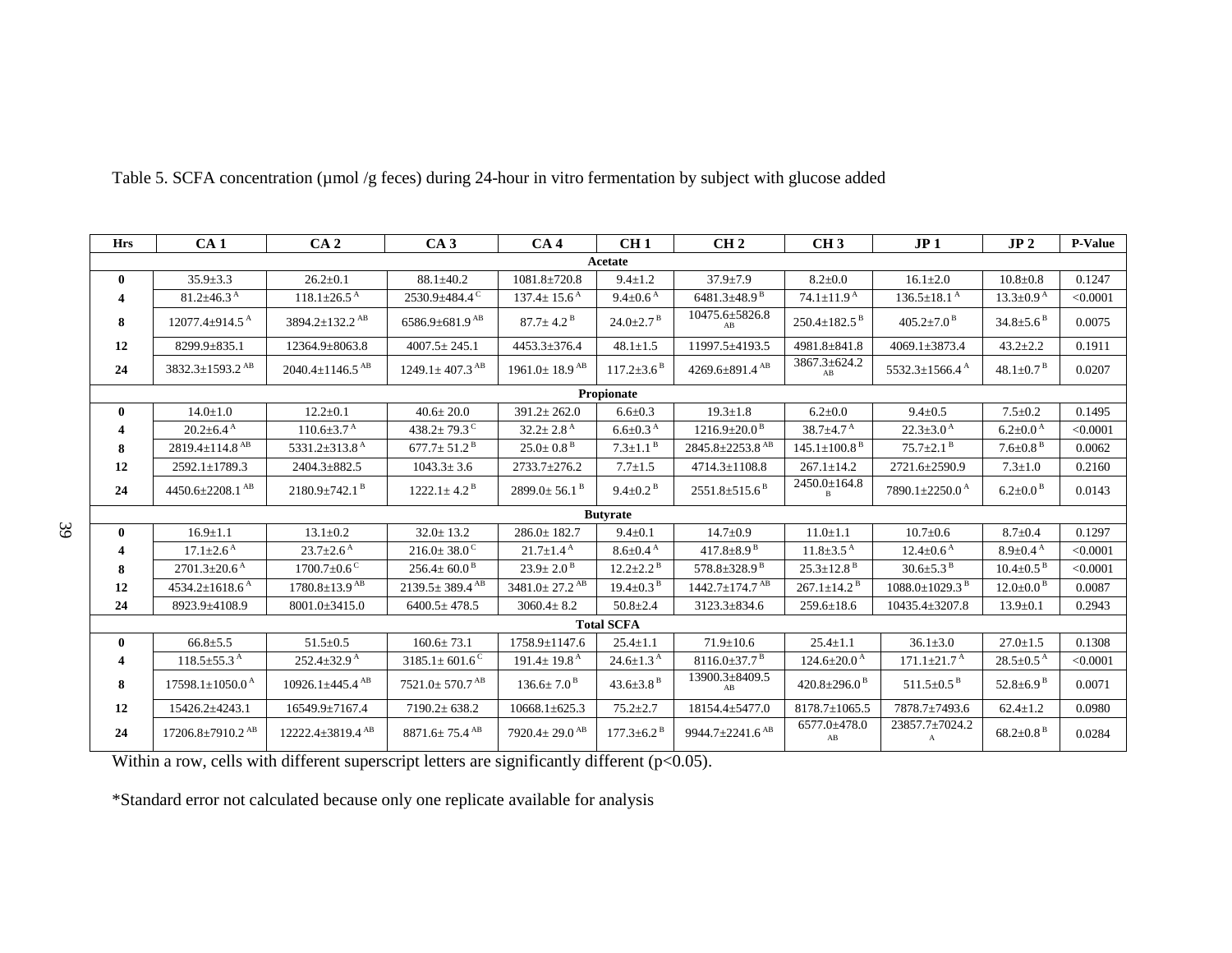| <b>Hrs</b>   | CA <sub>1</sub>                   | CA <sub>2</sub>                  | CA <sub>3</sub>                   | CA <sub>4</sub>                 | CH1                         | CH <sub>2</sub>                   | CH <sub>3</sub>                 | JP <sub>1</sub>                 | JP <sub>2</sub>               | <b>P-Value</b> |
|--------------|-----------------------------------|----------------------------------|-----------------------------------|---------------------------------|-----------------------------|-----------------------------------|---------------------------------|---------------------------------|-------------------------------|----------------|
|              |                                   |                                  |                                   |                                 | Acetate                     |                                   |                                 |                                 |                               |                |
| $\mathbf{0}$ | $50.0 \pm 4.4$ <sup>A</sup>       | $24.6 \pm 1.8$ <sup>A</sup>      | $104.9 + 53.0^{\text{A}}$         | $271.2 \pm 68.8$ <sup>B</sup>   | $8.2 \pm 0.0$ <sup>A</sup>  | $29.7*$                           | $26.5 \pm 14.9^{\text{A}}$      | $26.4 \pm 0.2^{\text{A}}$       | $9.6 \pm 0.2$ <sup>A</sup>    | 0.0058         |
| 4            | $221.5 \pm 18.9^{\text{A}}$       | $111.8 \pm 21.5$ <sup>A</sup>    | 4688.4 $\pm$ 296.8 <sup>C</sup>   | $118.8 \pm 7.7^{\text{A}}$      | $10.7 \pm 0.5$ <sup>A</sup> | $13036.9 \pm 1666.2$ <sup>B</sup> | $79.2 \pm 9.3$ <sup>A</sup>     | $197.2 + 47.7^{\text{A}}$       | $15.8 \pm 1.3^{\text{A}}$     | < 0.0001       |
| 8            | $15269.4 \pm 2077.2$ <sup>A</sup> | 3415.8 $\pm$ 297.6 <sup>C</sup>  | 9866.8 $\pm$ 1403.7 <sup>B</sup>  | $101.0 \pm 0.5$ <sup>C</sup>    | $23.1 \pm 0.8$ <sup>C</sup> | $13660.2^{\text{A}}$              | $340.8 \pm 27.5$ <sup>C</sup>   | $237.0 \pm 16.2$ <sup>C</sup>   | $30.9 \pm 0.6$ <sup>C</sup>   | < 0.0001       |
| 12           | $13034.2 \pm 1259.7$ <sup>A</sup> | $2146.9 \pm 306.2$ <sup>CD</sup> | $5500.1 \pm 1194.1$ <sup>BC</sup> | $2140.3 \pm 2036.8$<br>CD       | $33.4 \pm 4.4^{\,\rm D}$    | $10741.7 \pm 548.8$ <sup>A</sup>  | 3583.0±352.6<br><b>CBD</b>      | 6957.3 $\pm$ 381.0 <sup>B</sup> | $43.9 \pm 0.9$ <sup>D</sup>   | < 0.0001       |
| 24           | 7989.1 $\pm$ 426.1 <sup>A</sup>   | $1441.2 \pm 13.6$ <sup>C</sup>   | $2118.6 \pm 408.9^{\circ}$        | $2186.8 \pm 17.5^{\circ}$       | $68.2^{\circ}$              | 6199.7 $\pm$ 405.0 <sup>B</sup>   | $2102.1\pm68.6^{\circ}$         | $218.0 \pm 5.7$ <sup>C</sup>    | $63.4 \pm 3.3$ <sup>C</sup>   | < 0.0001       |
|              |                                   |                                  |                                   |                                 | Propionate                  |                                   |                                 |                                 |                               |                |
| $\bf{0}$     | $17.7 \pm 0.2$ <sup>A</sup>       | $11.6 \pm 0.5$ <sup>A</sup>      | $41.9 \pm 21.0^{\text{A}}$        | $87.6 \pm 19.3$ <sup>B</sup>    | $6.2{\pm}0.0^{\,\rm A}$     | $13.7\pm ^{A}$                    | $6.2 \pm 0.0^{\text{A}}$        | $13.0 \pm 0.0^{\text{A}}$       | $6.2 \pm 0.0^{\text{A}}$      | 0.0063         |
| 4            | $40.0 \pm 4.1^{\rm A}$            | $104.2 \pm 2.3^{\rm B}$          | $483.6 \pm 15.5^D$                | $32.4 \pm 1.1^{\rm A}$          | $6.8 \pm 0.5^{\rm A}$       | $1355.3 \pm 21.8$ <sup>C</sup>    | 41.9 $\pm$ 4.3 <sup>A</sup>     | $26.4 \pm 4.9^{\rm A}$          | $8.3 \pm 0.5^{\text{A}}$      | < 0.0001       |
| 8            | $2861.8 \pm 433.6^{\text{A}}$     | $3701.9 + 323.1^{\circ}$         | $781.7 \pm 80.3^{\rm B}$          | $29.7 \pm 0.8^{\rm B}$          | $6.2 \pm 0.0^{\rm B}$       | $4642.5^{\rm D}$                  | $282.2 \pm 13.2^B$              | $54.7 \pm 3.1^{\rm B}$          | $8.6 \pm 0.2^{\rm B}$         | < 0.0001       |
| 12           | 3625.3±785.4                      | 17581.8±14113.7                  | $643.0 \pm 92.2$                  | $1168.9 \pm 1110.5$             | $8.7 \pm 0.2$               | $3237.1 \pm 6.2$                  | $2857.0 \pm 310.2$              | 4174.7±445.4                    | $7.7 \pm 1.5$                 | 0.3409         |
| 24           | $3395.2 \pm 164.5^{\text{A}}$     | $1964.5 \pm 107.0^{\mathrm{B}}$  | $1160.8 \pm 234.1^{\circ}$        | $2233.7 \pm 245.1^{\mathrm{B}}$ | 11.6 <sup>D</sup>           | $2377.2 \pm 201.0^B$              | 2239.4±135.4<br>B               | $186.4 \pm 11.9^D$              | $12.1 \pm 0.4^D$              | < 0.0001       |
|              |                                   |                                  |                                   |                                 | <b>Butyrate</b>             |                                   |                                 |                                 |                               |                |
| $\bf{0}$     | $24.0 \pm 0.2^{\rm A}$            | $13.3 \pm 0.3^{\rm A}$           | $39.2 \pm 19.2^{\text{A}}$        | $82.5 \pm 19.7^B$               | $9.1 \pm 0.8$ <sup>A</sup>  | $13.2^{\rm A}$                    | $11.5 \pm 0.3^{\rm A}$          | $13.9 \pm 0.0^{\rm A}$          | $8.3 \pm 0.0^{\rm A}$         | 0.0102         |
| 4            | $36.0 \pm 2.0^{\rm A}$            | $25.4 \pm 5.6^{\rm A}$           | $295.3 \pm 22.0^{\circ}$          | $20.6 \pm 1.3^{\rm A}$          | $9.3 \pm 0.2^{\rm A}$       | $426.1 \pm 21.9^B$                | $8.3 \pm 0.0^{\rm A}$           | $13.8 \pm 1.0^{\rm A}$          | $9.7 \pm 0.3^{\rm A}$         | < 0.0001       |
| 8            | 3842.7±443.5 <sup>A</sup>         | $1812.1 \pm 164.4^C$             | $426.7 \pm 121.7^{\mathrm{B}}$    | $31.9 \pm 0.2^{\rm B}$          | $11.3 \pm 0.7^{\rm B}$      | $847.8^{\rm B}$                   | $29.4 \pm 2.2^{\rm B}$          | $33.2 \pm 2.8^{\rm B}$          | $10.1 \pm 0.9^{\rm B}$        | < 0.0001       |
| 12           | $7990.8 \pm 1055.1^{\text{A}}$    | $3143.9 \pm 235.6^{\text{B}}$    | $1859.9 \pm 53.8$ <sup>B</sup>    | $2423.2 \pm 2313.8$             | $13.9 \pm 2.3$ <sup>B</sup> | $1802.6 \pm 202.2$ <sup>B</sup>   | $456.7 \pm 72.0$ <sup>B</sup>   | $3282.0\pm880.6^{\mathrm{B}}$   | $17.4 \pm 0.9^{\,\mathrm{B}}$ | 0.0035         |
| 24           | 4142.9 $\pm$ 181.2 <sup>A</sup>   | 1952.6±282.5 <sup>C</sup>        | $2586.3 \pm 424.9$ <sup>C</sup>   | $2107.9 \pm 152.2^{\text{C}}$   | $27.9^{\,\rm B}$            | 2927.1 $\pm$ 281.7 <sup>C</sup>   | $682.7 \pm 68.3$ <sup>B</sup>   | $216.0 \pm 17.9$ <sup>B</sup>   | $30.9 \pm 2.2$ <sup>B</sup>   | < 0.0001       |
|              | <b>Total SCFA</b>                 |                                  |                                   |                                 |                             |                                   |                                 |                                 |                               |                |
| $\mathbf{0}$ | $91.7 + 4.8^{\text{A}}$           | $49.5 + 2.6^{\text{A}}$          | $186.0 + 93.2^{\text{A}}$         | 441.3 $\pm$ 107.8 <sup>B</sup>  | $23.5 \pm 0.8$ <sup>A</sup> | $56.5^{\text{A}}$                 | $44.3+15.2^{\text{A}}$          | 53.4 $\pm$ 0.3 <sup>A</sup>     | $24.1 \pm 0.2^{\text{A}}$     | 0.0063         |
|              | $297.5 \pm 24.9^{\text{A}}$       | $241.5 \pm 29.4$ <sup>A</sup>    | 5467.4 $\pm$ 290.2 <sup>C</sup>   | $171.8 \pm 7.9^{\text{A}}$      | $26.8 \pm 1.2^{\text{A}}$   | $14818.3 \pm 1622.5$ <sup>B</sup> | $129.3 \pm 13.6$ <sup>A</sup>   | $237.3 \pm 53.7$ <sup>A</sup>   | $33.8 \pm 2.1$ <sup>A</sup>   | < 0.0001       |
| 8            | 21973.9±2954.3 <sup>A</sup>       | 8929.8±785.0 <sup>C</sup>        | $11075.2 \pm 1605.6^{\circ}$      | $162.6 \pm 0.1$ <sup>B</sup>    | 40.6 $\pm$ 0.1 $^{\rm B}$   | $19150.6^{\text{A}}$              | 652.4 $\pm$ 42.8 <sup>B</sup>   | $324.9 \pm 22.2$ <sup>B</sup>   | 49.6 $\pm$ 1.8 <sup>B</sup>   | < 0.0001       |
| 12           | $24650.2 \pm 3100.2$              | 22872.6±14043.0                  | $8002.9 \pm 1155.7$               | $5732.4 \pm 5461.1$             | 56.1 $\pm$ 6.9              | 15781.4±340.4                     | 6896.7±734.8                    | 14414.0±1707.1                  | $69.0 \pm 1.6$                | 0.0585         |
| 24           | $15527.1 \pm 771.8$ <sup>A</sup>  | 5358.3 $\pm$ 376.0 <sup>C</sup>  | 5865.7 $\pm$ 1067.9 <sup>C</sup>  | $6528.5 \pm 110.3^{\circ}$      | $107.8^{\,\rm B}$           | $11504.0\pm887.7$ <sup>D</sup>    | 5024.2 $\pm$ 135.7 <sup>C</sup> | $620.3 \pm 35.4$ <sup>B</sup>   | $106.4{\pm}5.9^{\text{ B}}$   | < 0.0001       |

Table 6. SCFA concentration (µmol /g feces) during 24-hour in vitro fermentation by subject with inulin added

Within a row, cells with different superscript letters are significantly different ( $p$ <0.05).

\*Standard error not calculated because only one replicate available for analysis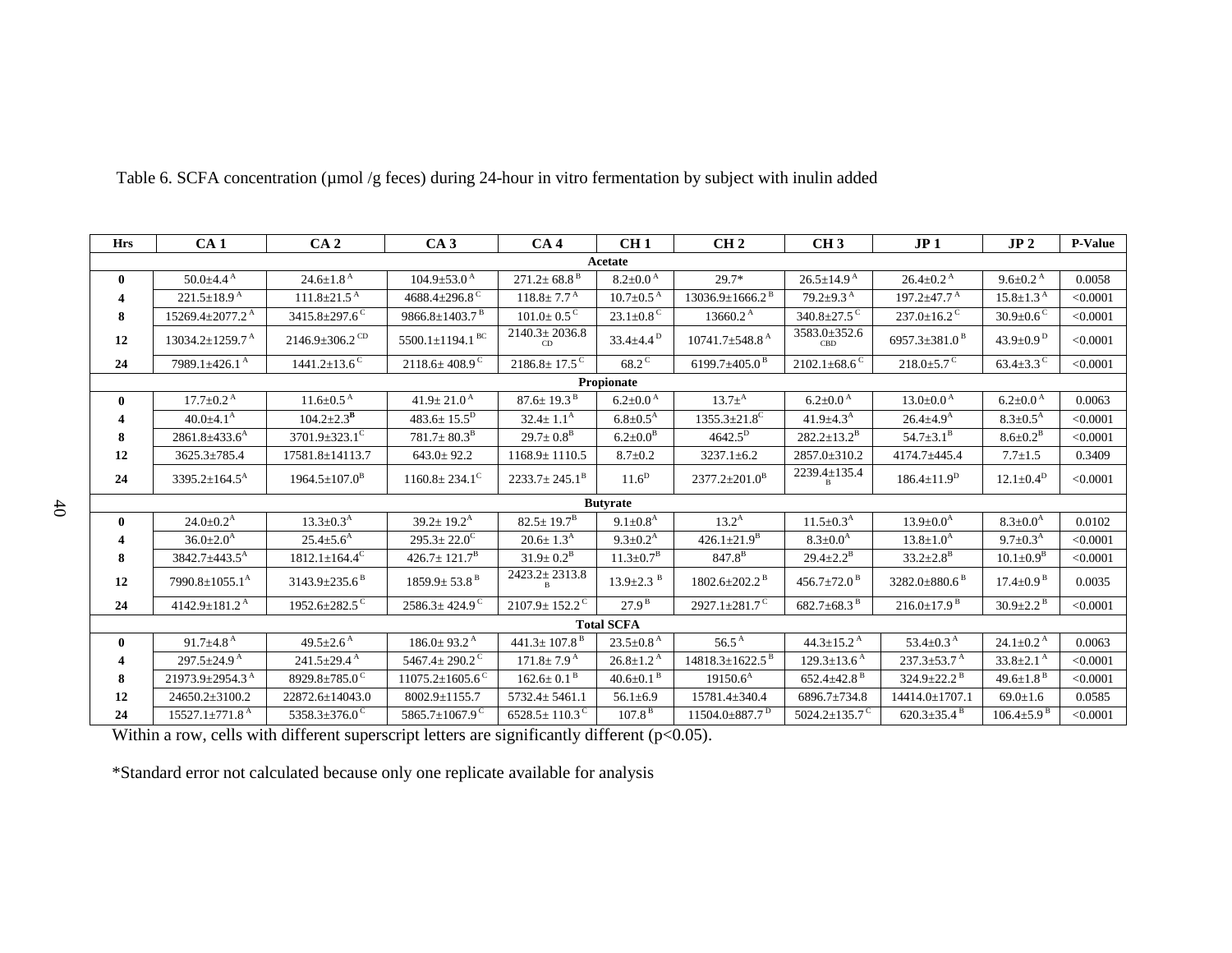| <b>SCFA</b>     | <b>Hrs</b>              | Caucasian            | <b>Chinese</b>      | <b>Japanese</b>  | <b>P-value</b> |
|-----------------|-------------------------|----------------------|---------------------|------------------|----------------|
| Acetate         | $\mathbf{0}$            | $82.3 \pm 38.2$      | $63.3 \pm 54.5$     | $12.4 \pm 2.8$   | 0.6230         |
|                 | 4                       | $221.23 \pm 143.4$   | $124.1 \pm 72.1$    | $19.2 \pm 2.0$   | 0.5382         |
|                 | 8                       | $619.1 \pm 338.4$    | $154.7 \pm 80.1$    | $32.0+9.8$       | 0.2838         |
|                 | 12                      | $417.6 \pm 253.3$    | 898.5±409.7         | $106.9 \pm 57.1$ | 0.2758         |
|                 | 24                      | $3504.8 \pm 1449.1$  | 2595.2±1425.9       | $142.7 \pm 71.1$ | 0.3086         |
| Propionate      | $\mathbf{0}$            | $35.1 \pm 15.0$      | $30.3 \pm 24.0$     | $7.7 \pm 1.5$    | 0.6485         |
|                 | 4                       | $140.7 \pm 71.2$     | $146.8 + 98.4$      | $12.3 \pm 3.1$   | 0.5152         |
|                 | 8                       | $371.8 \pm 145.4$    | 447.6±372.8         | $33.4 \pm 16.0$  | 0.5477         |
|                 | 12                      | $369.9 \pm 151.7$    | 1560.6±806.7        | $152.5 + 98.7$   | 0.1312         |
|                 | 24                      | $5955.3 \pm 2757.3$  | 3773.3±2642.2       | $166.2+93.5$     | 0.3717         |
| <b>Butyrate</b> | $\bf{0}$                | $31.5 \pm 11.6$      | $22.7 \pm 13.7$     | $9.3 \pm 1.0$    | 0.5454         |
|                 | 4                       | $48.0 \pm 26.0$      | $17.8 \pm 7.1$      | $10.2 \pm 0.1$   | 0.4034         |
|                 | 8                       | $72.6 \pm 28.0$      | $19.8 \pm 6.2$      | $11.7 \pm 1.1$   | 0.1291         |
|                 | 12                      | $69.4 \pm 29.1$      | $151.3 \pm 84.7$    | $32.1 \pm 14.0$  | 0.3542         |
|                 | 24                      | $978.6 \pm 397.1$    | $648.2 \pm 410.6$   | $45.0 \pm 19.6$  | 0.3132         |
| <b>Total</b>    | $\bf{0}$                | $148.8 \pm 64.7$     | $116.3 \pm 92.3$    | $29.3 \pm 5.2$   | 0.6176         |
| <b>SCFA</b>     | $\overline{\mathbf{4}}$ | $409.1 \pm 239.6$    | 288.7±177.4         | $41.7 \pm 5.1$   | 0.5366         |
|                 | 8                       | $1063.6 \pm 505.1$   | $622.1 \pm 457.4$   | $77.2 \pm 26.9$  | 0.4037         |
|                 | 12                      | $856.9 \pm 429.5$    | $2610.5 \pm 1275.6$ | 291.5±169.8      | 0.1686         |
|                 | 24                      | $10438.6 \pm 4571.6$ | 7016.7±4456.7       | 353.9±184.2      | 0.3426         |

Table 7. SCFA concentration (µmol /g feces) during 24-hour in vitro fermentation by ethnicity with no added fiber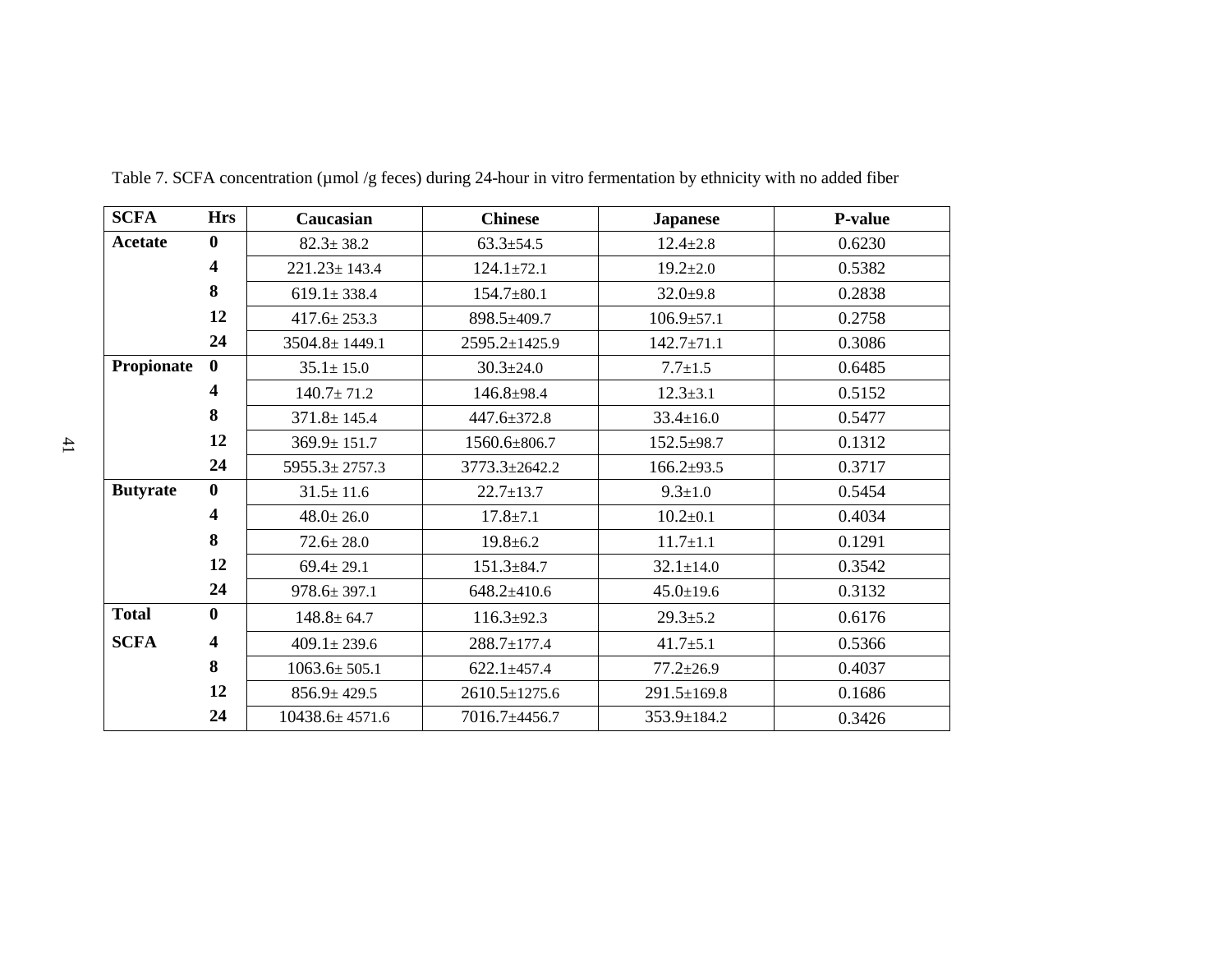| <b>SCFA</b>       | <b>Hrs</b>   | Caucasian                     | <b>Chinese</b>                 | <b>Japanese</b>                 | <b>P-value</b> |
|-------------------|--------------|-------------------------------|--------------------------------|---------------------------------|----------------|
| <b>Acetate</b>    | $\bf{0}$     | $308.0 \pm 215.1$             | $18.5 \pm 6.5$                 | $13.4 \pm 1.8$                  | 0.3606         |
|                   | 4            | $716.9 \pm 406.4$             | 2188.3±1357.7                  | $74.9 \pm 36.3$                 | 0.2662         |
|                   | 8            | $5661.6 \pm 1664.0$           | 3583.4±2649.1                  | $220.0 \pm 107.0$               | 0.2297         |
|                   | 12           | 7281.4±1995.7                 | 5675.8±2455.1                  | $2056.1 \pm 1962.4$             | 0.3244         |
|                   | 24           | $2270.7 \pm 522.7$            | 2751.4±882.2                   | 2790.2±1707.4                   | 0.8949         |
| Propionate        | $\mathbf{0}$ | $114.5 \pm 78.3$              | $10.7 \pm 2.8$                 | $8.4 \pm 0.6$                   | 0.3699         |
|                   | 4            | $150.3 \pm 65.9$              | $420.7 \pm 251.9$              | $14.2 \pm 4.8$                  | 0.2413         |
|                   | 8            | $2213.3 \pm 787.2$            | 999.4±825.1                    | $41.7 \pm 19.7$                 | 0.1927         |
|                   | 12           | $2193.4 \pm 458.1$            | 2550.6±915.7                   | 1364.4±1316.4                   | 0.6479         |
|                   | 24           | $2688.1 \pm 626.4$            | $1670.4 \pm 543.8$             | 3948.2±2454.3                   | 0.4239         |
| <b>Butyrate</b>   | $\bf{0}$     | $87.0 \pm 55.6$               | $11.7 \pm 1.1$                 | $9.7 \pm 0.6$                   | 0.3537         |
|                   | 4            | $69.6 \pm 32.8$               | $146.1 \pm 86.0$               | $10.7 \pm 1.0$                  | 0.3203         |
|                   | 8            | $1170.6 \pm 413.1$            | $205.4 \pm 145.5$              | $20.5 \pm 6.2$                  | 0.0532         |
|                   | 12           | $2983.9 \pm 520.4^{\text{A}}$ | 576.4 $\pm$ 281.3 <sup>B</sup> | 550.0 $\pm$ 522.5 $^{\text{B}}$ | 0.0023         |
|                   | 24           | $6596.5 \pm 1319.0$           | 1144.5±662.9                   | 5224.7±3281.1                   | 0.0659         |
| <b>Total SCFA</b> | $\mathbf{0}$ | $509.5 \pm 349.0$             | $40.9 \pm 10.2$                | $31.5 \pm 3.0$                  | 0.3615         |
|                   | 4            | $936.8 \pm 504.1$             | $2755.1 \pm 1695.4$            | $100.0 + 42.1$                  | 0.2651         |
|                   | 8            | $9045.5 \pm 2390.5$           | 4788.2±3609.5                  | $282.2 \pm 132.4$               | 0.1414         |
|                   | 12           | 12458.6±2127.0                | 8802.8±3606.9                  | 3970.6±3801.3                   | 0.2011         |
|                   | 24           | $11555.3 \pm 2154.4$          | 5566.3±1905.9                  | 11963.0±7442.1                  | 0.3607         |

Table 8. SCFA concentration (µmol /g feces) during 24-hour in vitro fermentation by ethnicity with glucose added

Within a row, cells with different superscript letters are significantly different (p<0.05).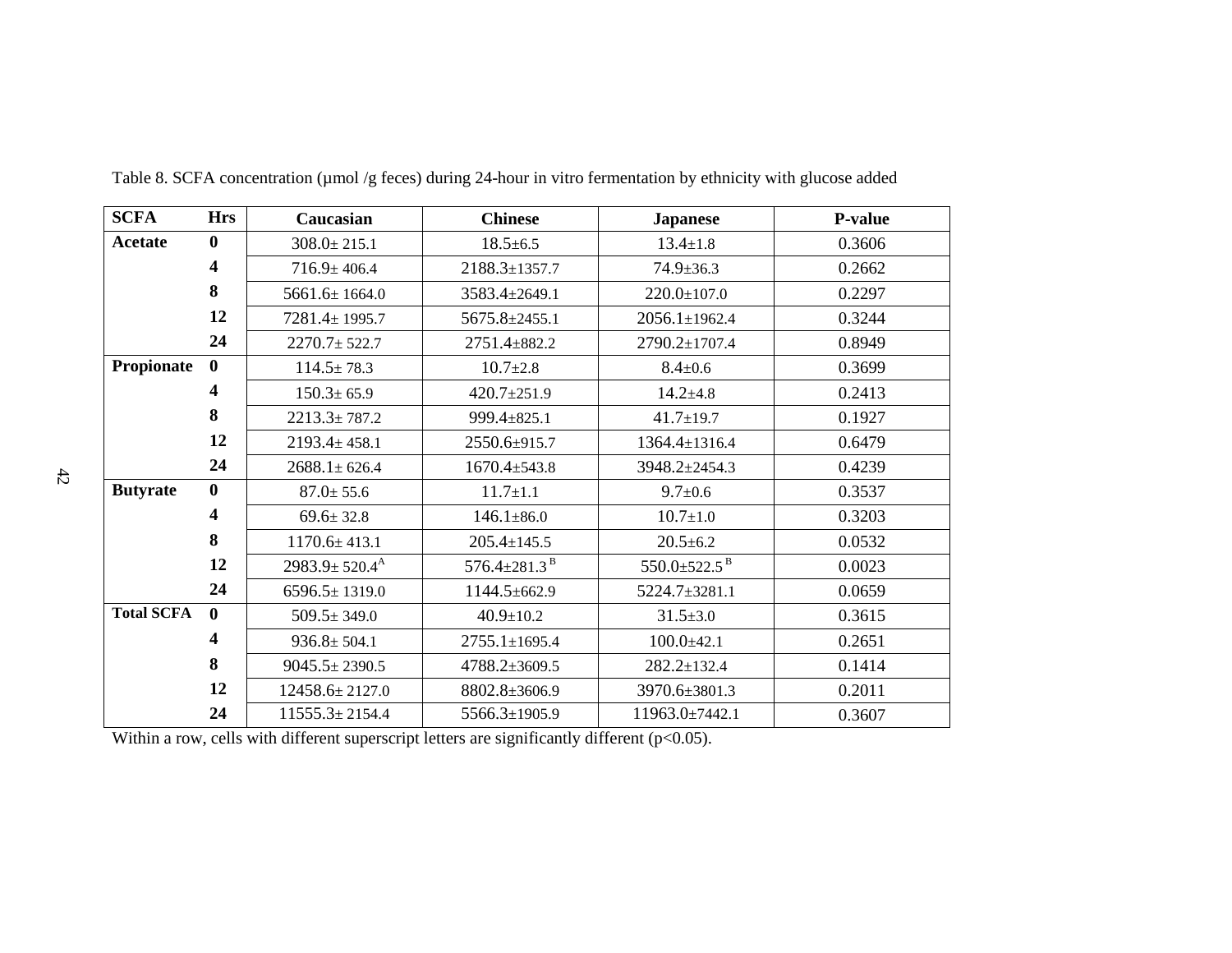| <b>SCFA</b>       | <b>Hrs</b>              | Caucasian                        | <b>Chinese</b>                   | <b>Japanese</b>                | <b>P-value</b> |
|-------------------|-------------------------|----------------------------------|----------------------------------|--------------------------------|----------------|
| <b>Acetate</b>    | $\bf{0}$                | $112.7 \pm 39.8$                 | $19.8 \pm 6.7$                   | $18.0 \pm 4.9$                 | 0.0892         |
|                   | $\overline{\mathbf{4}}$ | $1285.1 \pm 745.0$               | 4375.6±2772.6                    | $106.5 \pm 55.9$               | 0.2554         |
|                   | 8                       | $7163.3 \pm 2262.4$              | 2877.6±2696.6                    | $133.9 \pm 60.0$               | 0.1318         |
|                   | 12                      | $5705.4 \pm 1756.4$              | $4786.1 \pm 1998.8$              | 3500.6±2001.8                  | 0.7536         |
|                   | 24                      | 3433.9±1006.3                    | 3334.4±1234.2                    | 140.7±44.7                     | 0.1093         |
| Propionate        | $\mathbf{0}$            | $39.7 \pm 12.5$                  | $7.7 \pm 1.5$                    | $9.6 \pm 2.0$                  | 0.0693         |
|                   | 4                       | $165.0 \pm 70.4$                 | $468.0 \pm 280.7$                | $17.3 \pm 5.6$                 | 0.2397         |
|                   | 8                       | $1843.8 \pm 573.4$               | 1043.9±901.8                     | $31.7 \pm 13.4$                | 0.2024         |
|                   | 12                      | 5754.8±3744.7                    | 2034.3±649.2                     | 2091.2±1216.6                  | 0.5833         |
|                   | 24                      | $2188.6 \pm 311.5^{\text{A}}$    | $1849.0 \pm 466.7$ <sup>A</sup>  | 99.2 $\pm$ 50.3 <sup>B</sup>   | 0.0036         |
| <b>Butyrate</b>   | $\mathbf{0}$            | $39.7 \pm 11.2$                  | $10.8 + 0.8$                     | $11.1 \pm 1.6$                 | 0.0605         |
|                   | 4                       | $94.4 \pm 44.1$                  | $147.9 \pm 88.2$                 | $11.7 \pm 1.3$                 | 0.3998         |
|                   | 8                       | 1528.4±571.0                     | $185.8 \pm 165.5$                | $21.6 \pm 6.8$                 | 0.0726         |
|                   | 12                      | 3854.4±1038.0                    | 757.7±344.6                      | $1649.7 \pm 1008.6$            | 0.0575         |
|                   | 24                      | $2697.4 \pm 344.4^{\text{A}}$    | $1449.5 \pm 621.7$ <sup>AB</sup> | $123.4 \pm 53.9$ <sup>B</sup>  | 0.0033         |
| <b>Total SCFA</b> | $\mathbf{0}$            | $192.1 \pm 63.5$                 | $38.4 \pm 8.1$                   | $38.7 + 8.5$                   | 0.0786         |
|                   | 4                       | 1544.5±858.0                     | 4991.5±3135.7                    | $135.6 \pm 62.7$               | 0.2576         |
|                   | 8                       | 10535.4±3007.3                   | $4107.3 \pm 3763.3$              | $187.2 \pm 80.0$               | 0.0943         |
|                   | 12                      | 15314.5±4340.6                   | 7578.1±2886.7                    | 7241.5±4199.3                  | 0.2858         |
|                   | 24                      | 8319.9 $\pm$ 1601.7 <sup>A</sup> | 6632.8 $\pm$ 2200.3 <sup>A</sup> | $363.3 \pm 149.1$ <sup>B</sup> | 0.0229         |

Table 9. SCFA concentration (µmol /g feces) during 24-hour in vitro fermentation by ethnicity with inulin added

Within a row, cells with different superscript letters are significantly different  $(p<0.05)$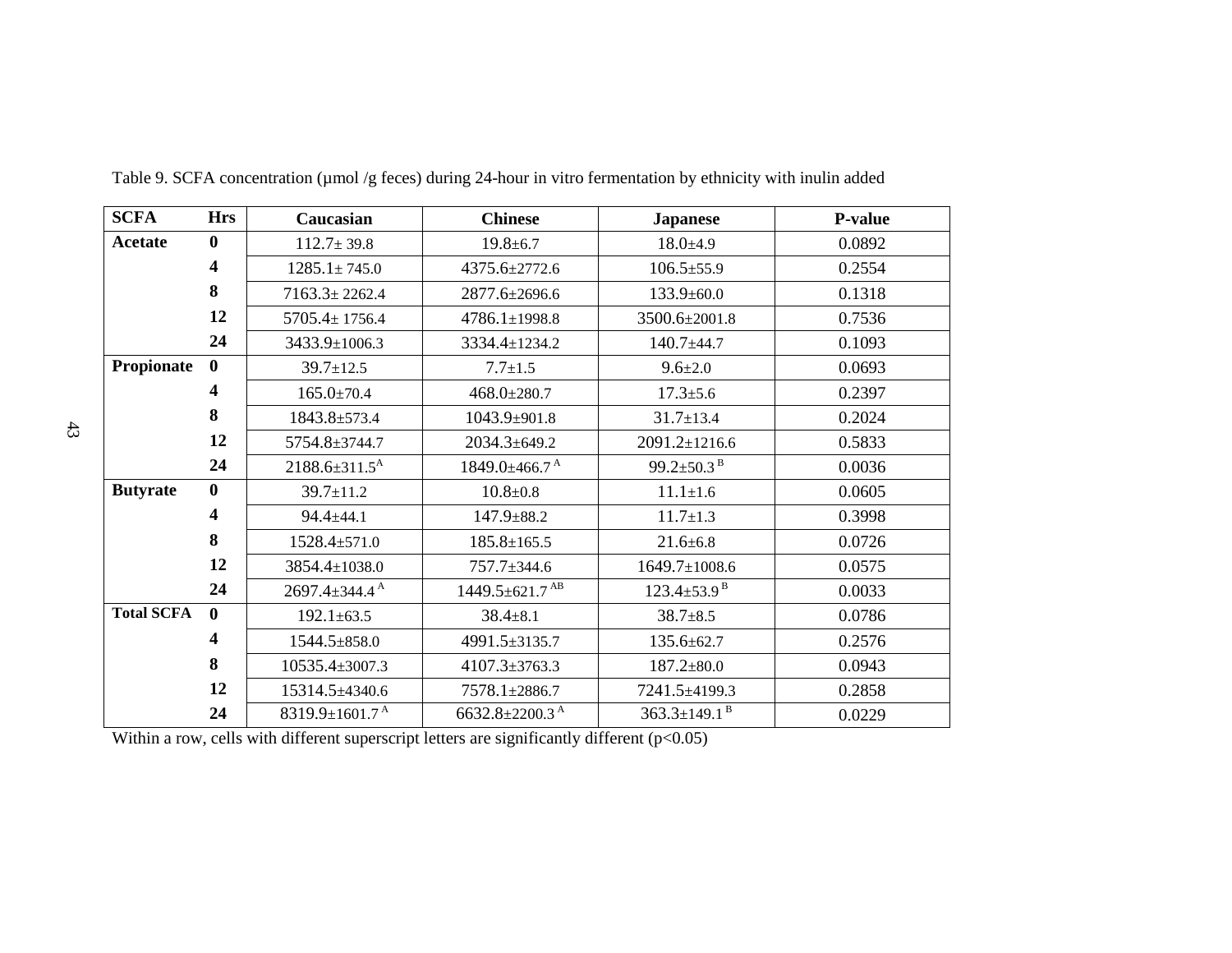

Figure 1. Acetate concentration (μmol /g feces) by subject with inulin added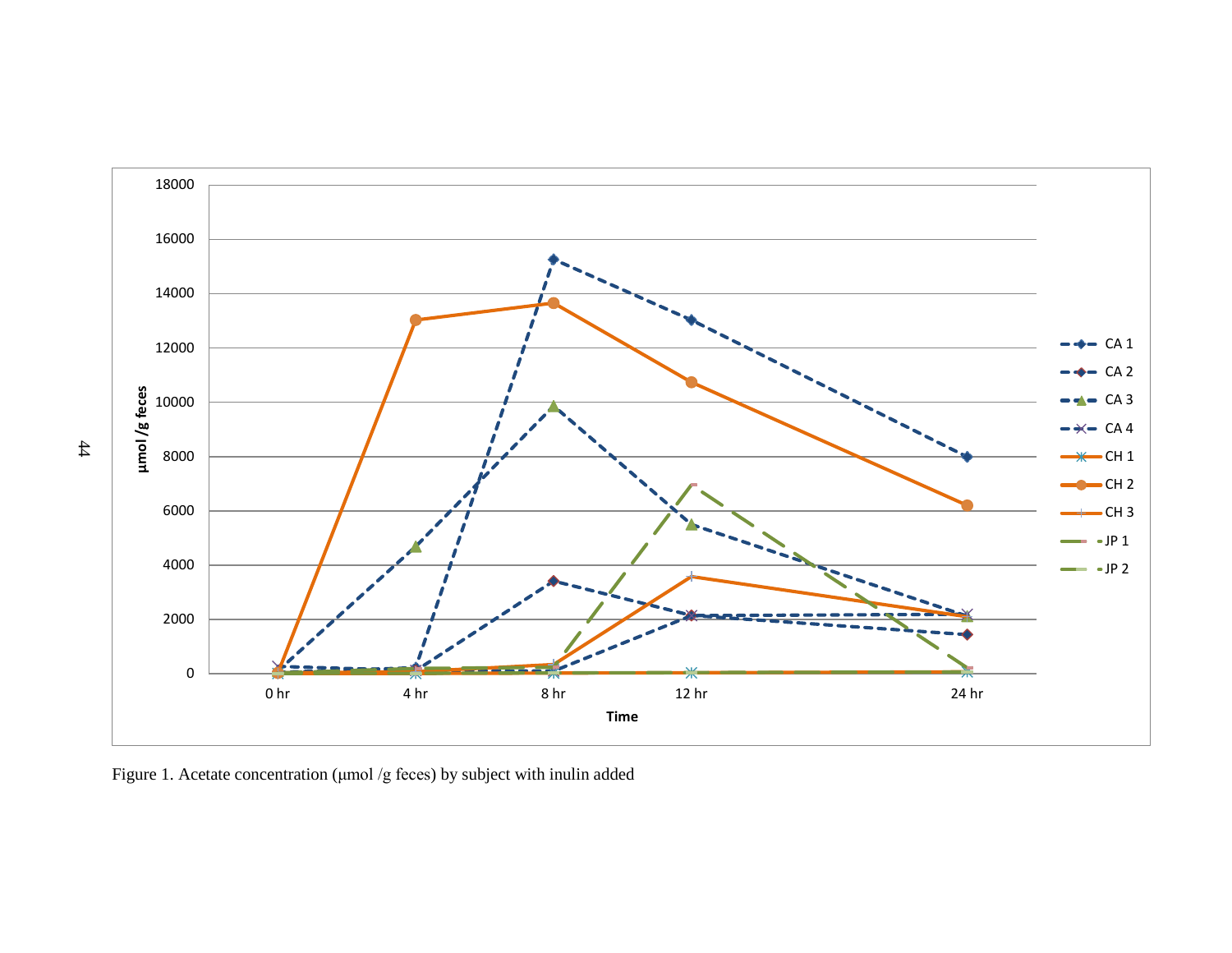

Figure 2. Propionate concentration (μmol /g feces) by subject with inulin added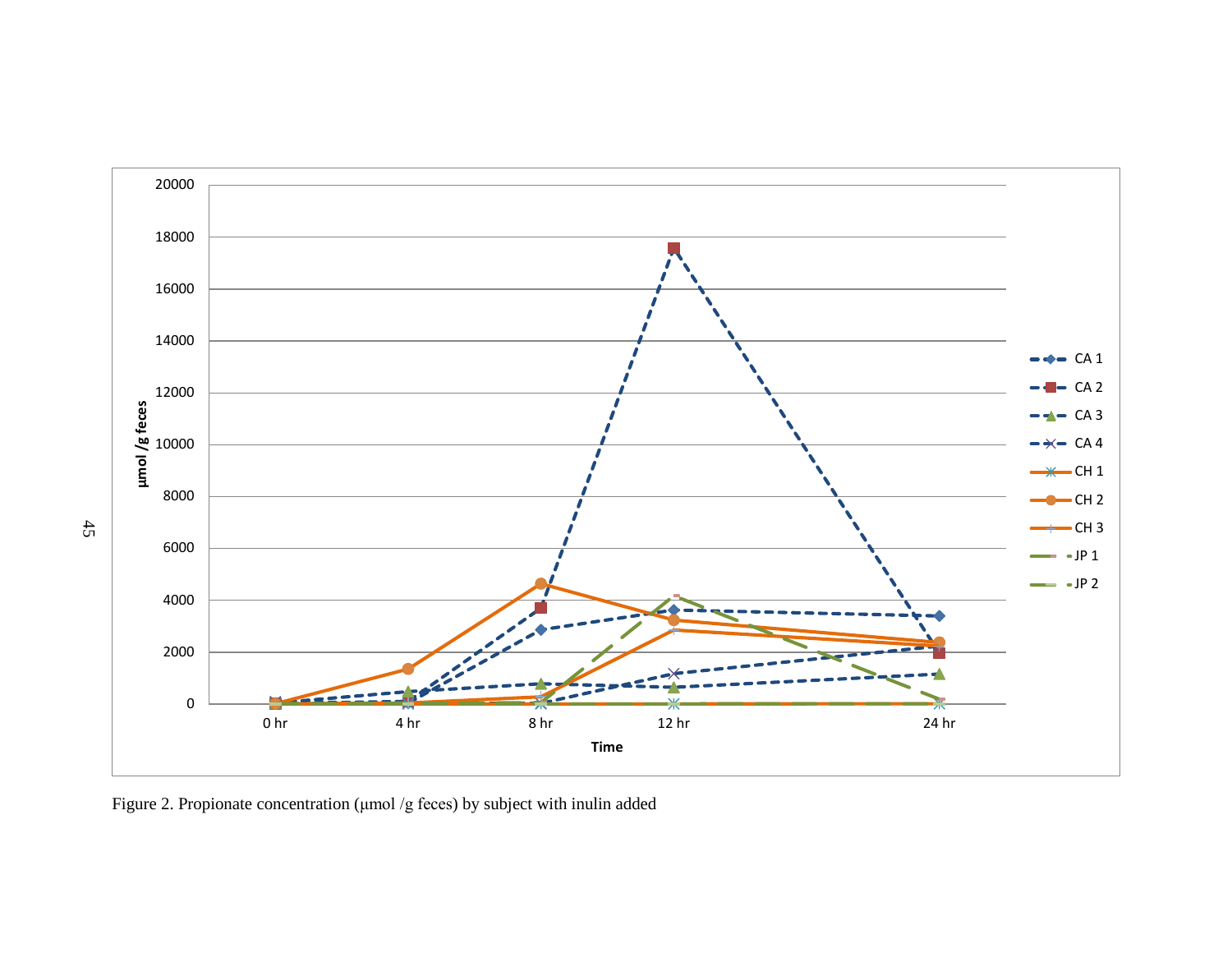

Figure 3. Butyrate concentration (μmol /g feces) by subject with inulin added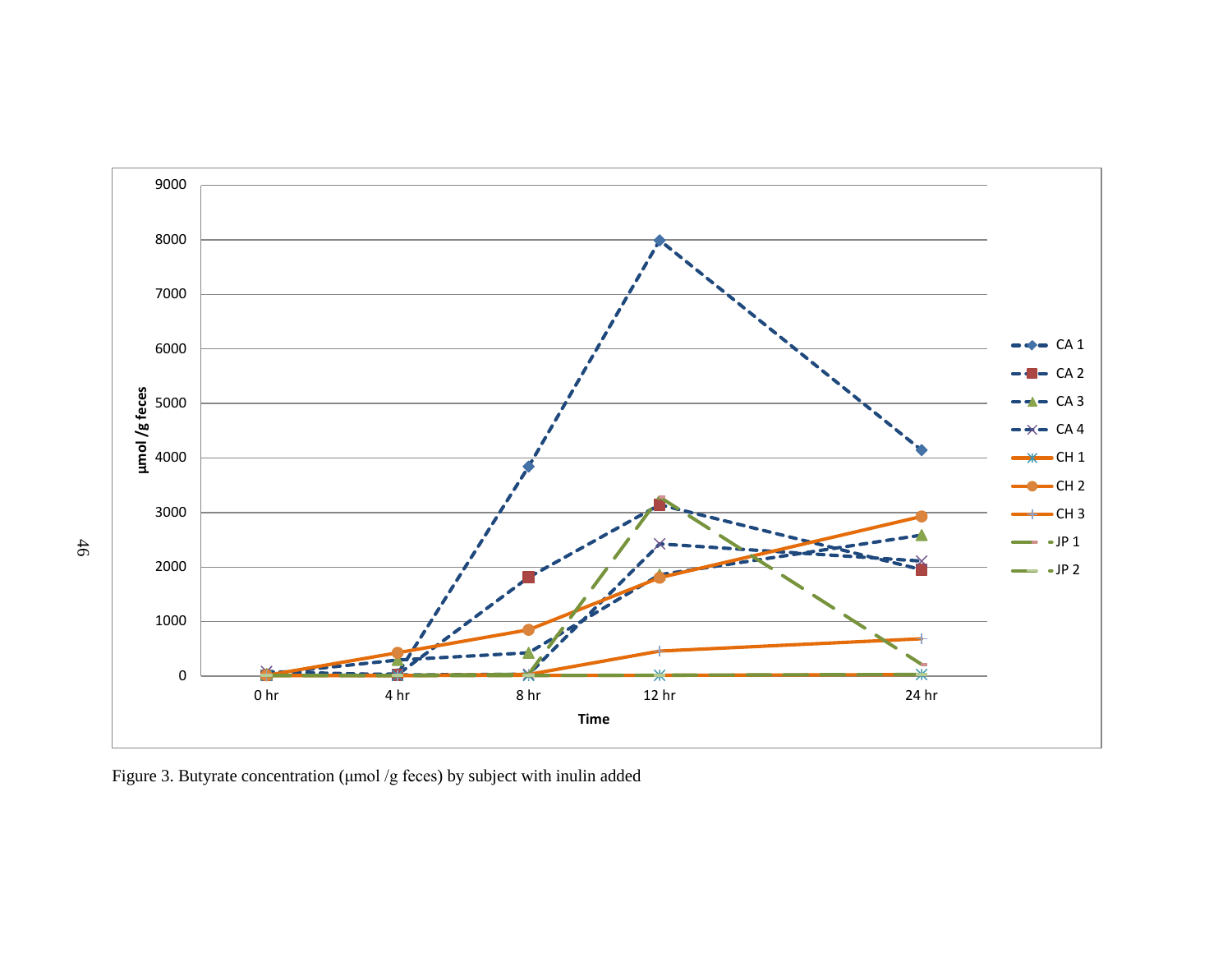

Figure 4. Total SCFA concentration (μmol /g feces) by subject with inulin added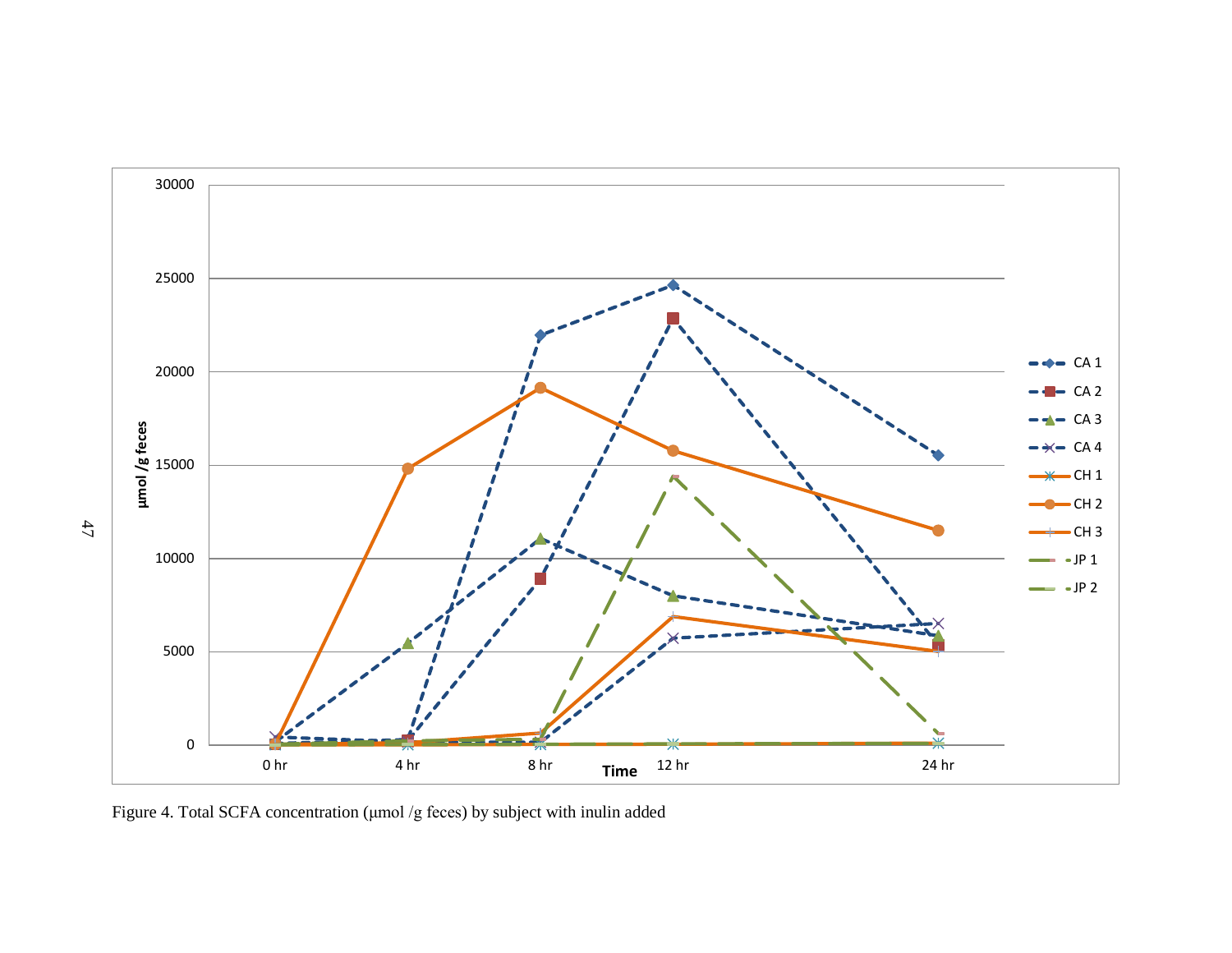## **6. References**

Andrieux C, Membre JM, Cayuela C, Antoine JM. (2002). Metabolic characteristics of the faecal microflora in humans from three age groups. Scand.J.Gastroenterol. 37:792-798.

Backhed F, Ding H, Wang T, Hooper LV, Koh GY, Nagy A, Semekovic CF, Gordon JI. (2004). The gut microbiota as an environmental factor that regulates fat storage. Proc.Nat.Acad.Sci. 101:15718-15723.

Backhed F, Ley RE, Sonnenburg JL, Peterson DA, Gordon JI. (2005). Host-bacterial mutualism in the human intestine. Science 307:1915-1920.

Belenguer A, Duncan SH, Calder AG, Holtrop G, Louis P, Lobley GE, Flint HJ. (2006). Two routes of metabolic cross-feeding between Bifidobacterium adolescentis and butyrate-producing anaerobes from the human gut. Appl.Environ.Microbiol. 72:3593-3599.

Biasucci G, Benenati B, Morelli L, Bessi E, Boehm G. (2008). Cesarean delivery may affect the early biodiversity of intestinal bacteria. J.Nutr. 138:1796S-1800S.

Bleich S, Cutler D, Murray C, Adams A. (2008). Why is the developed world obese? Annu.Rev.Public Health 29:273-295.

Boden G, Cheung P, Stein TP, Kresge K, Mozzoli M. (2002). FFA cause hepatic insulin resistance by inhibiting insulin suppression of glycogenolysis. Am.J.Physiol.Endocrinol.Metab. 283:E12-9.

Braun-Fahrlander C. (2003). Environmental exposure to endotoxin and other microbial products and the decreased risk of childhood atopy: evaluating developments since April 2002. Curr.Opin.Allergy Clin.Immunol. 3:325-329.

Brinkworth GD, Noakes M, Clifton PM, Bird AR (2009) Comparative effects of very low-carbohydrate, high-fat and high-carbohydrate, low-fat weight-loss diets on bowel habit and faecal short-chain fatty acids and bacterial populations. British Journal of Nutrition 101:1493–1502

Burns AJ, Rowland IR. (2000). Anti-carcinogenicity of probiotics and prebiotics. Curr.Issues Intest Microbiol. 1:13-24.

Cani PD, Amar J, Iglesias MA, Poggi M, Knauf C, Bastelica D, Neyrinck AM, Fava F, Tuohy KM, Chabo C, Waget A, Delmee E, Cousin B, Sulpice T, Chamontin B, Ferrieres J, Tanti JF, Gibson GR, Casteilla L, Delzenne NM, Alessi MC, Burcelin R. (2007). Metabolic endotoxemia initiates obesity and insulin resistance. Diabetes 56:1761-1772.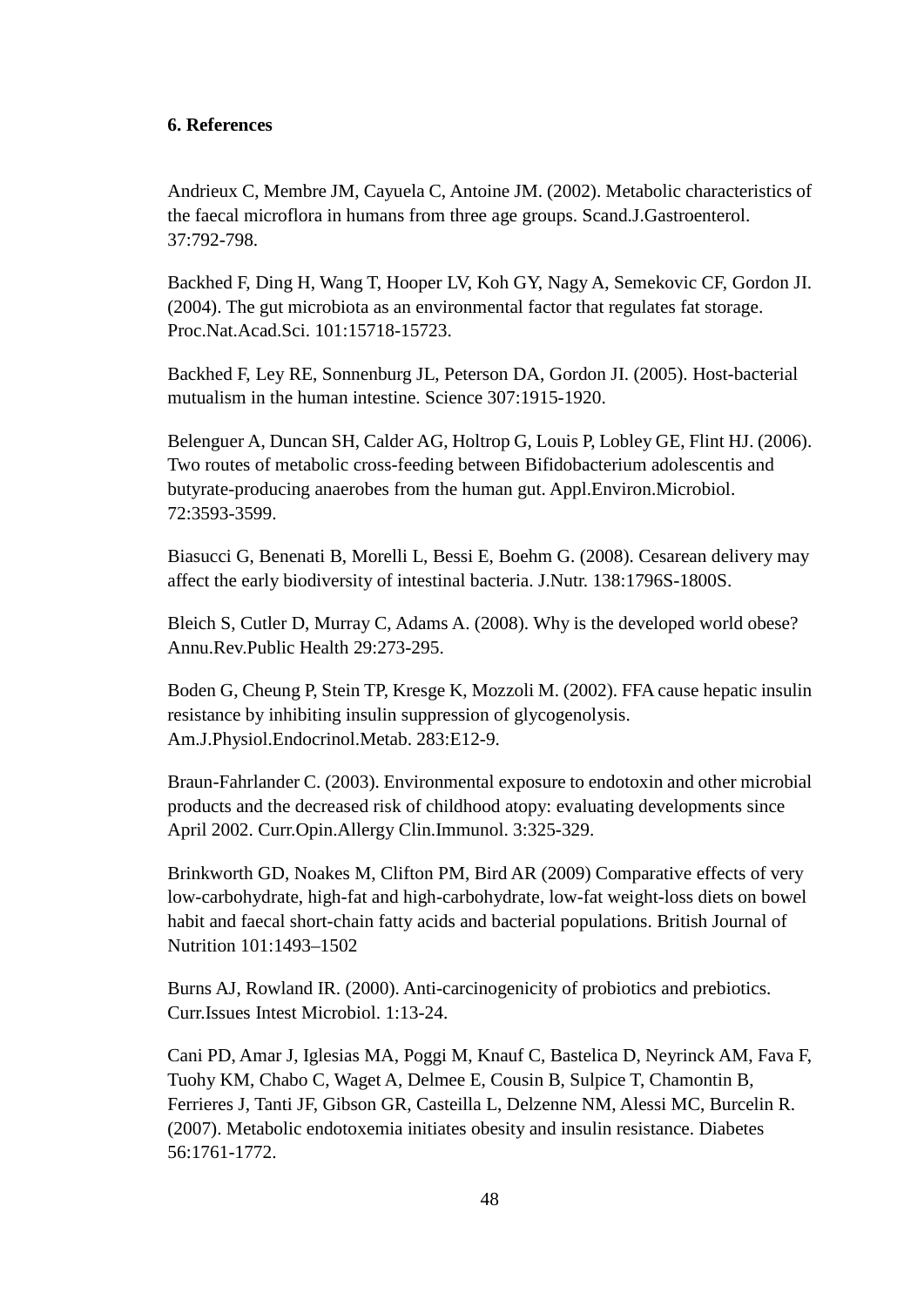Cani PD, Possemiers S, Van de Wiele T, Guiot Y, Everard A, Rottier O, Geurts L, Naslain D, Neyrinck A, Lambert DM, Muccioli GG, Delzenne NM. (2009). Changes in gut microbiota control inflammation in obese mice through a mechanism involving GLP-2-driven improvement of gut permeability. Gut 58:1091-1103.

Chu SY, Callaghan WM, Kim SY, Schmid CH, Lau J, England LJ, Dietz PM. (2007). Maternal obesity and risk of gestational diabetes mellitus. Diabetes Care 30:2070-2076.

Claesson MJ, Cusack S, O'Sullivan O, Greene-Diniz R, de Weerd H, Flannery E, Marchesi JR, Falush D, Dinan T, Fitzgerald G, Stanton C, van Sinderen D, O'Connor M, Harnedy N, O'Connor K, Henry C, O'Mahony D, Fitzgerald AP, Shanahan F, Twomey C, Hill C, Ross RP, O'Toole PW. (2011). Composition, variability, and temporal stability of the intestinal microbiota of the elderly. Proc.Natl.Acad.Sci.U.S.A. 108 Suppl 1:4586-4591.

Claesson MJ, Jeffery IB, Conde S, Power SE, O'Connor EM, Cusack S, Harris HM, Coakley M, Lakshminarayanan B, O'Sullivan O, Fitzgerald GF, Deane J, O'Connor M, Harnedy N, O'Connor K, O'Mahony D, van Sinderen D, Wallace M, Brennan L, Stanton C, Marchesi JR, Fitzgerald AP, Shanahan F, Hill C, Ross RP, O'Toole PW. (2012). Gut microbiota composition correlates with diet and health in the elderly. Nature 488:178-184.

Collado MC, Isolauri E, Laitinen K, Salminen S. (2008). Distinct composition of gut microbiota during pregnancy in overweight and normal-weight women. Am.J.Clin.Nutr. 88:894-899.

Collado MC, Isolauri E, Laitinen K, Salminen S. (2010). Effect of mother's weight on infant's microbiota acquisition, composition, and activity during early infancy: a prospective follow-up study initiated in early pregnancy. Am.J.Clin.Nutr. 92:1023-1030.

Cook SI, Sellin JH. (1998). Review article: short chain fatty acids in health and disease. Aliment.Pharmacol.Ther. 12:499-507.

de Vrese M, Marteau PR. (2007). Probiotics and prebiotics: effects on diarrhea. J.Nutr. 137:803S-11S.

Delzenne NM, Cani PD, Daubioul C, Neyrinck AM. (2005). Impact of inulin and oligofructose on gastrointestinal peptides. Br.J.Nutr. 93 Suppl 1:S157-61.

Drozdowski LA, Dixon WT, McBurney MI, Thomson AB. (2002). Short-chain fatty acids and total parenteral nutrition affect intestinal gene expression. JPEN J.Parenter.Enteral Nutr. 26:145-150.

Duncan SH, Belenguer A, Holtrop G, et al. (2007) Reduced dietary intake of carbohydrates by obese subjects results in decreased concentrations of butyrate and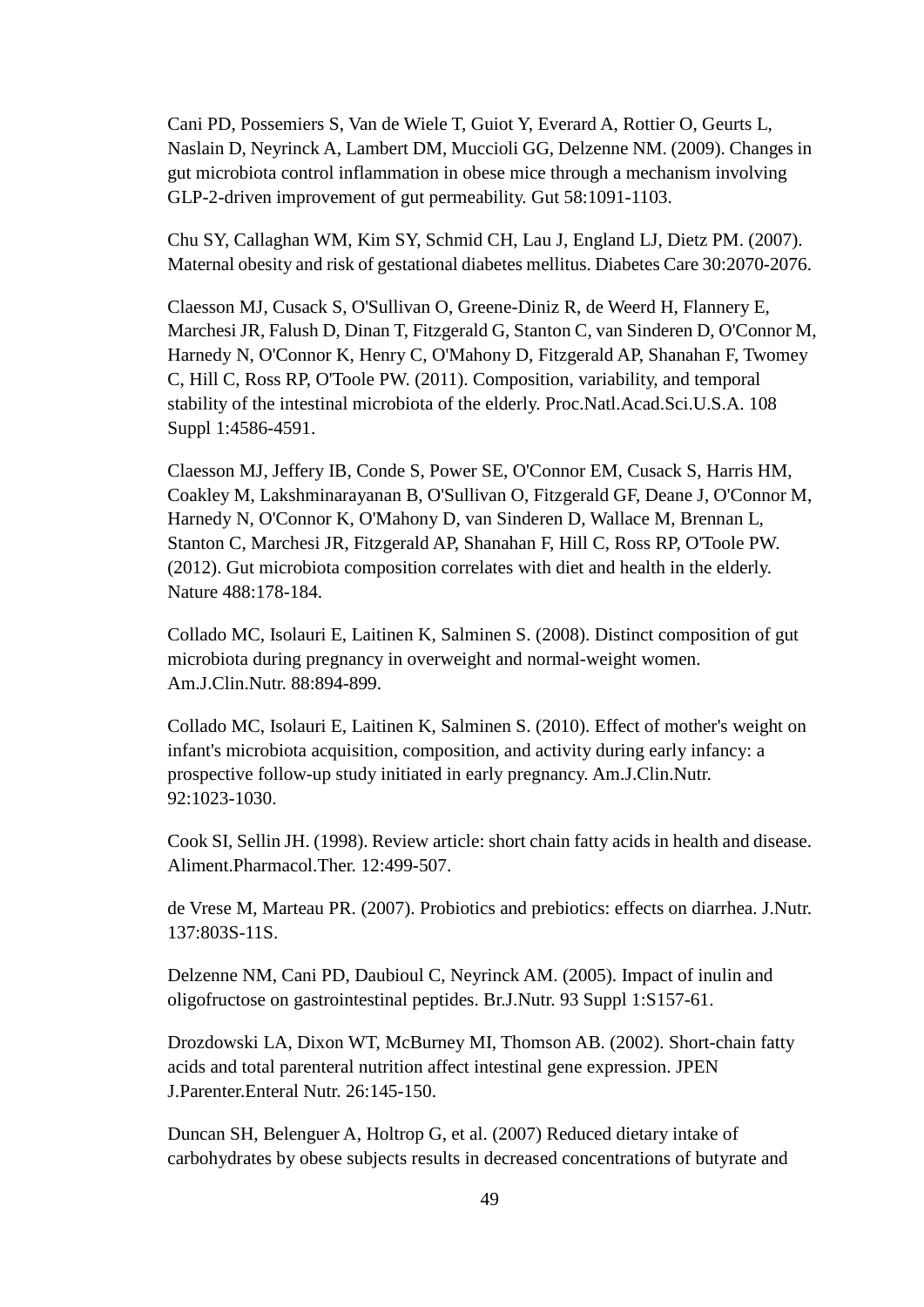butyrate-producing bacteria in feces. Appl Environ Microbiol 73:1073–1078.

Emma Beards, Kieran Tuohy, Glenn Gibson (2010) Bacterial, SCFA and gas profiles of a range of food ingredients following in vitro fermentation by human colonic microbiota. Anaerobe 16:420-425

FAO/WHO. (2001). Health and nutritional properties of probiotics in food including powder milk with live lactic acid bacteria: Report of a Joint FAO/WHO Expert Consultation on Evaluation of Health and Nutritional Properties of Probiotics in Food Including Powder Milk with Live Lactic Acid Bacteria; date accessed 11/1/13: http://www.who.int/foodsafety/publications/fs\_management/en/probiotics.pdf

Flegal KM, Troiano RP. (2000). Changes in the distribution of body mass index of adults and children in the US population. Int.J.Obes.Relat.Metab.Disord. 24:807-818.

Fleissner CK, Huebel N, El-Bary MMA, Loh G, Klaus S, Blaut M. (2010). Absence of intestinal microbiota does not protect mice from diet-induced obesity. Br.J.Nutr 104:919-929.

Ford ES, Giles WH, Dietz WH. (2002). Prevalence of the metabolic syndrome among US adults: findings from the third National Health and Nutrition Examination Survey. JAMA 287:356-359.

Galvez J, Rodriguez-Cabezas ME, Zarzuelo A. (2005). Effects of dietary fiber on inflammatory bowel disease. Mol.Nutr.Food Res. 49:601-608.

Gibson GR, Roberfroid MB. (1995). Dietary modulation of the human colonic microbiota: introducing the concept of prebiotics. J.Nutr. 125:1401-1412.

Gibson GR. (1999) Dietary modulation of the human gut microflora using prebiotics oligofructose and inulin. J Nutr 129:S1438-41.

Gourbeyre P, Denery S, Bodinier M. (2011). Probiotics, prebiotics, and synbiotics: impact on the gut immune system and allergic reactions. J.Leukoc.Biol. 89:685-695.

Greiner T, Backhed F. (2011). Effects of the gut microbiota on obesity and glucose homeostasis. Trends Endocrinol.Metab. 22:117-123.

Gropper SS, Smith JL, Groff JL. (2009). Advanced Nutrition and Human Metabolism, Cengage, Belmont, CA.

Guarner F, Malagelada JR. (2003). Gut flora in health and disease. Lancet 361:512-519.

Hebuterne X. (2003). Gut changes attributed to ageing: effects on intestinal microflora. Curr.Opin.Clin.Nutr.Metab.Care 6:49-54.

Hooper LV, Gordon JI. Commensal host-bacterial relationships in the gut. Science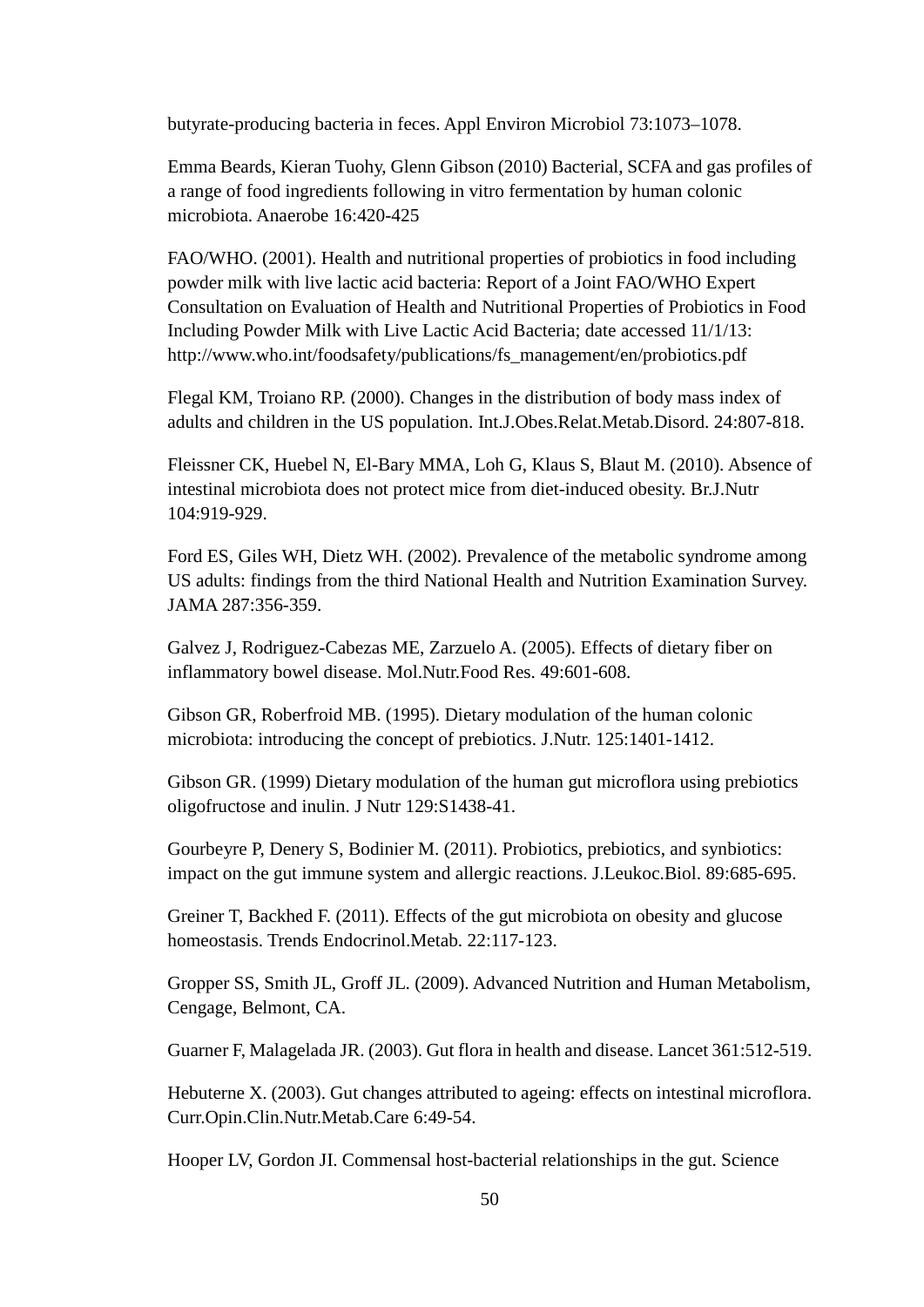2001;292:1115– 8.

Huang B, Rodriguez BL, Burchfiel CM, Chyou PH, Curb JD, Yano K. (1996) Acculturation and prevalence of diabetes among Japanese-American men in Hawaii. Am J Epidemiol. 144:674–81.

John M. Eisenberg Center for Clinical Decisions and Communications Science 2007, "Childhood Obesity Prevention Programs: Comparative Effectiveness" in Comparative Effectiveness Review Summary Guides for Clinicians Rockville (MD).

Karlsson CL, Onnerfalt J, Xu J, Molin G, Ahrne S, Thorngren-Jerneck K. (2012). The microbiota of the gut in preschool children with normal and excessive body weight. Obesity (Silver Spring) 20:2257-2261.

Labayen I, Forga L, Gonzalez A, Lenoir-Wijnkoop I, Nutr R, Martinez JA. (2001). Relationship between lactose digestion, gastrointestinal transit time and symptoms in lactose malabsorbers after dairy consumption. Aliment.Pharmacol.Ther. 15:543-549.

Larsen N, Vogensen FK, van den Berg FW, Nielsen DS, Andreasen AS, Pedersen BK, Al-Soud WA, Sorensen SJ, Hansen LH, Jakobsen M. (2010). Gut microbiota in human adults with type 2 diabetes differs from non-diabetic adults. PLoS One 5:e9085.

Ley RE, Turnbaugh PJ, Klein S, Gordon JI. (2006). Microbial ecology: human gut microbes associated with obesity. Nature 444:1022-1023.

Lukasz Grzeskowiak, Maria Carmen Collado, Charles Mangani, Kenneth Maleta, Kirsi Laitinen, Per Ashorn, Erika Isolauri, Seppo Salminen (2012) Distinct Gut Microbiota in Southeastern African and Northern European Infants. JPGN 54: 812–816

Lupton JR, Kurtz PP. (1993). Relationship of colonic luminal short-chain fatty acids and pH to in vivo cell proliferation in rats. J.Nutr. 123:1522-1530.

Macfarlane GT, Macfarlane S. (2012). Bacteria, colonic fermentation, and gastrointestinal health. J.AOAC Int. 95:50-60.

McBurney MI, Thompson LU (1989) Effect of human fecal donor on in vitro fermentation variables. Scand J Gastroenterol 24:359-67.

McOrist AL, Abell GCJ, Cooke C, and Nyland K. (2008) Bacterial population dynamics and faecal short-chain fatty acid (SCFA) concentrations in healthy humans. Br.J.Nutr. 100:138–146

Montagne L, Pluske JR. Hampson DJ. (2003) A review of interactions between dietary fibre and the intestinal mucosa, and their consequences on digestive health in young non-ruminant animals. Anim. Feed Sci. Technol. 108: 95–117.

Morimoto Y, Schembre SM, Steinbrecher A, Erber E, Pagano I, Grandinetti A et al.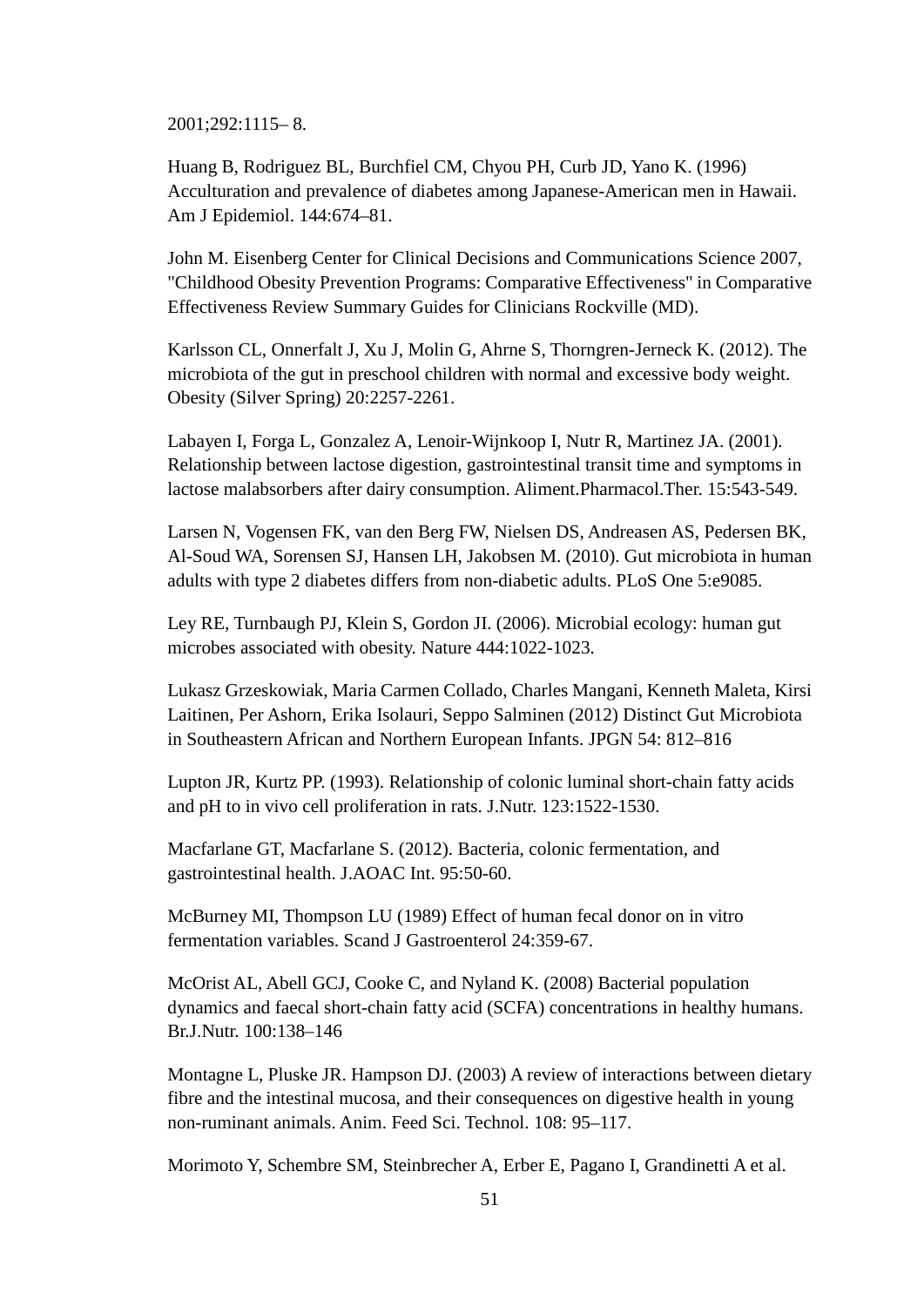(2011) Ethnic differences in weight gain and diabetes risk: The Multiethnic Cohort Study. Diabetes & Metabolism 37:230–236

Munukka E, Wiklund P, Pekkala S, Volgyi E, Xu L, Cheng S, Lyytikainen A, Marjomaki V, Alen M, Vaahtovuo J, Keinanen-Kiukaanniemi S, Cheng S. (2012). Women with and without metabolic disorder differ in their gut microbiota composition. Obesity (Silver Spring) 20:1082-1087.

Murphy EF, Cotter PD, Hogan A, O'Sullivan O, Joyce A, Fouhy F, Clarke SF, Marques TM, O'Toole PW, Stanton C, Quigley EM, Daly C, Ross PR, O'Doherty RM, Shanahan F. (2013). Divergent metabolic outcomes arising from targeted manipulation of the gut microbiota in diet-induced obesity. Gut 62:220-226.

National Center for Health Statistics. Summary health statistics for US adults: National Health Interview Survey (2002). Vital and health statistics, series 10, no. 222. Department of Health and Human Services publication no. 2004-1550. Washington DC: DHHS; 2004.

Nicola Abate, Manisha Chandalia (2003) The impact of ethnicity on type 2 diabetes. Journal of Diabetes and Its Complications 17:39–58

Nyangale EP, Mottram DS, Gibson GR. (2012). Gut microbial activity, implications for health and disease: the potential role of metabolite analysis. J.Proteome Res. 11:5573-5585.

Okada H, Kuhn C, Feillet H, Bach JF. (2010). The 'hygiene hypothesis' for autoimmune and allergic diseases: an update. Clin.Exp.Immunol. 160:1-9.

Ollberding NJ, Nomura AM, Wilkens LR, Henderson BE, Kolonel LN (2010) Racial/ethnic differences in colorectal cancer risk: the multiethnic cohort study. Int J Cancer 129(8):1899-906

Qin J, Li R, Raes J, Arumugam M, Burgdorf KS, Manichanh C, Nielsen T, Pons N, Levenez F, Yamada T, Mende DR, Li J, Xu J, Li S, Li D, Cao J, Wang B, Liang H, Zheng H, Xie Y, Tap J, Lepage P, Bertalan M, Batto JM, Hansen T, Le Paslier D, Linneberg A, Nielsen HB, Pelletier E, Renault P, Sicheritz-Ponten T, Turner K, Zhu H, Yu C, Li S, Jian M, Zhou Y, Li Y, Zhang X, Li S, Qin N, Yang H, Wang J, Brunak S, Dore J, Guarner F, Kristiansen K, Pedersen O, Parkhill J, Weissenbach J, MetaHIT Consortium, Bork P, Ehrlich SD, Wang J. (2010). A human gut microbial gene catalogue established by metagenomic sequencing. Nature 464:59-65.

Ramakrishna BS, Roberts-Thomson IC, Pannall PR, Roediger WE. (1991). Impaired sulphation of phenol by the colonic mucosa in quiescent and active ulcerative colitis. Gut 32:46-49.

Roberfroid MB, Bornet F, Bouley C, Cummings JH. Colonic microflora: nutrition and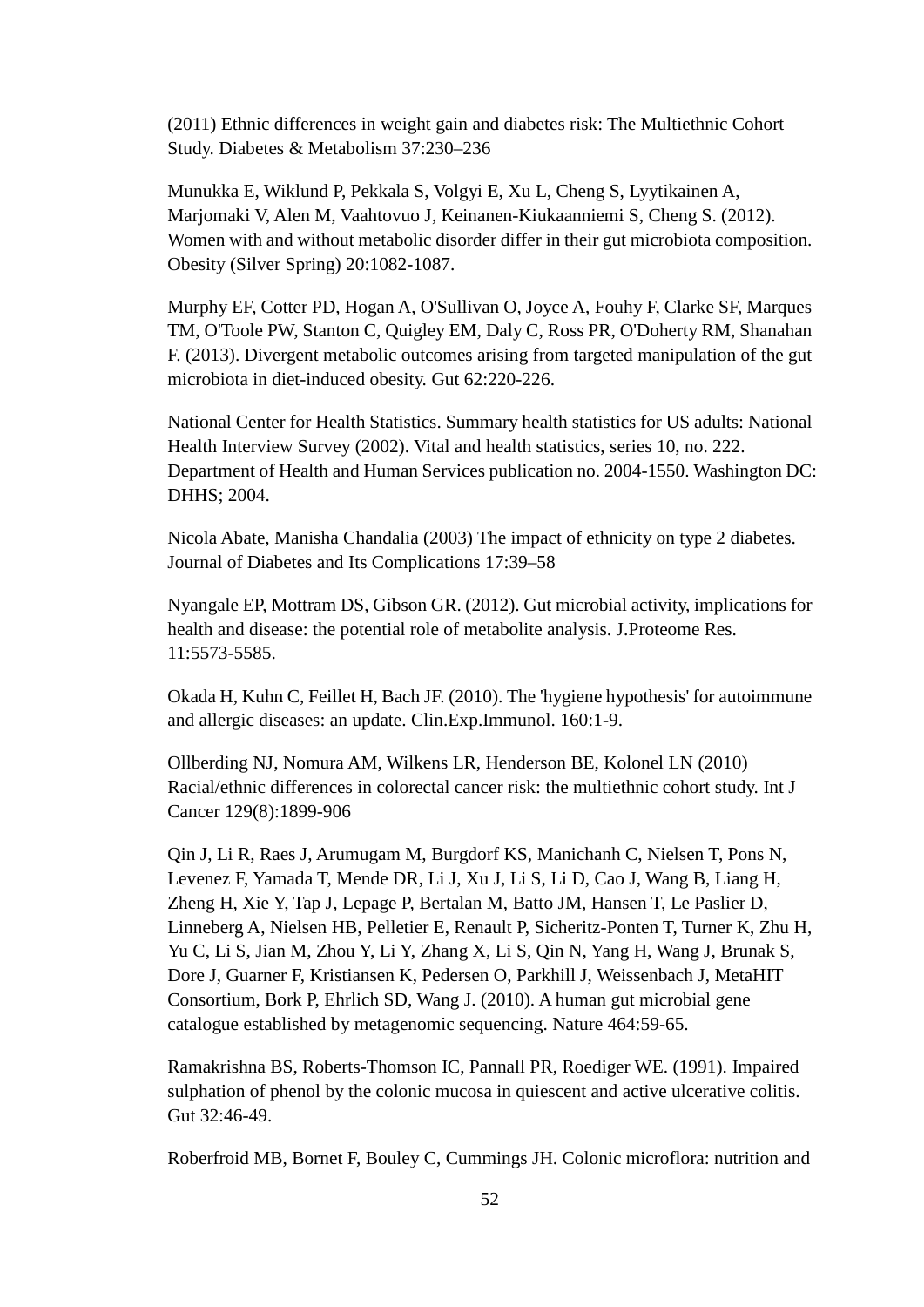health: summary and conclusions of an International Life Sciences Institute (ILSI) (Europe)] workshop held in Barcelona, Spain. Nutr Rev 1995; 53:127–30.

Ropert A, Cherbut C, Roze C, Le Quellec A, Holst JJ, Fu-Cheng X, Bruley des Varannes S, Galmiche JP. (1996). Colonic fermentation and proximal gastric tone in humans. Gastroenterology 111:289-296.

Round JL, Mazmanian SK. (2009). The gut microbiota shapes intestinal immune responses during health and disease. Nat.Rev.Immunol. 9:313-323.

Salminen S, Bouley C, Bouton-Ruault MC, et al. Functional food science and gastrointestinal physiology and function. Br J Nutr 1998; 80 (suppl): S147–71.

Santacruz A, Collado MC, Garcia-Valdes L, Segura MT, Martin-Lagos JA, Anjos T, Marti-Romero M, Lopez RM, Florido J, Campoy C, Sanz Y. (2010). Gut microbiota composition is associated with body weight, weight gain and biochemical parameters in pregnant women. Br.J.Nutr. 104:83-92.

Schwierta A, Taras D, Schafer K, Beijer S, Bos NA, Donus C, Hardt PD (2010) Microbiota and SCFA in lean and overweight healthy subjects. Obesity (Silver Spring) 18:190-5

[Scott KP,](http://www.ncbi.nlm.nih.gov.eres.library.manoa.hawaii.edu/pubmed?term=Scott%20KP%5BAuthor%5D&cauthor=true&cauthor_uid=23909466) [Martin JC,](http://www.ncbi.nlm.nih.gov.eres.library.manoa.hawaii.edu/pubmed?term=Martin%20JC%5BAuthor%5D&cauthor=true&cauthor_uid=23909466) [Duncan SH,](http://www.ncbi.nlm.nih.gov.eres.library.manoa.hawaii.edu/pubmed?term=Duncan%20SH%5BAuthor%5D&cauthor=true&cauthor_uid=23909466) [Flint HJ.](http://www.ncbi.nlm.nih.gov.eres.library.manoa.hawaii.edu/pubmed?term=Flint%20HJ%5BAuthor%5D&cauthor=true&cauthor_uid=23909466) (2013) Prebiotic stimulation of human colonic butyrate-producing bacteria and bifidobacteria, in vitro.[;FEMS Microbiol](http://www.ncbi.nlm.nih.gov.eres.library.manoa.hawaii.edu/pubmed/23909466)  [Ecol.](http://www.ncbi.nlm.nih.gov.eres.library.manoa.hawaii.edu/pubmed/23909466) 1111:1574-6941

Seppo Salminen (2001) Human studies on probiotics: Aspects of scientific documentation. Scandinavian Journal of Nutrition 0145:8-12

Serino M, Luche E, Gres S, Baylac A, Berge M, Cenac C, Waget A, Klopp P, Iacovoni J, Klopp C, Mariette J, Bouchez O, Lluch J, Ouarne F, Monsan P, Valet P, Roques C, Amar J, Bouloumie A, Theodorou V, Burcelin R. (2012). Metabolic adaptation to a high-fat diet is associated with a change in the gut microbiota. Gut 61:543-553.

Stanley S, Wynne K, Bloom S. (2004). Gastrointestinal satiety signals III. Glucagon-like peptide 1, oxyntomodulin, peptide YY, and pancreatic polypeptide. Am.J.Physiol.Gastrointest.Liver Physiol. 286:G693-7.

Susanne Mueller, Katiana Saunier, Christiana Hanisch, Elisabeth Norin, Livia Alm et al. (2006) Differences in Fecal Microbiota in Different European Study Populations in Relation to Age, Gender, and Country: a Cross-Sectional Study. Applied and Environmental Microbiology p. 1027–1033

Suvarna VC, Boby VU. (2005) Probiotics in human health: a current assessment. Curr Sci 88:1744e5.

Tilg H, Kaser A. (2011). Gut microbiome, obesity, and metabolic dysfunction.